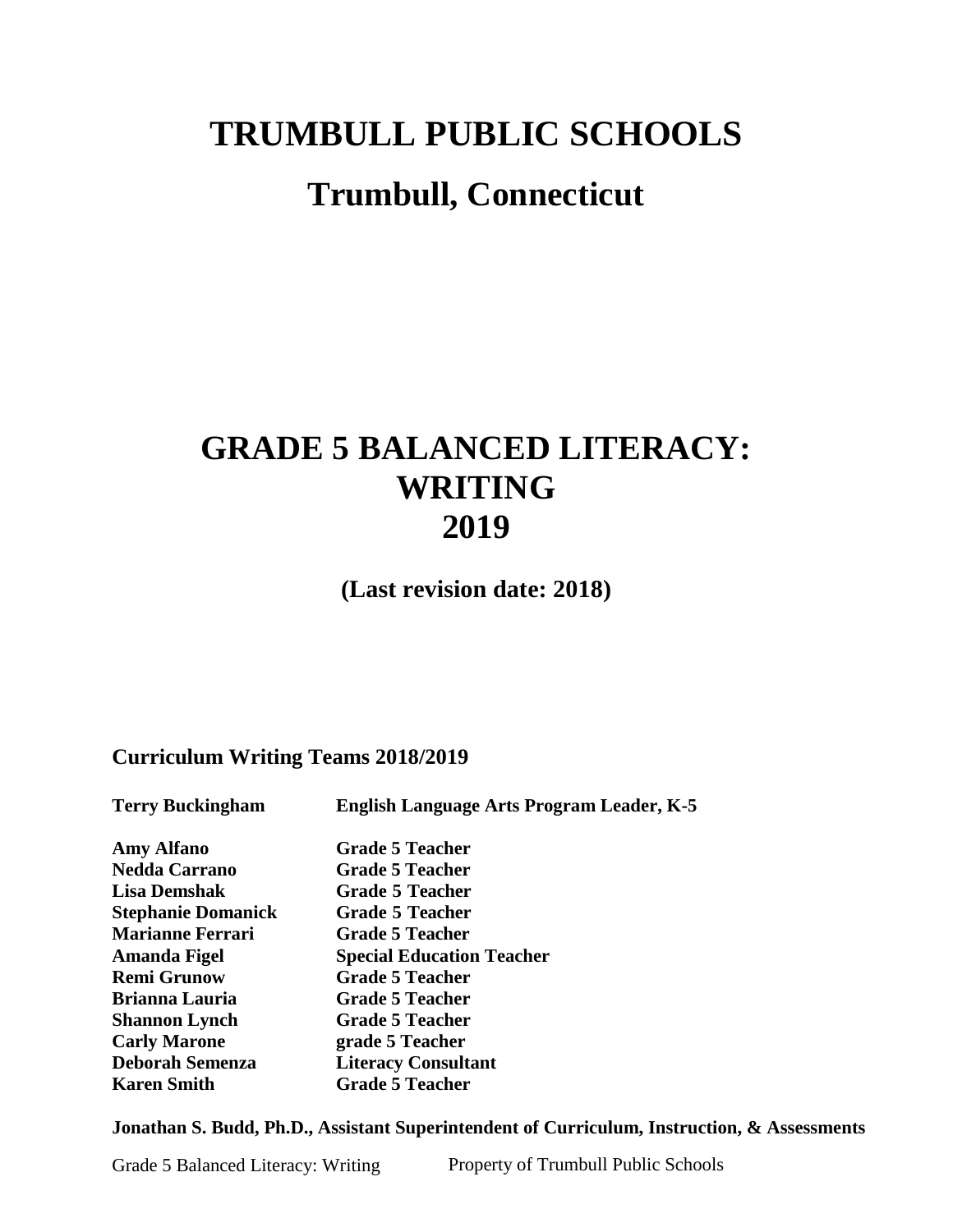# **Grade 5 Balanced Literacy: Writing Table of Contents**

| Unit 4: Informational Writing: The Lens of History: Research Reports  29 |  |
|--------------------------------------------------------------------------|--|
|                                                                          |  |
|                                                                          |  |
|                                                                          |  |

The Trumbull Board of Education will continue to take Affirmative Action to ensure that no persons are discriminated against in any of its programs.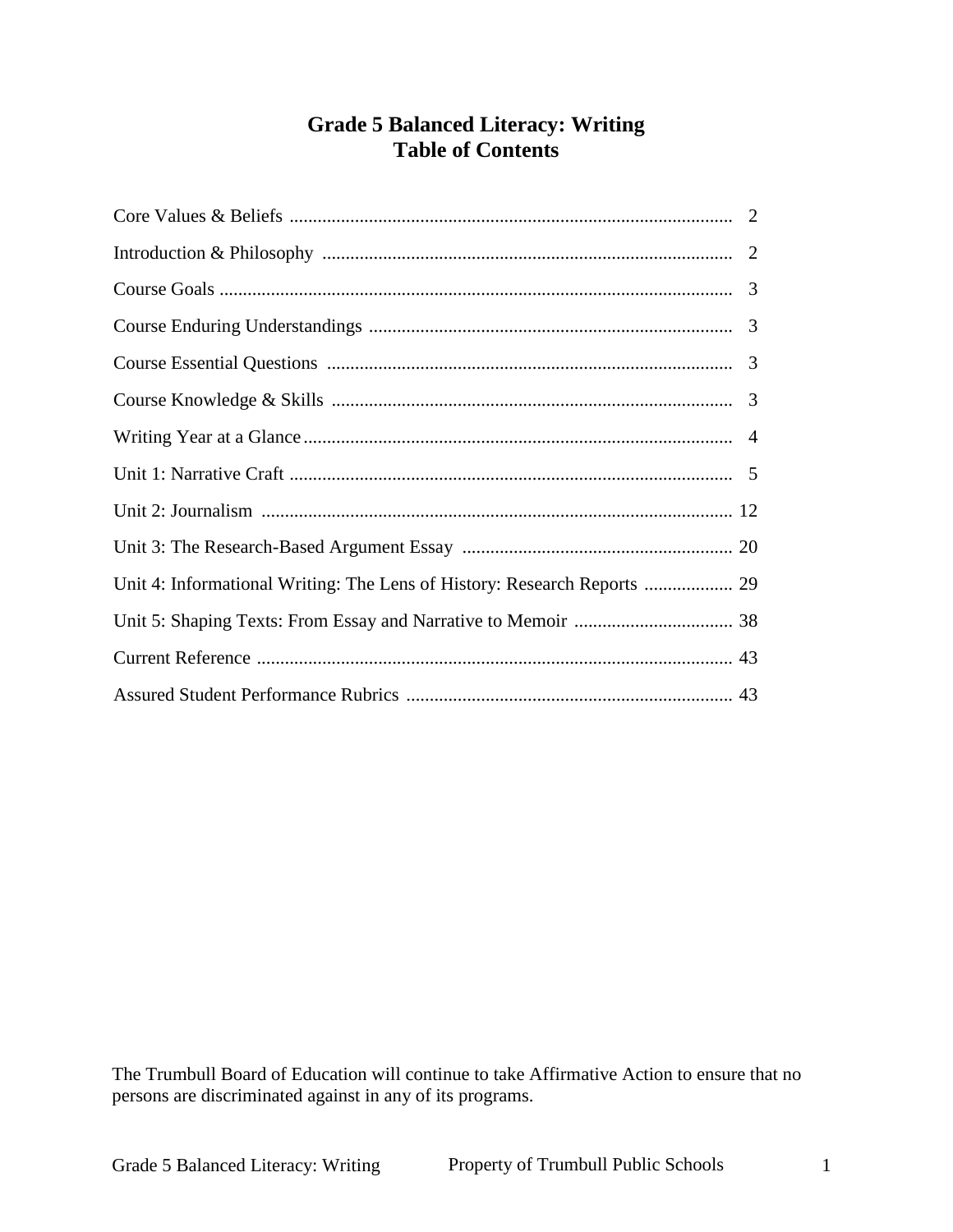## **CORE VALUES AND BELIEFS**

The Trumbull School Community engages in an environment conducive to learning which believes that all students will **read** and **write effectively**, therefore communicating in an articulate and coherent manner. All students will participate in activities **that present problemsolving through critical thinking**. Students will use technology as a tool applying it to decision making. We believe that by fostering self-confidence, self-directed and student-centered activities, we will promote **independent thinkers and learners**. We believe **ethical conduct** to be paramount in sustaining the welcoming school climate that we presently enjoy.

Approved 8/26/2011

## **INTRODUCTION & PHILOSOPHY**

Our core belief is that teachers and students will view themselves as writers and engage in writing on a daily basis in the Grade Five Writing Workshop. Teachers will use their own writing as examples for students during the mini-lesson delivered at the beginning of workshop. For the majority of the workshop time, students will be writing independently and building their stamina for writing throughout the school year while the teacher circulates around the room to confer with students individually and in small groups. Students will have writing partners with whom they may also confer. Writers will have a choice of topics and will employ rich mentor texts as references to find examples of how other writers have told a story or written information or opinion-based text. Students will write with a purpose and audience in mind, and each student's Writer's Notebook(s) and Folders will hold evidence of the child's writing across each genre throughout the school year. Writers explore a variety of skills transferable across all genres, including narrative, research-based argument, informational writing, poetry, and literary essay.

Writers understand the writing process and focus on that process as they work through generating ideas, drafting, rehearsing, revising, and editing. They demonstrate their many drafts by using different colored pens to revise and edit. They realize the importance of the process (the HOW) over the product (the WHAT).

In Grade Five, students build upon the knowledge gained in Grades K-4 across a variety of genres. Fifth grade can be an extraordinary year for writing development. It is entirely possible for students to leave grade 5 having learned many of the skills necessary for mastery of grade 6 standards: how to conduct research using primary sources, how to write narratives that are sequential and theme-based, and how to write argument essays that use counter-argument to clarify a position.

Each day, approximately 45 minutes should be spent on Writing Workshop. (Additionally, approximately 45 minutes daily is to be spent on Reading Workshop, and approximately 15 minutes on Interactive Read-Aloud.)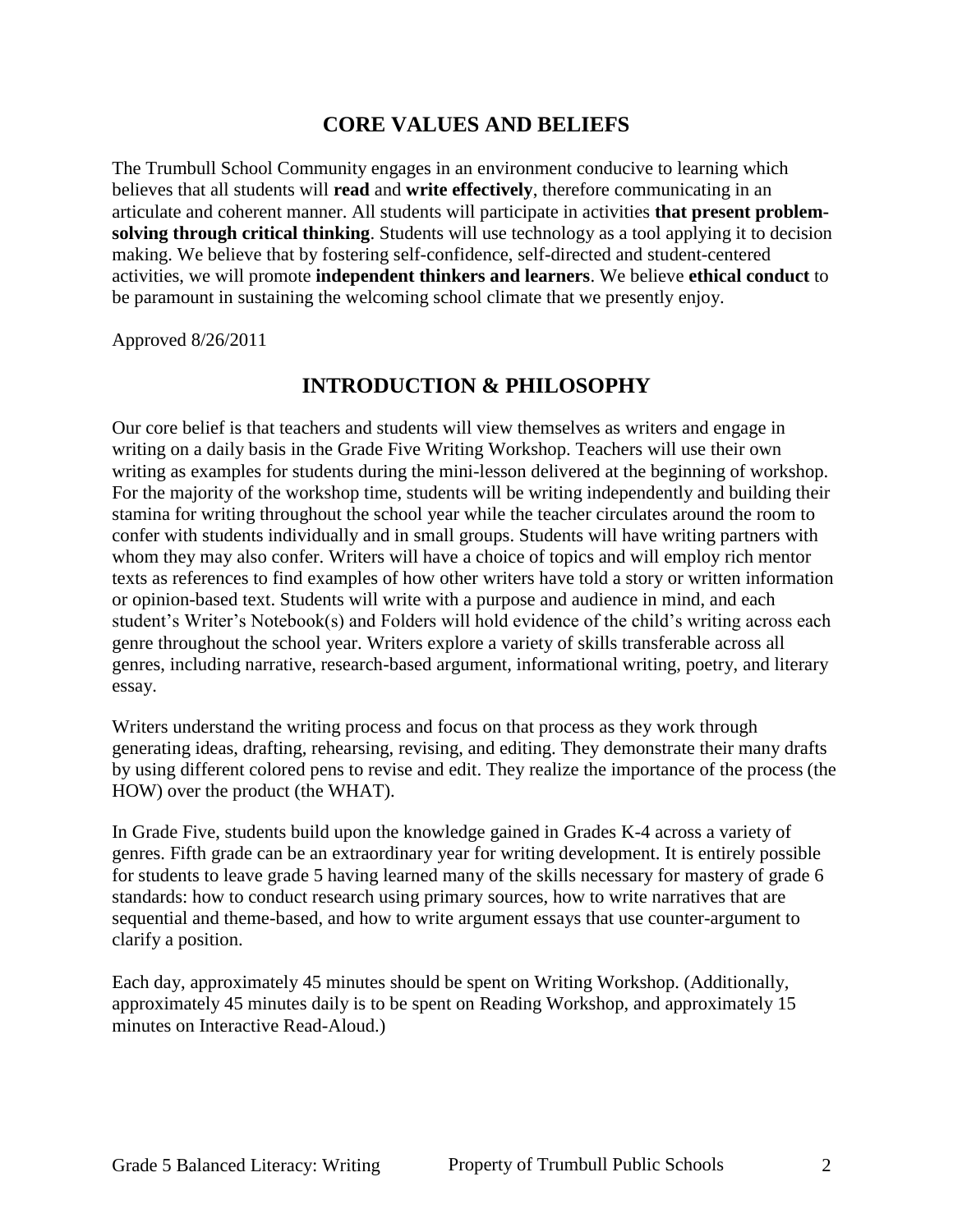# **COURSE GOALS**

The course goals derive from the 2010 Connecticut Core Standards for Literacy. Goals specific to a unit of study are listed in this guide at the beginning of each unit. Many standards recur over the course of the year. The lessons therein encourage student engagement through the writing process so that each student will see himself/herself as a writer and reflect on the processes learned.

# **COURSE ENDURING UNDERSTANDINGS**

Students will understand that:

- writing is a process and each component has importance.
- writers set goals for their writing and work to meet them.
- writers write for specific audiences.
- writers generate ideas from their own experiences and the writing of others.
- writers use a wide repertoire of learned strategies to create effective writing.
- writers work to increase their volume and stamina.
- writers remain engaged in their writing, which can include talking, planning, and drafting.
- writers write and revise with increasing precision and complexity.
- writers revise and experiment with craft (word choice, dialogue, description, varied sentence length) to bring out significance and meaning.
- writers reflect on their own writing and the writing of peers using specific writing language.
- writers apply learned language conventions consistently.

# **COURSE ESSENTIAL QUESTIONS**

- How do writers actively participate in a writing community?
- What strategies do effective writers use?
- How do writers generate ideas?
- How do writers maintain focus and endurance while writing?
- How do effective writers use author's craft (mentor texts, exemplars, and their own writing) to improve their writing for a specific audience?
- How do writers apply revision strategies to elaborate and improve precision and complexity in their writing pieces?
- How do writers apply editing skills to writing pieces?
- How do writers present their published pieces in an engaging way?

# **COURSE KNOWLEDGE & SKILLS**

Students will know . . .

• the structures of a variety of genres.

Grade 5 Balanced Literacy: Writing Property of Trumbull Public Schools 3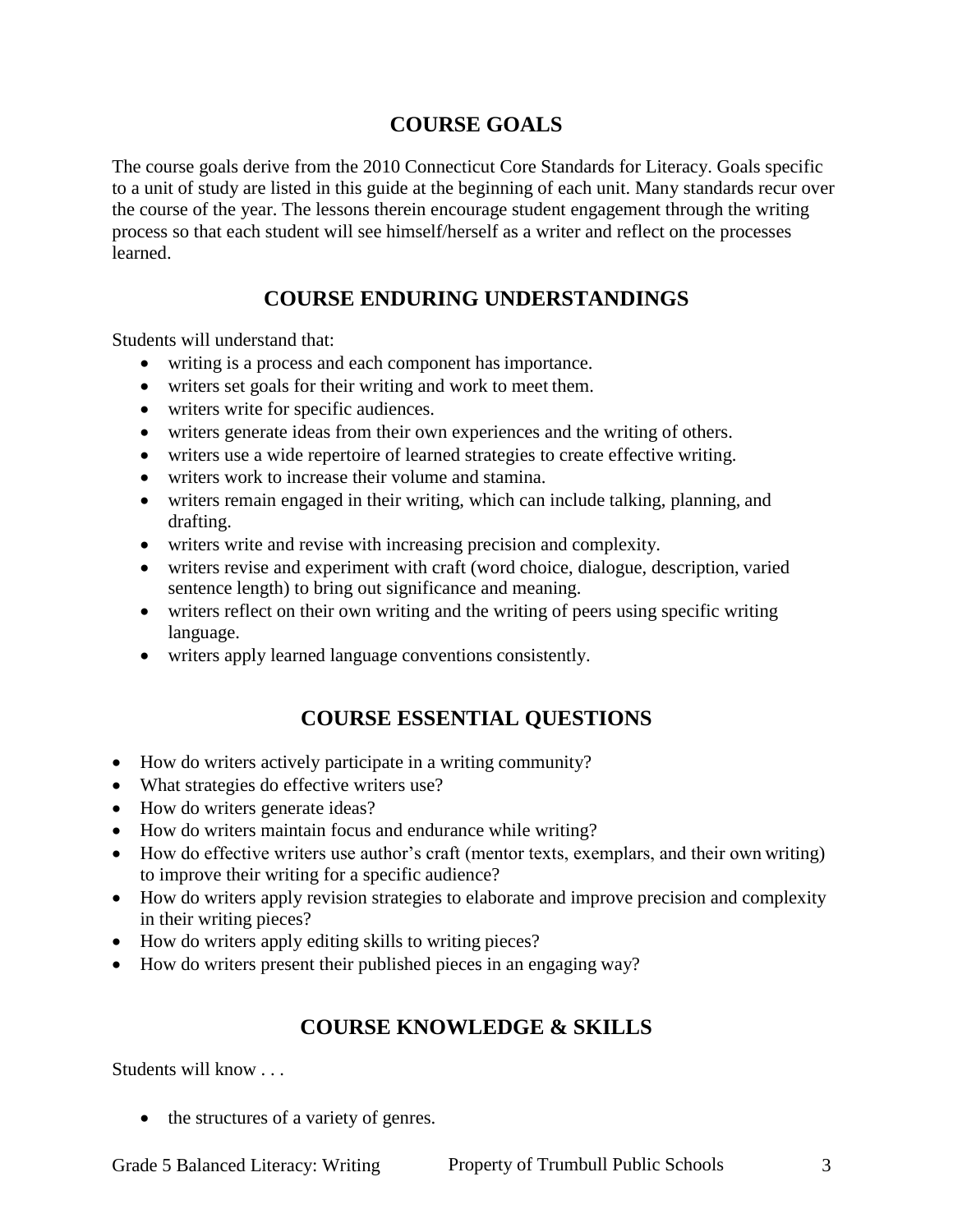• key writing vocabulary: writing process, generating ideas, drafting, revising, editing, stamina, publishing, narrative, opinion, argumentative, informational text, and key words specific to each unit studied.

Students will be able to

- effectively write in various genres (narrative, informative, argumentative, etc.).
- write an introduction that helps readers get interested in and understand the purpose of their writing.
- use transitional phrases to connect thoughts and ideas and actions within their writing.
- develop paragraphs in a logical sequence shaped by the genre.
- elaborate using techniques embedded within each genre of writing (narrative, informational, argumentative, etc.).
- use deliberate word choice to have a desired effect on the audience.
- write a conclusion that provides a sense of closure connecting back to the meaning of piece.
- use correct spelling, punctuation, and grammar.

| early September           | Setting up / Launching Writing Workshop                                        |
|---------------------------|--------------------------------------------------------------------------------|
| mid September-<br>October | Unit 1: Narrative Craft                                                        |
| November $-$<br>December  | Unit 2: Journalism                                                             |
| $January -$<br>February   | Unit 3: The Research-Based Argument Essay                                      |
| March $-$<br>early May    | Unit 4: Informational Writing: The Lens of History:<br><b>Research Reports</b> |
| $mid May -$<br>June       | Unit 5: Shaping Texts: From Essay and Narrative to<br>Memoir                   |

# **WRITING YEAR AT A GLANCE**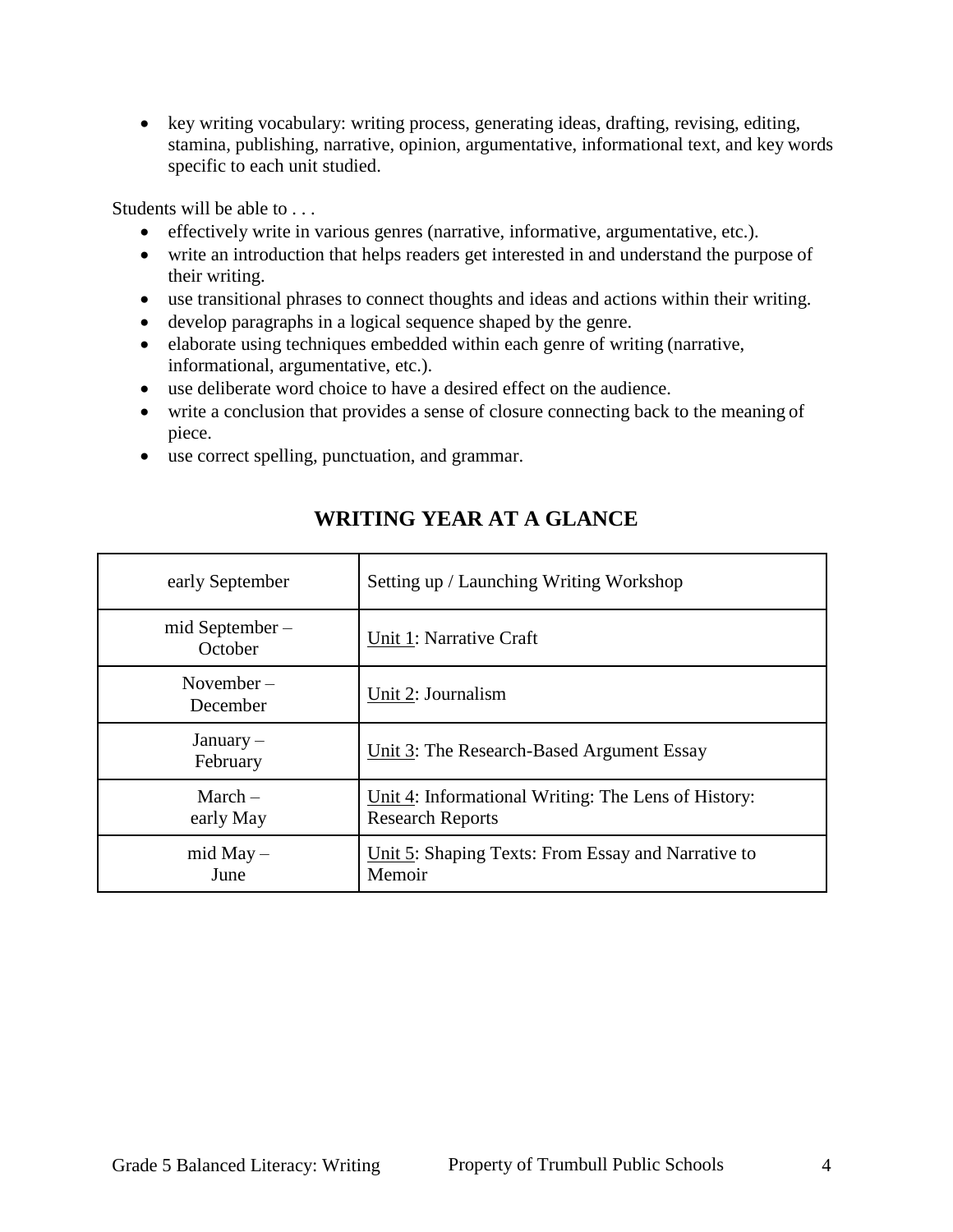## **UNIT 1 Narrative Craft**

#### **Unit Goals**

At the completion of this unit, students will:

| CCS.ELA-Literacy.W.5.3   | Write narratives to develop real or imagined experiences or<br>events using effective technique, descriptive details, and<br>clear event sequence.                                                                                 |
|--------------------------|------------------------------------------------------------------------------------------------------------------------------------------------------------------------------------------------------------------------------------|
| CCS.ELA-Literacy.W.5.3.a | Orient the reader by establishing a situation and introducing<br>a narrator and/or characters; organize an event sequence<br>that unfolds naturally.                                                                               |
| CCS.ELA-Literacy.W.5.3.b | Use narrative techniques, such as dialogue, description, and<br>pacing, to develop experiences and events or show the<br>responses of characters to situations.                                                                    |
| CCS.ELA-Literacy.W.5.3.d | Use concrete words and phrases and sensory details to<br>convey experiences and events precisely.                                                                                                                                  |
| CCS.ELA-Literacy.W.5.3.e | Provide a conclusion that follows from the narrated<br>experiences or events.                                                                                                                                                      |
| CCS.ELA-Literacy.W.5.4   | Produce clear and coherent writing in which the<br>development and organization are appropriate to task,<br>purpose, and audience.                                                                                                 |
| CCS.ELA-Literacy.W.5.5   | With guidance and support from peers and adults, develop<br>and strengthen writing as needed by planning, revising,<br>editing, rewriting, or trying a new approach.                                                               |
| CCS.ELA-Literacy.W.5.7   | Conduct short research projects that use several sources to<br>build knowledge through investigation of different aspects<br>of a topic.                                                                                           |
| CCS.ELA-Literacy.W.5.8   | Recall relevant information from experiences or gather<br>relevant information from print and digital sources;<br>summarize or paraphrase information in notes and finished<br>work, and provide a list of sources.                |
| CCS.ELA-Literacy.W.5.9.a | Apply grade 5 Reading standards to literature (e.g.,<br>"Compare and contrast two or more characters, settings, or<br>events in a story or a drama, drawing on specific details in<br>the text [e.g., how characters interact]."). |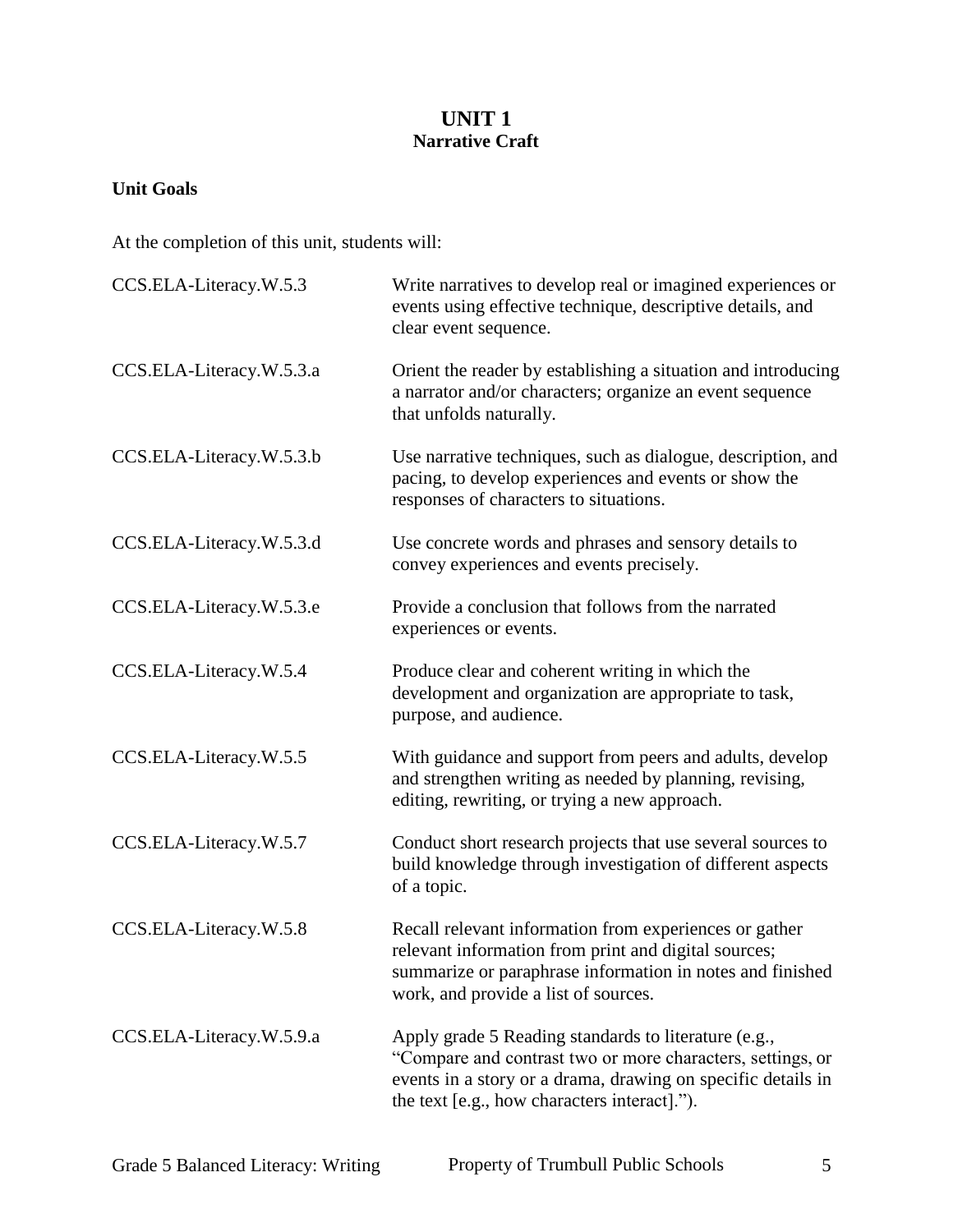| CCS.ELA-Literacy.W.5.10  | Write routinely over extended time frames (time for<br>research, reflection, and revision) and shorter time frames<br>(a single sitting or a day or two) for a range of discipline-<br>specific tasks, purposes, and audiences. |
|--------------------------|---------------------------------------------------------------------------------------------------------------------------------------------------------------------------------------------------------------------------------|
| CCS.ELA-Literacy.RL.5.1  | Quote accurately from a text when explaining what the text<br>says explicitly and when drawing inferences from the text.                                                                                                        |
| CCS.ELA-Literacy.RL.5.2  | Determine a theme of a story, drama, or poem from details<br>in the text, including how characters in a story or drama<br>respond to challenges or how the speaker in a poem reflects<br>upon a topic; summarize the text.      |
| CCS.ELA-Literacy.RL.5.3  | Compare and contrast two or more characters, settings, or<br>events in a story or drama, drawing on specific details in<br>the text (e.g., how characters interact).                                                            |
| CCS.ELA-Literacy.RL.5.4  | Determine the meaning of words and phrases as they are<br>used in a text, including figurative language such as<br>metaphors and similes.                                                                                       |
| CCS.ELA-Literacy.RL.5.5  | Explain how a series of chapters, scenes, or stanzas fits<br>together to provide the overall structure of a particular<br>story, drama, or poem.                                                                                |
| CCS.ELA-Literacy.RL.5.6  | Describe how a narrator's or speaker's point of view<br>influences how events are described.                                                                                                                                    |
| CCS.ELA-Literacy.RL.5.10 | By the end of the year, read and comprehend literature,<br>including stories, dramas, and poetry, at the high end of the<br>grades 4-5 text complexity band independently and<br>proficiently.                                  |
| CCS.ELA-Literacy.RF.5.4  | Read with sufficient accuracy and fluency to support<br>comprehension.                                                                                                                                                          |
| CCS.ELA-Literacy.SL.5.1  | Engage effectively in a range of collaborative discussions<br>(one-on-one, in groups, and teacher-led) with diverse<br>partners on grade 5 topics and texts, building on others'<br>ideas and expressing their own clearly.     |
| CCS.ELA-Literacy.SL.5.4  | Report on a topic or text or present an opinion, sequencing<br>ideas logically and using appropriate facts and relevant,<br>descriptive details to support main ideas or themes; speak<br>clearly at an understandable pace.    |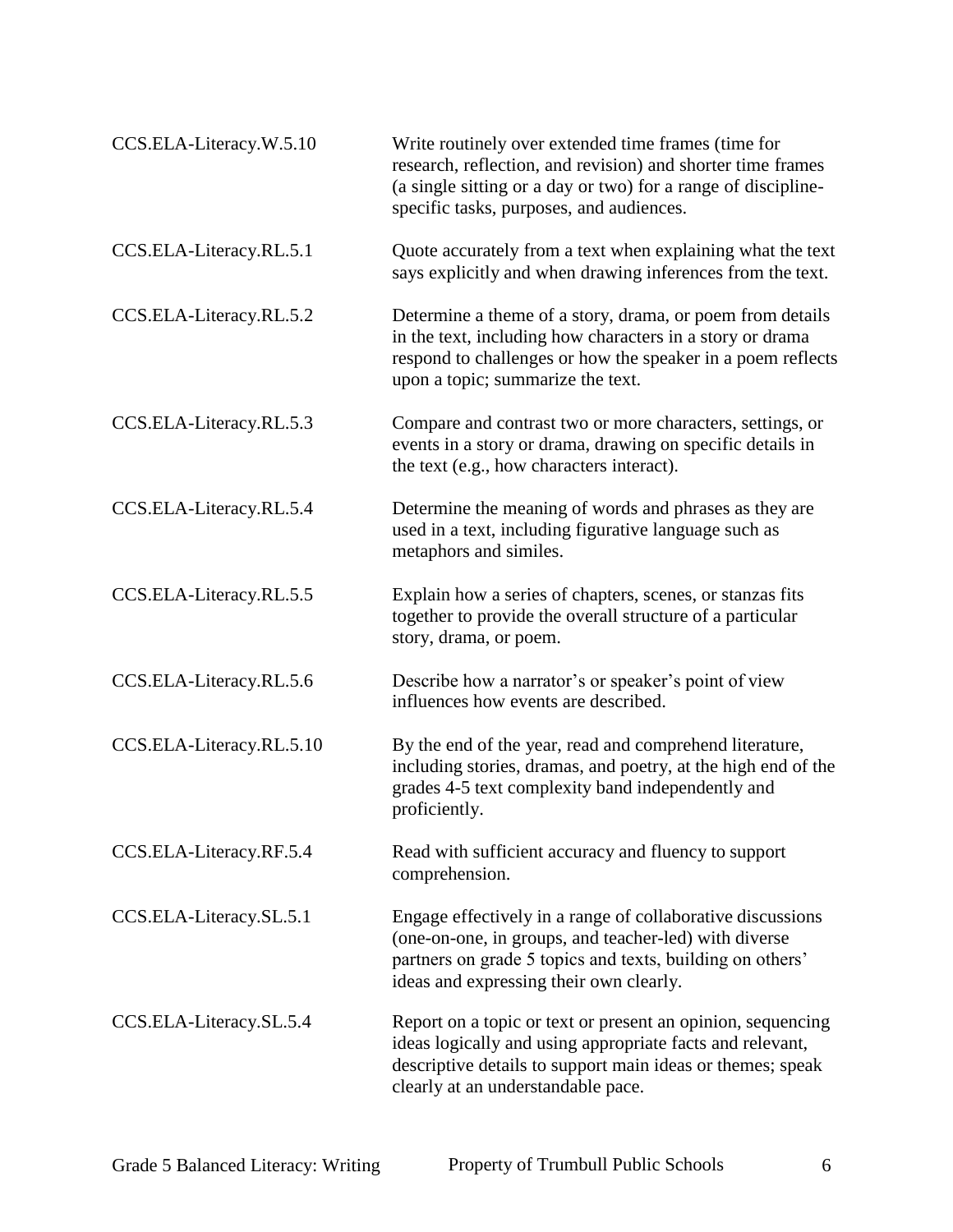| CCS.ELA-Literacy.SL.5.6  | Adapt speech to a variety of contexts and tasks, using<br>formal English when appropriate to task and situation.                |
|--------------------------|---------------------------------------------------------------------------------------------------------------------------------|
| CCS.ELA-Literacy.L.5.1   | Demonstrate command of the conventions of standard<br>English grammar and usage when writing or speaking.                       |
| CCS.ELA-Literacy.L.5.2   | Demonstrate command of the conventions of standard<br>English capitalization, punctuation, and spelling when<br>writing.        |
| CCS.ELA-Literacy.L.5.3   | Compare and contrast the varieties of English<br>(e.g., <i>dialects</i> , <i>registers</i> ) used in stories, dramas, or poems. |
| CCS.ELA-Literacy.L.5.3.a | Expand, combine, and reduce sentences for meaning,<br>reader/listener interest, and style.                                      |
| CCS.ELA-Literacy.L.5.5.a | Interpret figurative language, including similes and<br>metaphors in context.                                                   |

#### **Unit Essential Questions**

- How does a narrative writer create an important moment within his/her story?
- How does a narrative writer begin a story with a strong lead?
- How does the narrative writer show passage of time in complicated ways?
- How does the narrative writer give the reader a sense of closure by connecting the main part of the story to the ending?
- How does the narrative writer show character development throughout the story?
- How does the narrative writer use paragraphs to separate parts or times of the story effectively?
- How does the narrative writer develop the heart of story blending description, action, dialogue and thinking?
- How does a narrative writer stretch out the heart of the story?
- How does the narrative writer vary sentences to create the pace and tone of the narrative?
- How does the narrative writer use author's craft to bring forth the meaning of the story?
- How does a narrative writer use effective spelling, punctuation and grammar?

#### **Scope and Sequence**

| <b>Narrative Craft</b> |                                                                                                                                                                                                             |  |
|------------------------|-------------------------------------------------------------------------------------------------------------------------------------------------------------------------------------------------------------|--|
| Prior to Unit          | Set up your room for Writing Workshop. See Chps. 4-8 of A Guide to<br>the Common Core Workshop.<br>Have a meeting area for mini-lessons and a writing center where<br>students will get supplies as needed. |  |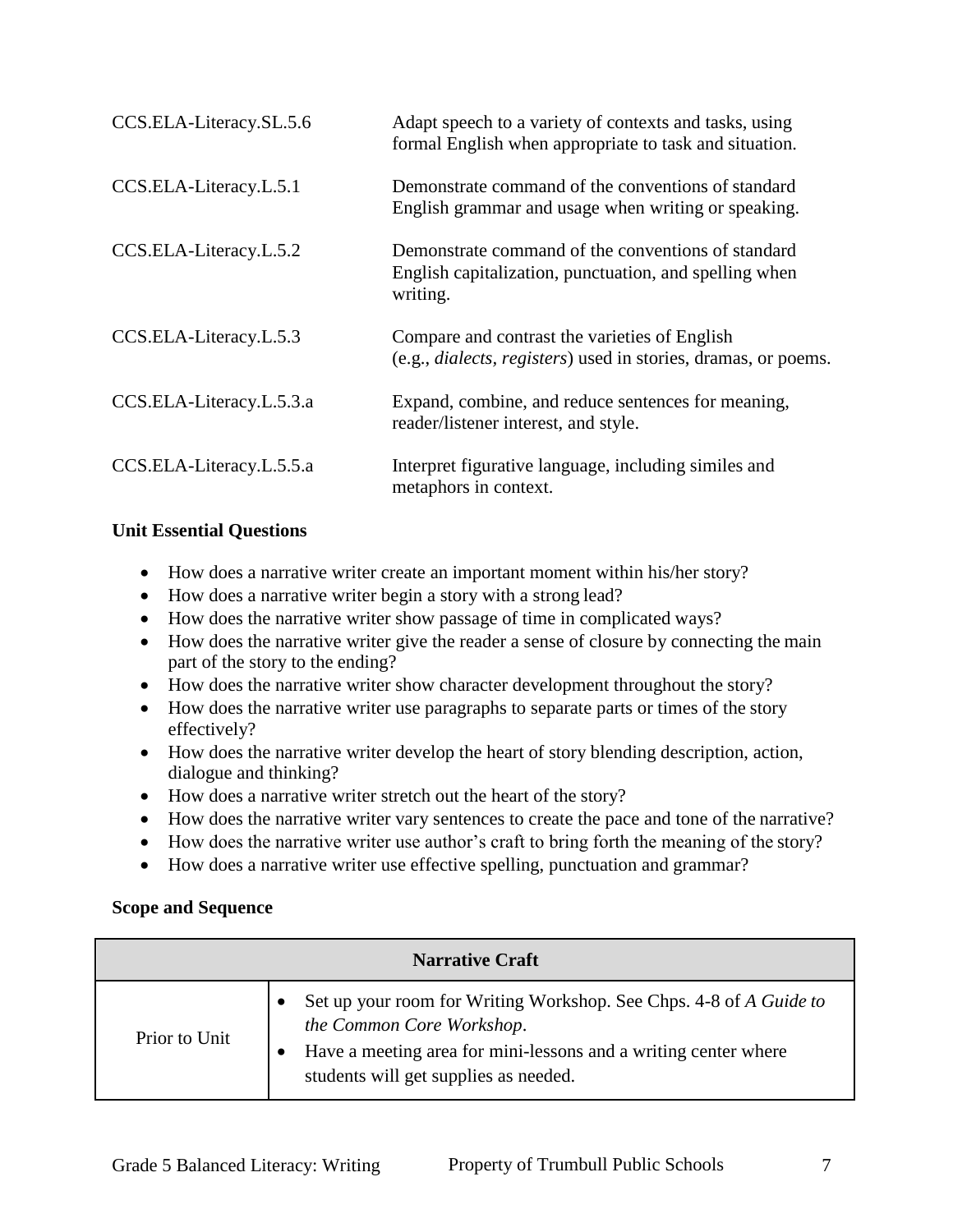|                                               | Use the opening days of school to help students become accustomed to<br>the writing routines that they will use throughout the year. This should<br>include introduction to the writing notebooks/folders they will use in<br>your classroom.<br>Show students what a teacher-student and peer conference would look<br>like.<br>Consider showing students a video to demonstrate conferences:<br>Peer Conference: https://vimeo.com/55965890<br>Teacher-Student Conference: https://vimeo.com/55966096<br>Have students review their writing from the previous year to notice<br>strengths and areas of growth. Teach students how to set goals using the<br>checklist. The checklist and the upcoming pre-assessment can help<br>students determine goals, perhaps with your help.                                                                                |  |
|-----------------------------------------------|---------------------------------------------------------------------------------------------------------------------------------------------------------------------------------------------------------------------------------------------------------------------------------------------------------------------------------------------------------------------------------------------------------------------------------------------------------------------------------------------------------------------------------------------------------------------------------------------------------------------------------------------------------------------------------------------------------------------------------------------------------------------------------------------------------------------------------------------------------------------|--|
| <b>Bend I: Generating Personal Narratives</b> |                                                                                                                                                                                                                                                                                                                                                                                                                                                                                                                                                                                                                                                                                                                                                                                                                                                                     |  |
| Prior to Lesson 1                             | Students complete On-Demand Pre-Assessment (45 mins.):<br>Prompt: "I'm really eager to understand what you can do as writers of<br>narratives, of stories, so today, will you please write the best personal<br>narrative, the best small moment story, that you can write? Make this be the<br>story of one time in your life. You might focus on just a scene or two.<br>You'll have only forty-five minutes to write this true story, so you'll need<br>to plan, draft, revise, and edit in one sitting. Write in a way that allows you<br>to show off all you know about narrative writing.<br>In your writing make sure you:<br>• Write a beginning for your story;<br>• Use transition words to tell what happened in order;<br>• Elaborate to help readers picture your story;<br>Show what your story is really about;<br>• Write an ending to your story." |  |
| Lesson 1                                      | Session 1: Starting with Turning Points (p. 2)                                                                                                                                                                                                                                                                                                                                                                                                                                                                                                                                                                                                                                                                                                                                                                                                                      |  |
| Lesson 2                                      | Session 2: Dreaming the Dream of the Story (p. 13)                                                                                                                                                                                                                                                                                                                                                                                                                                                                                                                                                                                                                                                                                                                                                                                                                  |  |
| Lesson 3                                      | Session 3: Letting Other Authors' Words Awaken Our Own (p. 24)                                                                                                                                                                                                                                                                                                                                                                                                                                                                                                                                                                                                                                                                                                                                                                                                      |  |
| Lesson 4                                      | Session 4: Telling the Story from Inside It $(p. 33)$                                                                                                                                                                                                                                                                                                                                                                                                                                                                                                                                                                                                                                                                                                                                                                                                               |  |
| Lesson 5                                      | Session 5: Taking Stock and Setting Goals (p. 42)                                                                                                                                                                                                                                                                                                                                                                                                                                                                                                                                                                                                                                                                                                                                                                                                                   |  |
|                                               | Bend II: Moving Through the Writing Process: Rehearsing, Drafting, Revising, and Editing                                                                                                                                                                                                                                                                                                                                                                                                                                                                                                                                                                                                                                                                                                                                                                            |  |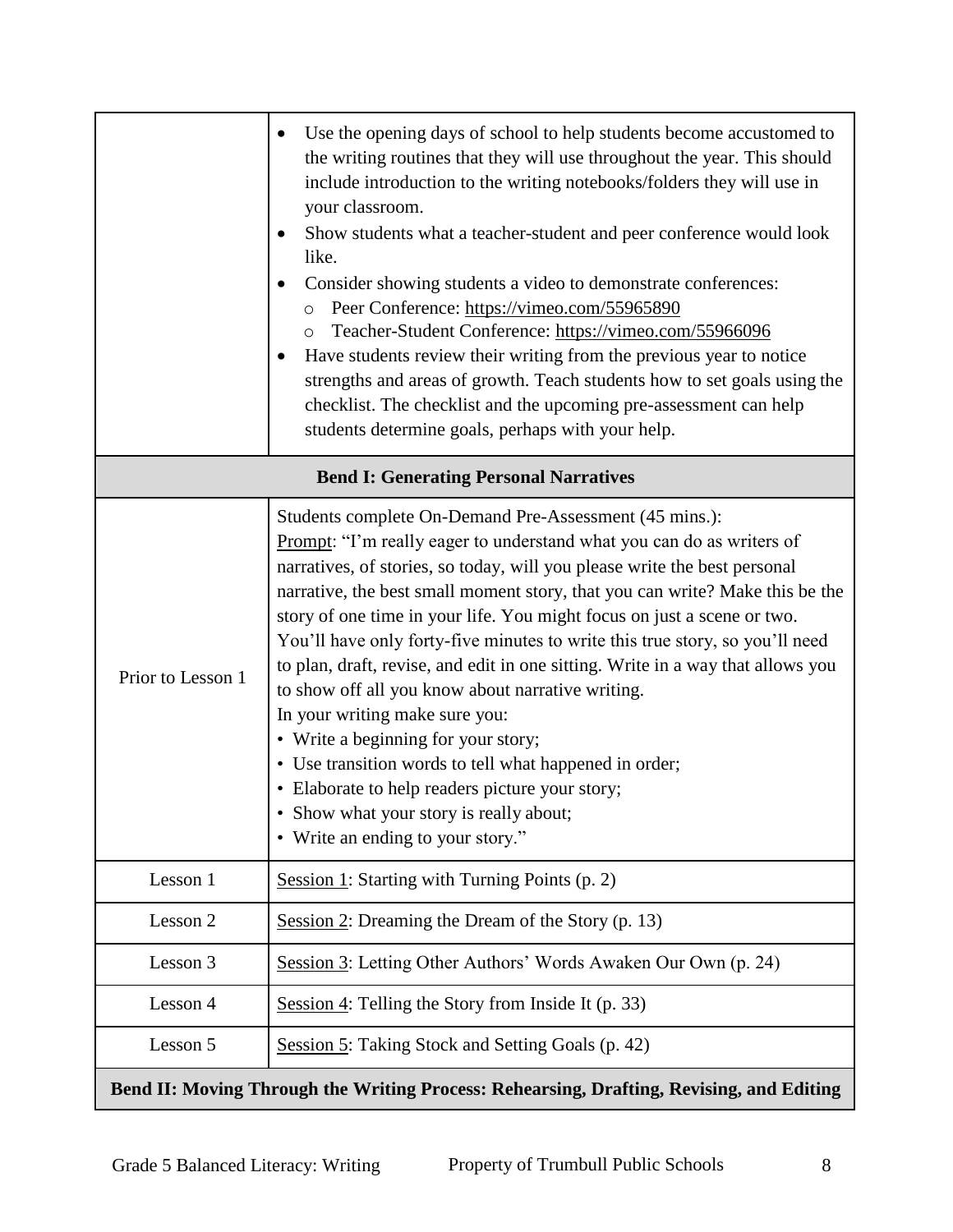| Lesson 6                                    | Session 6: Flash-Drafting: Putting Our Stories on the Page (p. 54)                                                                                                                                                                                                                                                                                                                                                                                                                                                                          |  |
|---------------------------------------------|---------------------------------------------------------------------------------------------------------------------------------------------------------------------------------------------------------------------------------------------------------------------------------------------------------------------------------------------------------------------------------------------------------------------------------------------------------------------------------------------------------------------------------------------|--|
| Lesson 7                                    | Session 7: What's this Story Really About? Redrafting to Bring Out<br>Meaning (p. 63)                                                                                                                                                                                                                                                                                                                                                                                                                                                       |  |
| Lesson 8                                    | Session $8$ : Bringing Forth the Story Arc (p. 74)                                                                                                                                                                                                                                                                                                                                                                                                                                                                                          |  |
| Lesson 9                                    | Session 9: Elaborating on Important Parts $(p. 85)$                                                                                                                                                                                                                                                                                                                                                                                                                                                                                         |  |
| Lesson 10                                   | Session 10: Adding Scenes from the Past and Future (p. 96)                                                                                                                                                                                                                                                                                                                                                                                                                                                                                  |  |
| Lesson 11                                   | Session 11: Ending Stories (p. 106)                                                                                                                                                                                                                                                                                                                                                                                                                                                                                                         |  |
| Lesson 12                                   | Session 12: Letter to Teachers: Putting on the Final Touches (p. 115)                                                                                                                                                                                                                                                                                                                                                                                                                                                                       |  |
| <b>Bend III: Learning From Mentor Texts</b> |                                                                                                                                                                                                                                                                                                                                                                                                                                                                                                                                             |  |
| Lesson 13                                   | Session 13: Reading with a Writer's Eye (p. 120)                                                                                                                                                                                                                                                                                                                                                                                                                                                                                            |  |
| Lesson 14                                   | Session 14: Taking Writing to the Workbench (p. 129)                                                                                                                                                                                                                                                                                                                                                                                                                                                                                        |  |
| Lesson 15                                   | Session 15: Stretching Out the Tension (p. 139)                                                                                                                                                                                                                                                                                                                                                                                                                                                                                             |  |
| Lesson 16                                   | Session 16: Catching the Action or Image that Produced the Emotion (p.<br>149)                                                                                                                                                                                                                                                                                                                                                                                                                                                              |  |
| Lesson 17                                   | Session 17: Every Character Plays a Role (p. 158)                                                                                                                                                                                                                                                                                                                                                                                                                                                                                           |  |
| Lesson 18                                   | Session 18: Editing: The Power of Commas (p. 167)                                                                                                                                                                                                                                                                                                                                                                                                                                                                                           |  |
| Lesson 19                                   | Session 19: Letter to Teachers: Mechanics (p. 175)                                                                                                                                                                                                                                                                                                                                                                                                                                                                                          |  |
| Lesson 20                                   | Session 20: Reading Aloud Your Writing: A Ceremony of Celebration<br>(p.178)                                                                                                                                                                                                                                                                                                                                                                                                                                                                |  |
| Lesson 21                                   | Session 21: Letter to Teachers: Transferring Learning: Applying Narrative<br>Writing Skills Across the Curriculum (p.185)                                                                                                                                                                                                                                                                                                                                                                                                                   |  |
| After Lesson 21                             | Students complete On-Demand Post-Assessment (45 mins.):<br>Prompt: "I'm really eager to understand what you can do as writers of<br>narratives, of stories, so today, will you please write the best personal<br>narrative, the best small moment story, that you can write? Make this be the<br>story of one time in your life. You might focus on just a scene or two.<br>You'll have only forty-five minutes to write this true story, so you'll need<br>to plan, draft, revise, and edit in one sitting. Write in a way that allows you |  |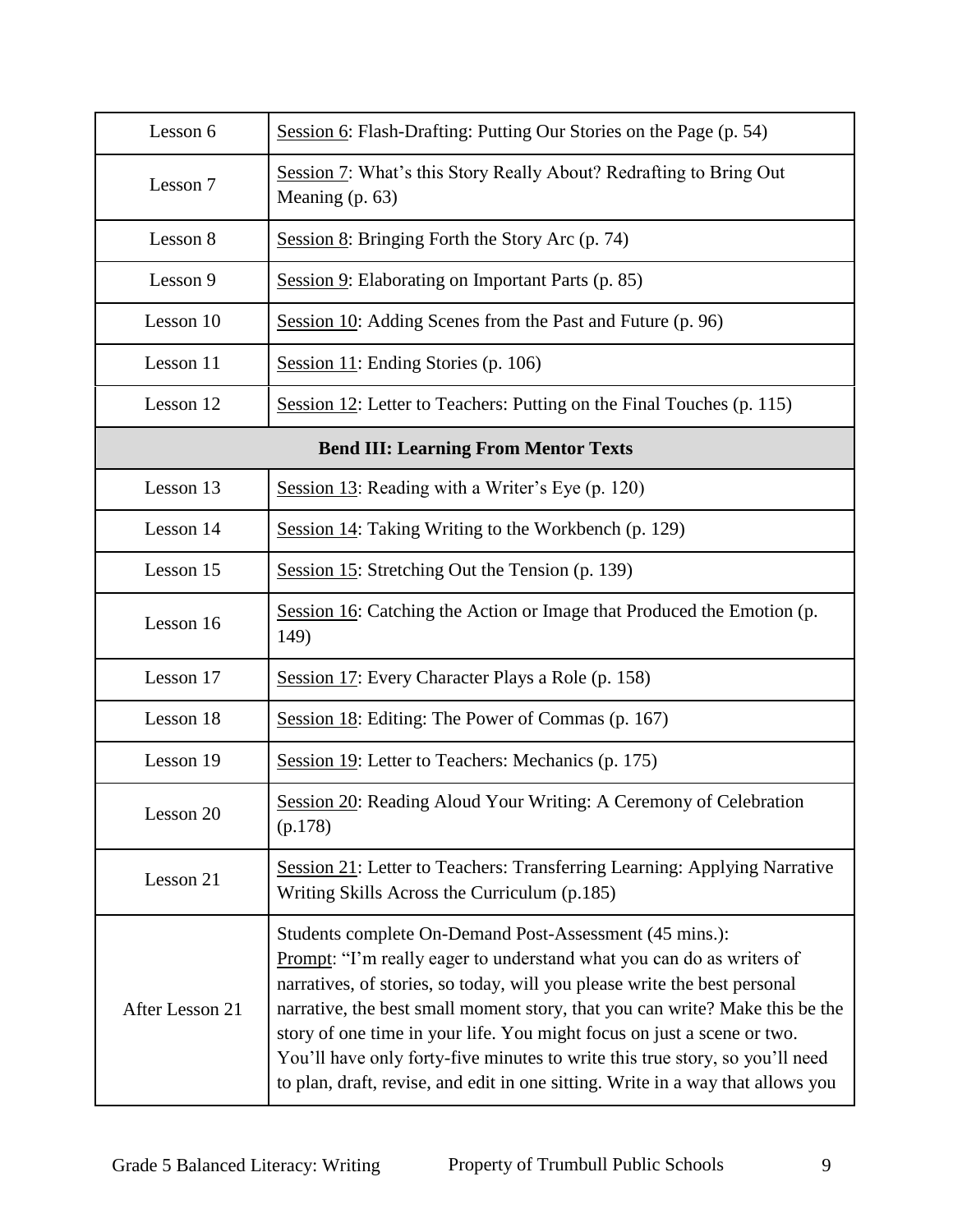| to show off all you know about narrative writing.      |
|--------------------------------------------------------|
| In your writing make sure you:                         |
| • Write a beginning for your story;                    |
| • Use transition words to tell what happened in order; |
| • Elaborate to help readers picture your story;        |
| • Show what your story is really about;                |
| • Write an ending to your story."                      |
|                                                        |

#### **Assured Assessments**

Student performance on the following assessments will be reflected on the Trimester 1 standards-based report card.

Formative Assessments:

1. On-Demand Writing Sample

Students will write a formative 45-minute, on-demand pre-assessment in the narrative genre. (See "Scope & Sequence" above for exact wording of prompt.) This writing sample will be without instruction or teacher-provided checklists or graphic organizers. The on-demand is used to assess what students can do without help. The student performance rubric is based on the grade 5 narrative writing rubric, which is found on the *Writing Pathways* CD-ROM. The rubric has a point system to inform the teacher of the student's current level of achievement. This will help teachers plan for differentiation during the unit.

2. Students' writing samples should be located in their Writer's Notebooks/Folders, and should be used to identify individual teaching points for conferring and as a record of student growth over the course of the unit.

Summative Assessments:

- 1. Students will choose a story to bring to publication as a summative assessment. The student performance rubric is based on the grade 5 learning progression and is found on the CD-ROM. The rubric has a point system to inform the teacher of the student's current level of achievement. This assessment will also demonstrate individual student mastery of strategies and skills.
- 2. On-Demand Writing Sample

Students will write a summative 45-minute, on-demand post-assessment in the narrative genre with no additional teacher input. (See "Scope & Sequence" above for exact wording of prompt.) The on-demand is used to assess what students can do without help. The student performance rubric is based on the grade 5 rubric for narrative writing and is found on the *Writing Pathways* CD-ROM. The rubric has a point system to inform the teacher of the student's current level of achievement. Comparing the pre- and post-assessment will demonstrate individual student growth.

3. Writer's Notebook/Folders and published pieces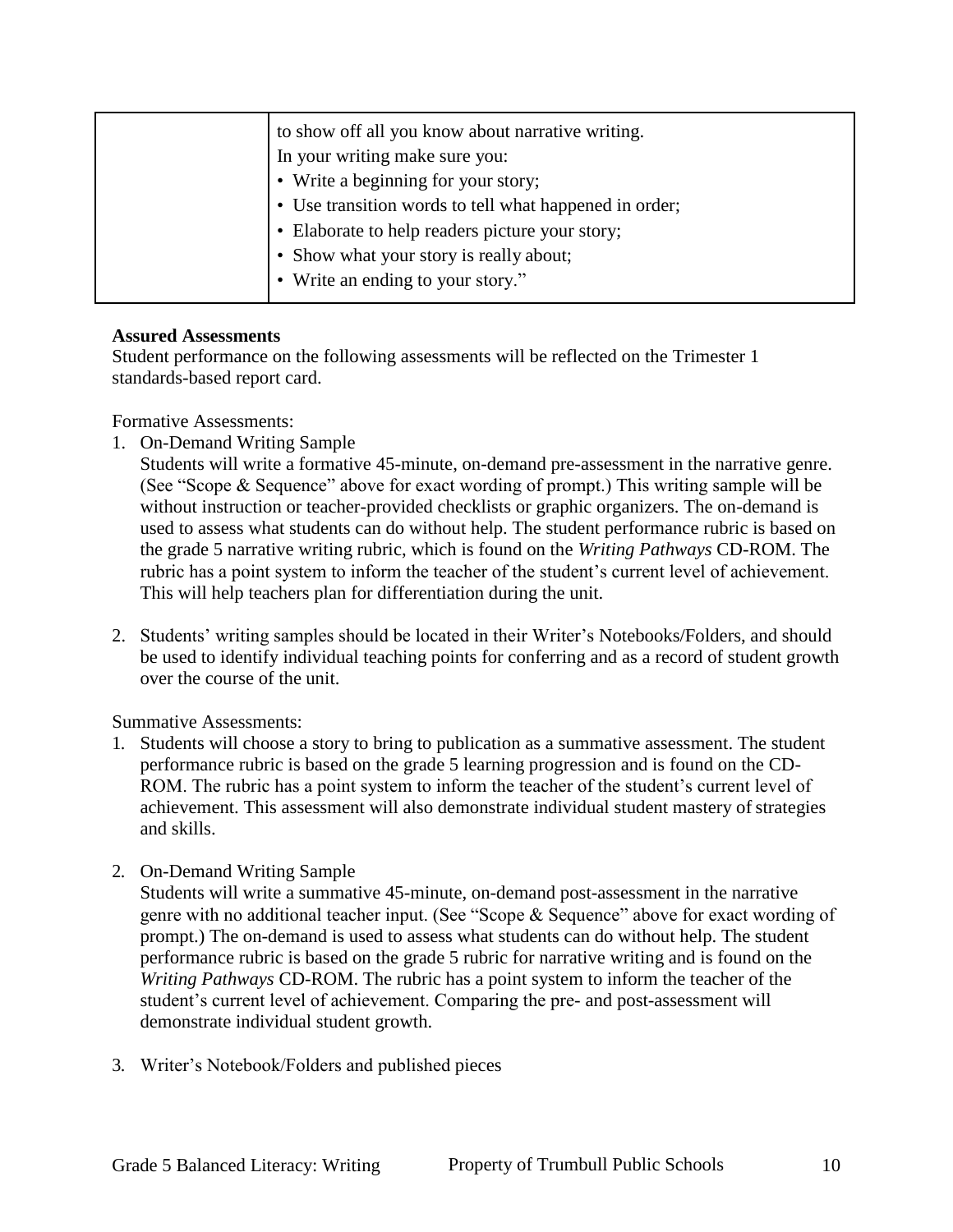#### **Resources**

Core

- *Eleven and Papa Who Wakes up Tired in the Dark* by Sandra Cisneros
- *Narrative Craft* (Grade 5, Unit 1)
- *Resources for Teaching Writing*: *Units of Study in Opinion, Information and Narrative Writing* CD-ROM
- $\bullet$  5<sup>th</sup>-grade narrative rubric (on CD-ROM)
- 5 th -grade narrative checklist (p. 191 *Writing Pathways*)

#### Supplemental

• Teacher-selected narrative texts

#### **Time Allotment**

• mid September – October (including approximately 5 days for work with grammar/conventions using *Write Source*)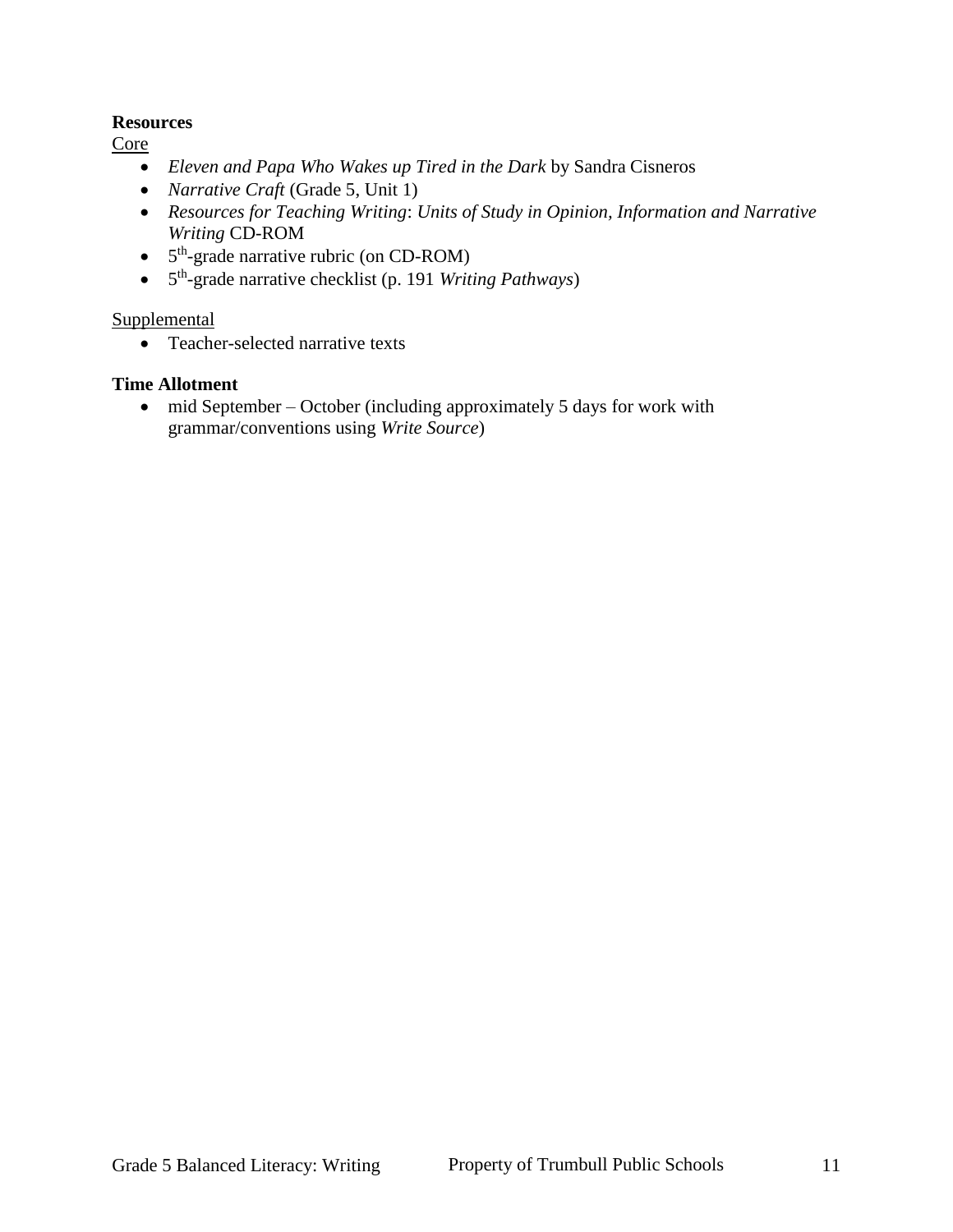## **UNIT 2 Journalism**

## **Unit Goals**

At the completion of this unit, students will:

| CCS.ELA-Literacy.W.5.2    | Write informative/explanatory texts to examine a topic and<br>convey ideas and information clearly.                                                                                                                             |
|---------------------------|---------------------------------------------------------------------------------------------------------------------------------------------------------------------------------------------------------------------------------|
| CCS.ELA-Literacy.W.5.7    | Conduct short research projects that use several sources to<br>build knowledge through investigation of different aspects<br>of a topic.                                                                                        |
| CCS.ELA-Literacy.W.5.8    | Recall relevant information from experiences or gather<br>relevant information from print and digital sources;<br>summarize or paraphrase information in notes and finished<br>work, and provide a list of sources.             |
| CCS.ELA-Literacy.W.5.10   | Write routinely over extended time frames (time for<br>research, reflection, and revision) and shorter time frames<br>(a single sitting or a day or two) for a range of discipline-<br>specific tasks, purposes, and audiences. |
| CCS.ELA-Literacy.RI.5.3   | Explain the relationships or interactions between two or<br>more individuals, events, ideas, or concepts in a historical,<br>scientific, or technical text based on specific information in<br>the text.                        |
| CCS.ELA-Literacy.RI.5.5   | Compare and contrast the overall structure (e.g.,<br>chronology, comparison, cause/effect, problem/solution) of<br>events, ideas, concepts, or information in two or more texts.                                                |
| CCS.ELA-Literacy.RI.5.7   | Draw on information from multiple print or digital sources,<br>demonstrating the ability to locate an answer to a question<br>quickly or to solve a problem efficiently.                                                        |
| CCS.ELA-Literacy.SL.5.1   | Engage effectively in a range of collaborative discussions<br>(one-on-one, in groups, and teacher-led) with diverse<br>partners on grade 5 topics and texts, building on others'<br>ideas and expressing their own clearly.     |
| CCS.ELA-Literacy.SL.5.1.a | Come to discussions prepared, having read or studied<br>required material; explicitly draw on that preparation and<br>other information known about the topic to explore ideas<br>under discussion.                             |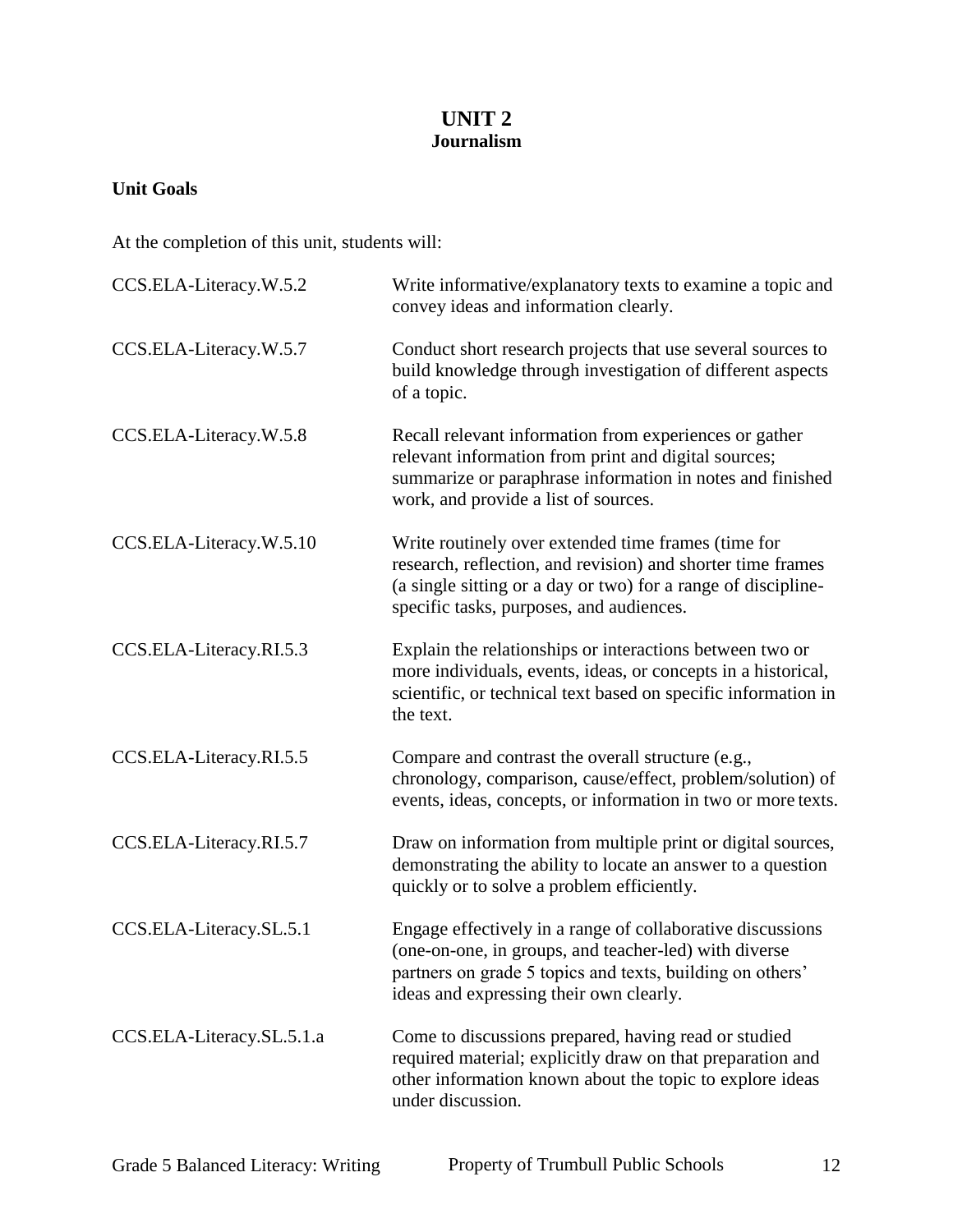| CCS.ELA-Literacy.SL.5.1.b | Follow agreed-upon rules for discussions and carry out<br>assigned roles.                                                                                                                                                              |
|---------------------------|----------------------------------------------------------------------------------------------------------------------------------------------------------------------------------------------------------------------------------------|
| CCS.ELA-Literacy.SL.5.1.c | Pose and respond to specific questions by making<br>comments that contribute to the discussion and elaborate on<br>the remarks of others.                                                                                              |
| CCS.ELA-Literacy.SL.5.1.d | Review the key ideas expressed and draw conclusions in<br>light of information and knowledge gained from the<br>discussions.                                                                                                           |
| CCS.ELA-Literacy.L.5.1    | Demonstrate command of the conventions of standard<br>English grammar and usage when writing or speaking.                                                                                                                              |
| CCS.ELA-Literacy.L.5.1.a  | Explain the function of conjunctions, prepositions, and<br>interjections in general and their function in particular<br>sentences.                                                                                                     |
| CCS.ELA-Literacy.L.5.1.b  | Form and use the perfect (e.g., I had walked; I have<br>walked; I will have walked) verb tenses.                                                                                                                                       |
| CCS.ELA-Literacy.L.5.1.c  | Use verb tense to convey various times, sequences, states,<br>and conditions.                                                                                                                                                          |
| CCS.ELA-Literacy.L.5.1.d  | Recognize and correct inappropriate shifts in verb tense.                                                                                                                                                                              |
| CCS.ELA-Literacy.L.5.1.e  | Use correlative conjunctions (e.g., either/or, neither/nor).                                                                                                                                                                           |
| CCS.ELA-Literacy.L.5.2    | Demonstrate command of the conventions of standard<br>English capitalization, punctuation, and spelling when<br>writing.                                                                                                               |
| CCS.ELA-Literacy.L.5.2.a  | Use punctuation to separate items in a series.                                                                                                                                                                                         |
| CCS.ELA-Literacy.L.5.2.b  | Use a comma to separate an introductory element from the<br>rest of the sentence.                                                                                                                                                      |
| CCS.ELA-Literacy.L.5.2.c  | Use a comma to set off the words yes and no (e.g., Yes,<br><i>thank you</i> ), to set off a tag question from the rest of the<br>sentence (e.g., It's true, isn't it?), and to indicate direct<br>address (e.g., Is that you, Steve?). |
| CCS.ELA-Literacy.L.5.2.d  | Use underlining, quotation marks, or italics to indicate titles<br>of works.                                                                                                                                                           |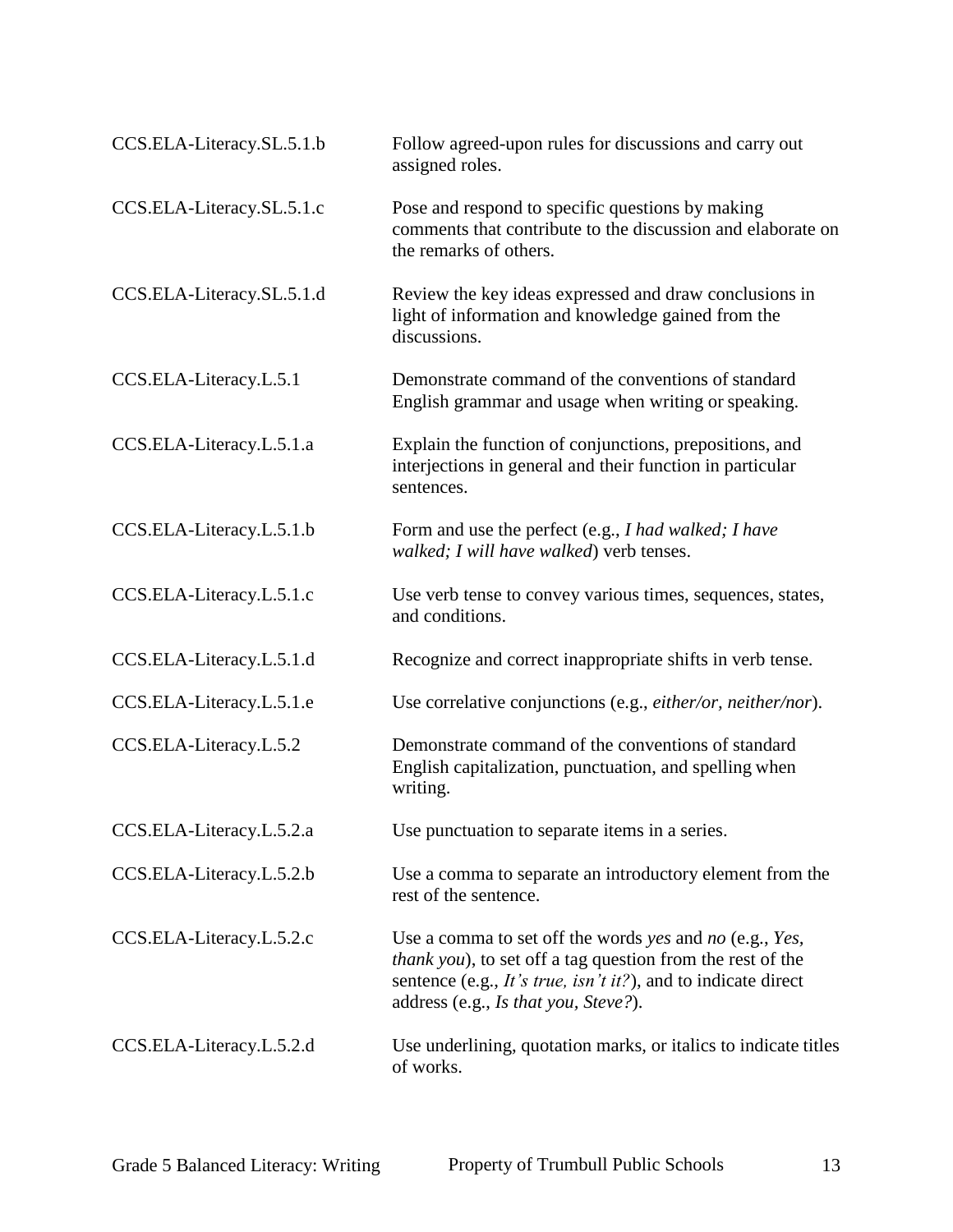| CCS.ELA-Literacy.L.5.2.e | Spell grade-appropriate words correctly, consulting<br>references as needed.                                                                                                                                                                                                |
|--------------------------|-----------------------------------------------------------------------------------------------------------------------------------------------------------------------------------------------------------------------------------------------------------------------------|
| CCS.ELA-Literacy.L.5.3   | Compare and contrast the varieties of English<br>(e.g., <i>dialects</i> , <i>registers</i> ) used in stories, dramas, or poems.                                                                                                                                             |
| CCS.ELA-Literacy.L.5.6   | Acquire and use accurately grade-appropriate general<br>academic and domain-specific words and phrases,<br>including those that signal contrast, addition, and other<br>logical relationships (e.g., however, although, nevertheless,<br>similarly, moreover, in addition). |

### **Unit Essential Questions**

- How does an informational writer become a journalist who writes quickly, revises purposefully, and exposes thoughtful observations?
- How does a journalist write an article that teaches about a topic and engages the reader?
- How does a journalist write concise, focused news reports that give details about a topic?
- How does a journalist end his/her writing to restate the main points and keep the reader thinking about the topic?
- How does a journalist show a variety of information such as examples, details, dates and quotes to elaborate his/her writing?
- How does a journalist give credit to sources used in his/her writing?
- How does a journalist effectively use key vocabulary or terms related to the topic?
- How does a journalist use effective spelling, punctuation, and grammar?

## **Scope and Sequence**

| <b>Journalism</b>                                                           |                                                                                                                                                                                                                                                                                                                                                                                                                       |  |
|-----------------------------------------------------------------------------|-----------------------------------------------------------------------------------------------------------------------------------------------------------------------------------------------------------------------------------------------------------------------------------------------------------------------------------------------------------------------------------------------------------------------|--|
| Prior to Unit                                                               | Note: During mid-workshops and shares, students should be sharing their<br>student work (e.g., partner-share, small-group share, whole-class share).<br>It will be beneficial if you prepare, as a model for students, a news report<br>that can develop into a feature article.                                                                                                                                      |  |
| <b>Bend I: Reporting on Events: Lifting the Level of Journalism Writing</b> |                                                                                                                                                                                                                                                                                                                                                                                                                       |  |
| Lesson 1                                                                    | Focus: Thinking Like a Journalist: The Who, What, Where, When<br>Teaching Point: Focus on the who, what when, and where of the event<br>witnessed.<br>Note: Stage an event or show a video (e.g., of a news report) Have<br>students take notes. Students should then write a flash-draft reporting on<br>the news story they just witnessed or watched. Focus on students writing<br>in third person (avoiding "I"). |  |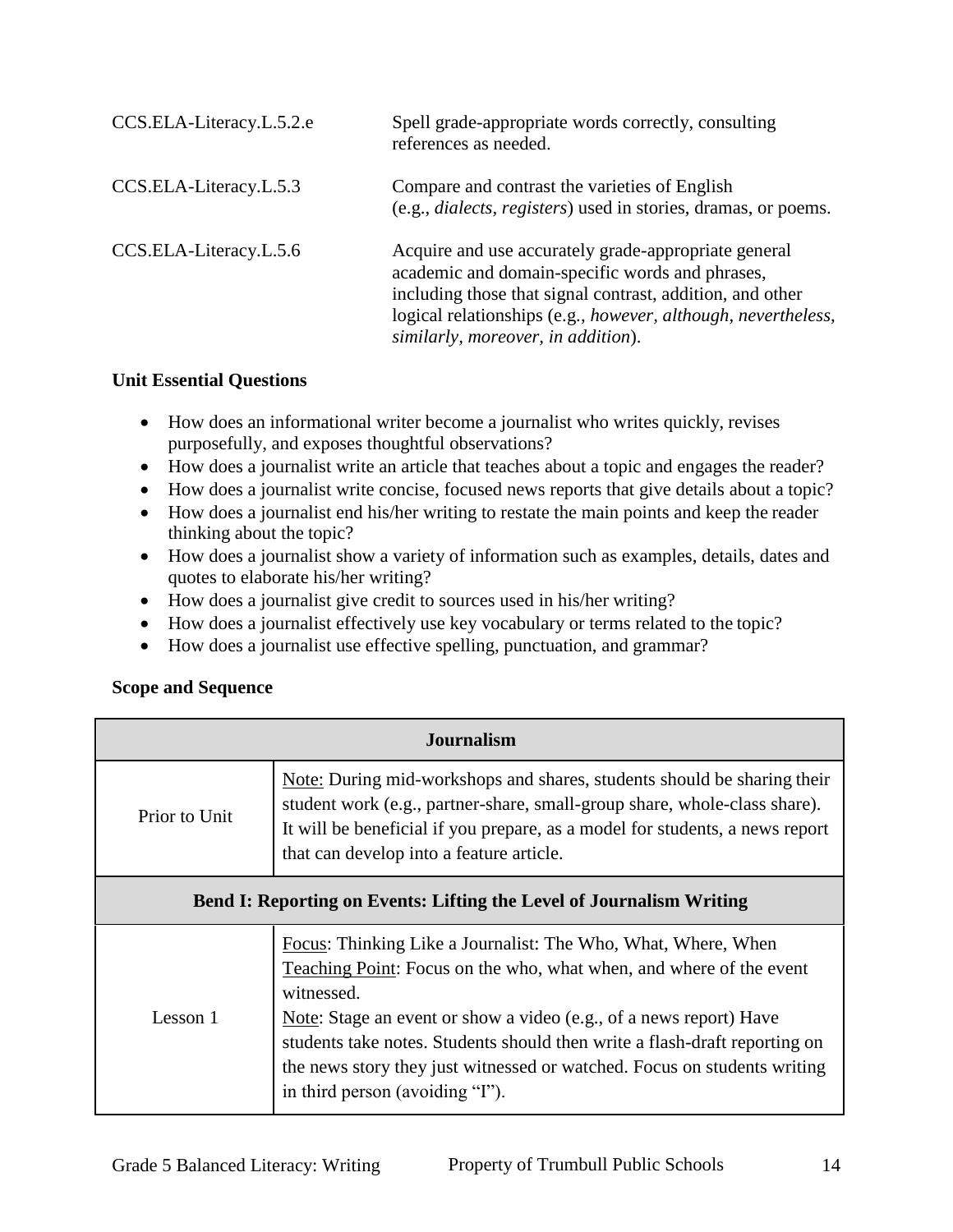| Lesson 2 | <b>Focus:</b> Newsworthy Events<br>Teaching Point: Journalists live wide-awake lives, seeing stories in<br>everyday moments. They notice newsworthy events and capture the<br>details by taking notes on the who, what, where and when.<br>Note: The goal is to have students feel like real journalists; provide tiny<br>notepads! Students may: participate in an inquiry walk around the<br>building (seeing recess, the cafeteria, the main office, etc.); observe<br>happenings in the classroom; conduct interviews; etc. Please reference pp.<br>12-13 of the "Unit $5 -$ Journalism" packet.                                       |
|----------|--------------------------------------------------------------------------------------------------------------------------------------------------------------------------------------------------------------------------------------------------------------------------------------------------------------------------------------------------------------------------------------------------------------------------------------------------------------------------------------------------------------------------------------------------------------------------------------------------------------------------------------------|
| Lesson 3 | Focus: Drafting from the Prior Day's Investigation<br>Teaching Point: "Be sure today you focus on the who, what, when, and<br>where in the beginning of your piece."<br>Note: The focus today is emphasizing the who, what, where, and when of<br>an incident, and placing the most important information up front in the<br>writing.                                                                                                                                                                                                                                                                                                      |
| Lesson 4 | Focus: Continuing to Look at Models (Newspapers, Videos)<br>Teaching Point: When journalists collect ideas, they make sure to include<br>the who, what, where, and when of the event. Journalists know that this is<br>the most essential information in a news report, and that it must appear in<br>the very beginning of the article.<br>Note: Utilize mentor texts and/or videos to provide a sentence starter<br>template. (For example, "On month and day, year, at time, person what<br>the person saw or did.")<br>Remind students at the mid-workshop to revisit their notes while drafting<br>for accuracy and specific details. |
| Lesson 5 | <b>Focus: Setting Goals</b><br>Teaching Point: "Take stock of what you have done and set a goal for<br>yourself."<br>Note: Utilize the parts of informational checklist that relate to journalism<br>and help students set goals for their writing. Students can revise their<br>pieces or start a new piece.                                                                                                                                                                                                                                                                                                                              |
| Lesson 6 | <b>Focus: Every Word Counts</b><br>Teaching Point: Hournalists know that every word counts! After<br>capturing the details or an event, they return to what they've written with<br>a critical eye, cutting and revising to make it more focused and concise.<br>Note: Students are selecting one news story they will take through the<br>final round of revision and editing. Suggested revision topics include:                                                                                                                                                                                                                         |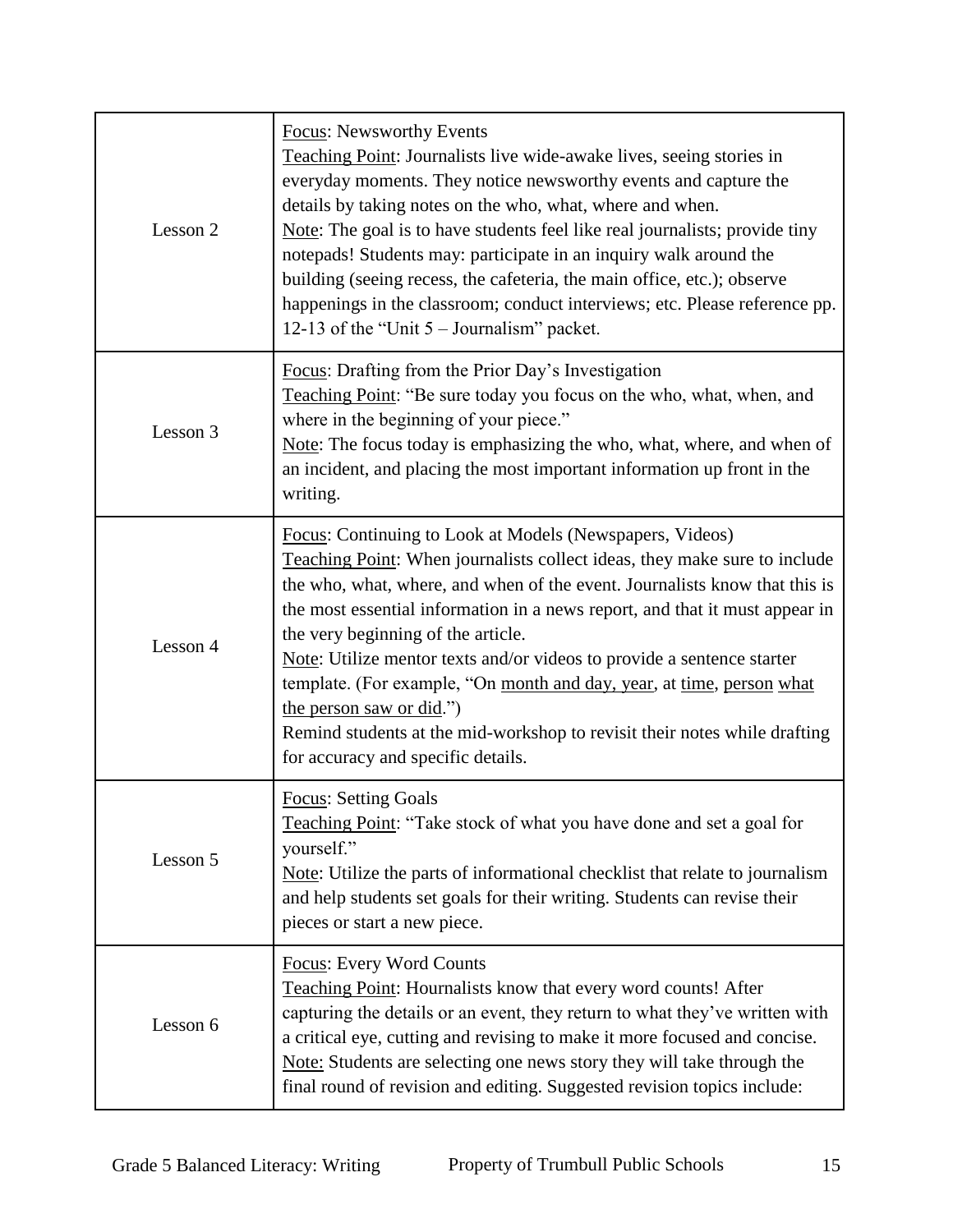|             | perspective, detail, and language. Please reference p. 7 of the "Unit 5 –<br>Journalism" packet.<br>Remind students at the mid-workshop that journalists can make stories<br>more dramatic, but they shouldn't lie or fabricate information.                                                                                                                                                                                                                                                                                                                                                                                                                                                                                                                                                                                                                                                                                                                                                                                                                                                                                                                                                                                                                                   |
|-------------|--------------------------------------------------------------------------------------------------------------------------------------------------------------------------------------------------------------------------------------------------------------------------------------------------------------------------------------------------------------------------------------------------------------------------------------------------------------------------------------------------------------------------------------------------------------------------------------------------------------------------------------------------------------------------------------------------------------------------------------------------------------------------------------------------------------------------------------------------------------------------------------------------------------------------------------------------------------------------------------------------------------------------------------------------------------------------------------------------------------------------------------------------------------------------------------------------------------------------------------------------------------------------------|
| Lessons 7-8 | Focus: Publish & Celebration!<br><u>Note</u> : Page 7 of the "Unit 5 – Journalism" packet contains publication $\&$<br>celebration ideas.                                                                                                                                                                                                                                                                                                                                                                                                                                                                                                                                                                                                                                                                                                                                                                                                                                                                                                                                                                                                                                                                                                                                      |
|             | <b>Bend II: Feature Article Writing</b>                                                                                                                                                                                                                                                                                                                                                                                                                                                                                                                                                                                                                                                                                                                                                                                                                                                                                                                                                                                                                                                                                                                                                                                                                                        |
| Lesson 9    | <b>Focus: Feature Articles</b><br>Teaching Point: "Today we're going to study a new kind of journalism:<br>feature articles. To help us understand the qualities of a feature article<br>we're going to ask ourselves, 'How is this feature article the same as the<br>news reports we've been writing? What differences are we noticing?"<br>Note: Students can compare and contrast news reports to feature articles.<br>See the T-chart on p. 8. Post questions such as "How is this feature article<br>the same as the news reports we've been writing? What are the<br>differences you notice?" Students can brainstorm topics they're expert on<br>and flash-draft. The end-of-lesson goal is that each student has made<br>several short attempts at feature articles.                                                                                                                                                                                                                                                                                                                                                                                                                                                                                                  |
| Lesson 10   | Focus: Generating New Ideas by Looking for Patterns across News<br>Reports<br>Note: Students will find multiple problems or patterns from their news<br>reports from Bend I, jotting down patterns and possible new topics and<br>then flash-draft. It is not important for students to know every detail;<br>students can insert question marks in areas where they are lacking details<br>(since research will come later).<br>At the mid-workshop, address students who have no recognizable pattern:<br>Teaching Point (Mid-Workshop): "Reporters, may I have your attention<br>for a moment? I love how you're studying your past work, finding<br>patterns, and getting ideas for new feature articles. Some of you might be<br>saying to yourselves, 'But Ms._____, I don't see ANY patterns in my<br>news reports!' Don't worry! That's okay. Another way reporters come up<br>with ideas for feature articles is by reading their news reports and asking<br>themselves, 'What feels big and important in this news report that I could<br>turn into a feature article? Why does this event really matter?' So now<br>you know three ways to gather ideas for feature articles: topics of<br>expertise, patterns across news reports, and something big and important |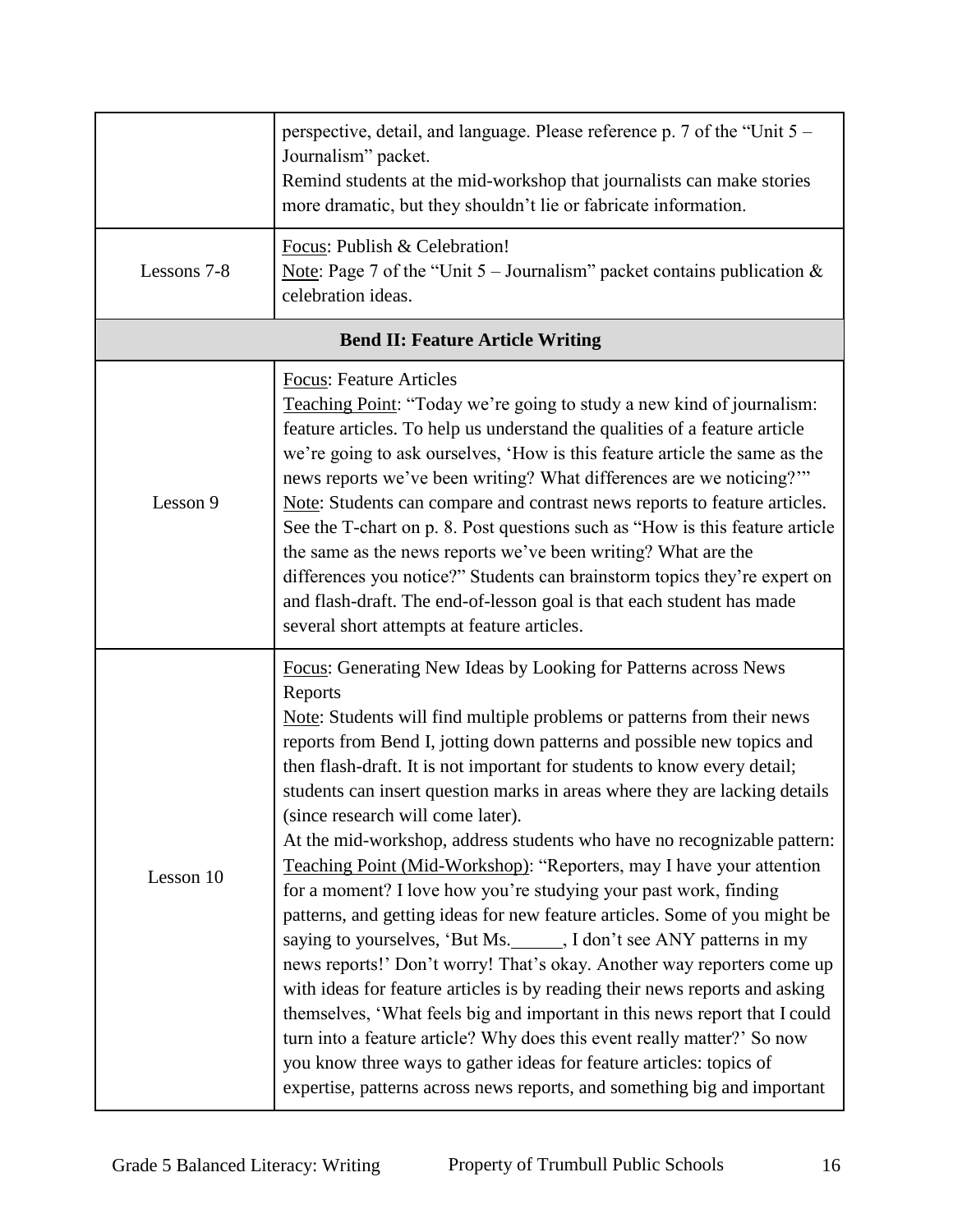|           | from ONE news report."<br>For the share, students can choose one of their featured articles (flash-<br>drafts) from their writers' notebooks to develop further and take through<br>the writing process.                                                                                                                                                                                                                                                                                                                                                  |
|-----------|-----------------------------------------------------------------------------------------------------------------------------------------------------------------------------------------------------------------------------------------------------------------------------------------------------------------------------------------------------------------------------------------------------------------------------------------------------------------------------------------------------------------------------------------------------------|
| Lesson 11 | Focus: Shifting into Research<br><b>Teaching Point:</b> Journalists teach their readers by including factual<br>information from a variety of sources. Journalists rely on research<br>strategies like interviewing, surveying and observing.<br>Note: The mini-lesson should focus on how to read notes and determine<br>what additional information is needed, questioning what else you would<br>like to know and how to gather/research that information. Independently,<br>students should research (through witnesses, evidence, interviews, etc.). |
| Lesson 12 | <b>Focus: Crafting Search Terms for Online Research</b><br>Teaching Point: "Reporters, it was thrilling yesterday seeing all of you<br>interviewing each other, taking surveys, and adding notes to your<br>notebooks. Some of you may find that you still need more research.<br>Today I want to teach you that reporters efficiently search online by<br>crafting search terms that will help them quickly find the information<br>they need."<br>Note: Please reference top of p. 10 of the "Unit $5 -$ Journalism" packet.                            |
| Lesson 13 | Focus: Oral Rehearsal<br>Teaching Point: "Today I want to remind you that, when you are writing<br>to teach about a topic, as you are whenever you do any informational<br>writing, it helps to actually do some teaching. Knowing that you have an<br>audience can help you figure out what you need to teach. And the<br>questions that readers will ask, it helps to try to answer those questions."                                                                                                                                                   |
| Lesson 14 | Focus: Shifting to focus on Revision and Angles<br>Note: The focus today should be issues and themes. Please reference<br>bottom of p. 10 of the "Unit $5 -$ Journalism" packet.                                                                                                                                                                                                                                                                                                                                                                          |
| Lesson 15 | Focus: Crafting a Feature Article<br>Teaching Point: Reporters revise for accuracy, checking names and<br>information about people and places featured in their article, checking for<br>the accuracy or quotes, and ensuring that any facts they include are<br>correct. This often means returning to their original notes on an incident<br>and/or doing additional research.<br>Note: The focus today can include dialogue, vivid imagery, anecdotes,                                                                                                 |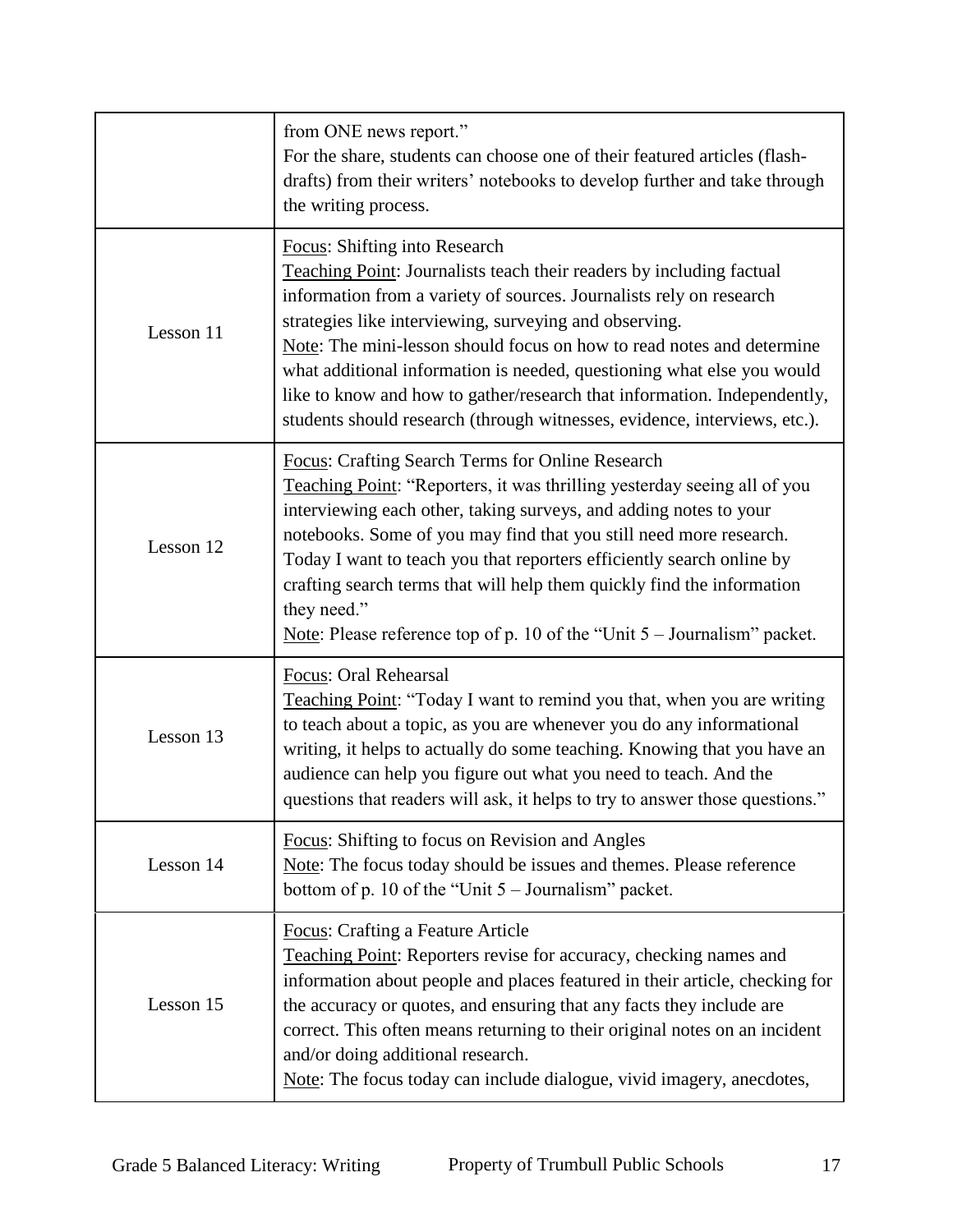|           | questions, repetition, and/or tone, based on students' particular needs.<br>Please reference p. 11 of the "Unit $5 -$ Journalism" packet.                                                                                                                                                                                                                                                                           |
|-----------|---------------------------------------------------------------------------------------------------------------------------------------------------------------------------------------------------------------------------------------------------------------------------------------------------------------------------------------------------------------------------------------------------------------------|
| Lesson 16 | Focus: Leads and Endings<br>Teaching Point: Reporters learn to write well by studying other reporters.<br>They often revise after studying the ways in which published writers<br>wrap up their articles. They often notice that the author ends an article by<br>stating how the event will affect the future, ending with a question the<br>reader should ponder, or telling how the event ended or was resolved. |
| Lesson 17 | <b>Focus: Grammar and Transitions</b>                                                                                                                                                                                                                                                                                                                                                                               |
| Lesson 18 | Focus: Publish and Celebrate!<br>Note: Please reference top of p. 12 of the "Unit $5 -$ Journalism" packet.                                                                                                                                                                                                                                                                                                         |

### **Assured Assessments**

Student performance on the following assessments will be reflected on the Trimesters 1 & 2 standards-based report cards.

Formative Assessments:

1. Students' writing samples should be located in their Writer's Notebooks/Folders, and should be used to identify individual teaching points for conferring and as a record of student growth over the course of the unit.

Summative Assessments:

- 1. Students will choose a piece to bring to publication as a summative assessment. The student performance rubric is based on the grade 5 learning progression and is found on the CD-ROM. The rubric has a point system to inform the teacher of the student's current level of achievement. This assessment will also demonstrate individual student mastery of strategies and skills.
- 2. Writer's Notebook/Folders and published pieces

### **Resources**

Core

- $\bullet$  "Unit 5 Journalism" (Summer 2017 packet)
- *Writing Pathways* by Lucy Calkins
- *Resources for Teaching Writing: Units of Study in Opinion, Information and Narrative Writing* CD-ROM
- $\bullet$  5<sup>th</sup>-grade informational rubric (on CD-ROM)
- 5 th -grade information checklist (p. 191 *Writing Pathways*)

### Supplemental

• Teacher-selected informational texts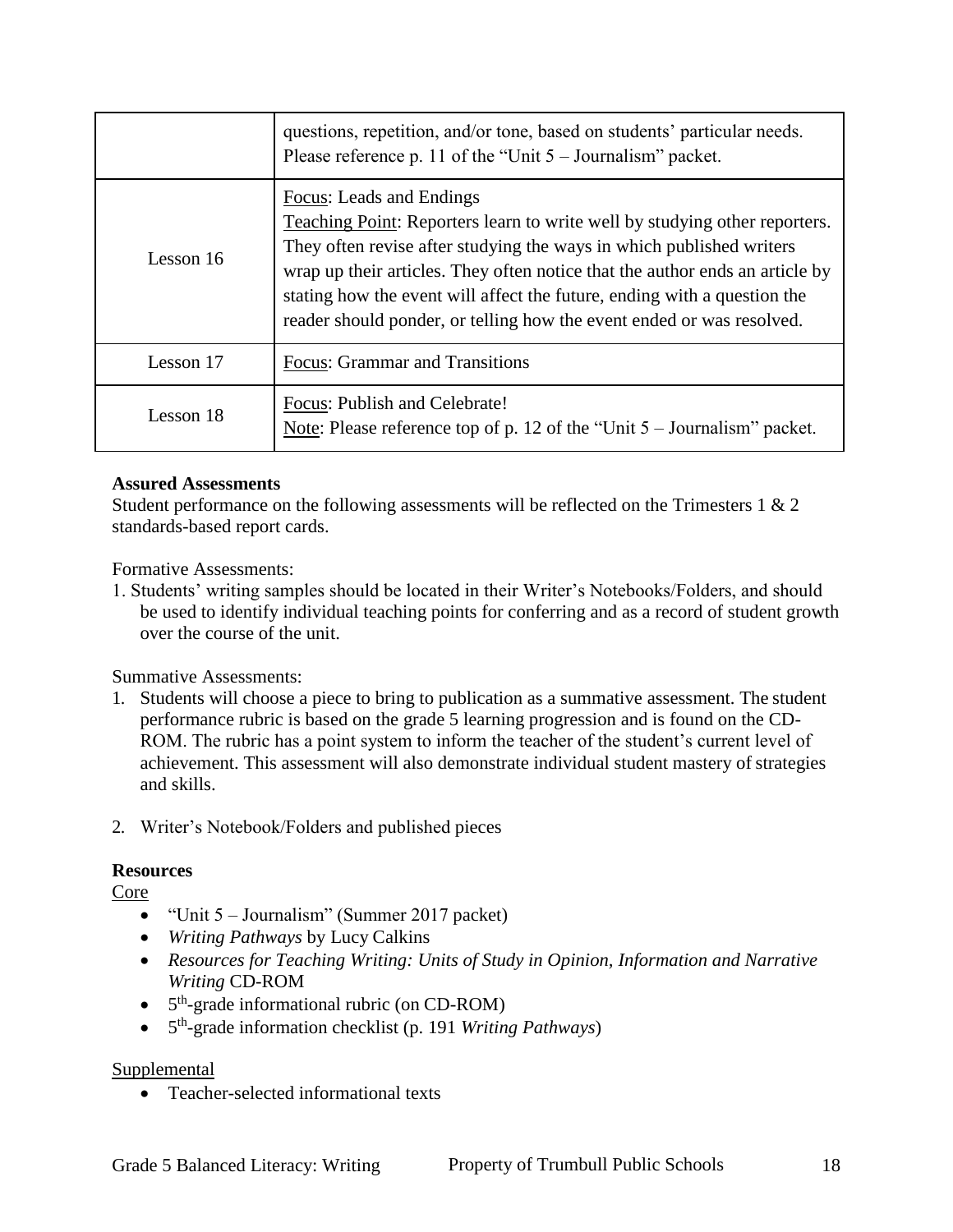#### **Time Allotment**

• November – December (including approximately 4 days for work with grammar/conventions using *Write Source*)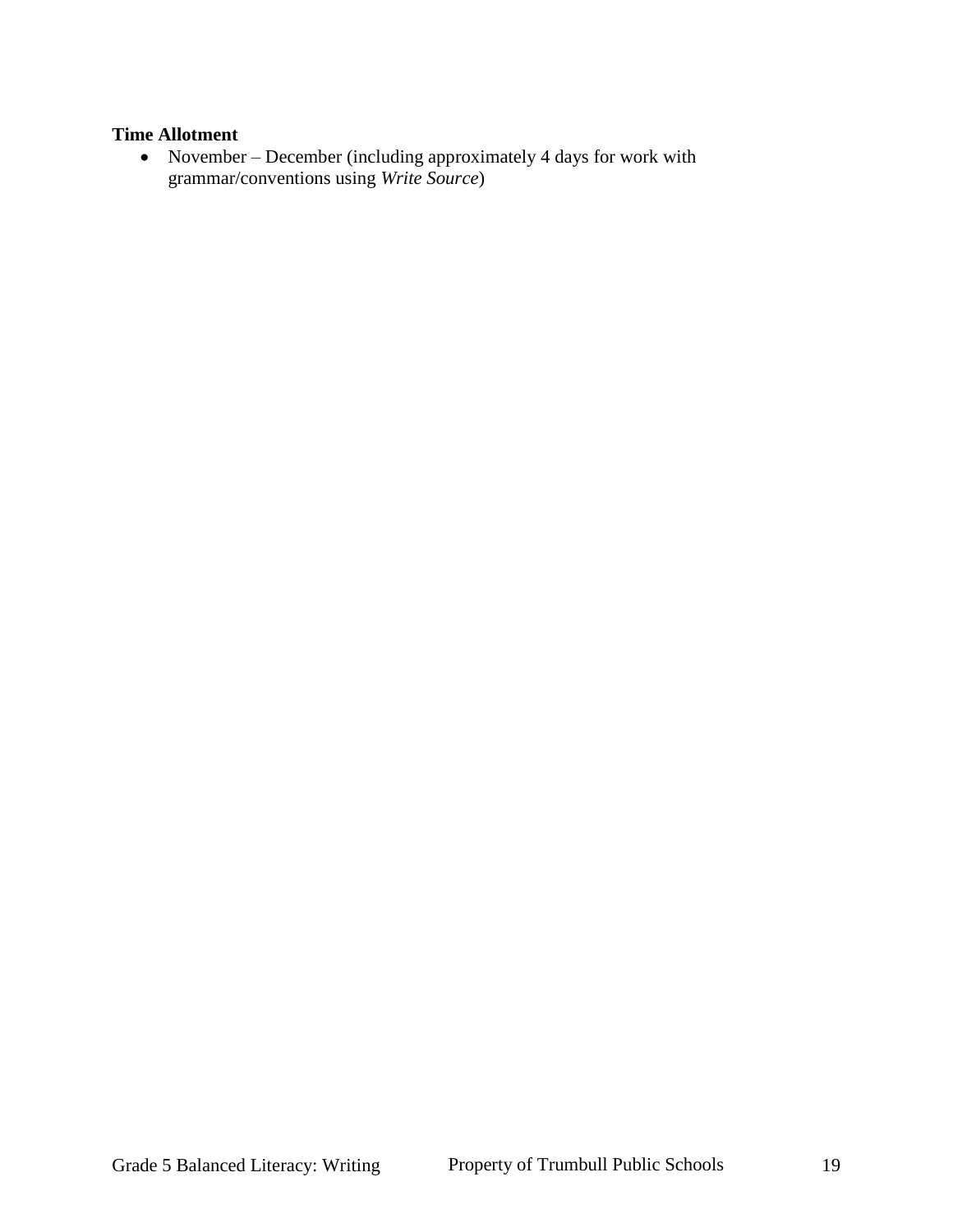## **UNIT 3 The Research-Based Argument Essay**

## **Unit Goals**

At the completion of this unit, students will:

| CCS.ELA-Literacy.W.5.1   | Write opinion pieces on topics or texts, supporting a point<br>of view with reasons and information.                                                                                                                                                                                        |
|--------------------------|---------------------------------------------------------------------------------------------------------------------------------------------------------------------------------------------------------------------------------------------------------------------------------------------|
| CCS.ELA-Literacy.W.5.1.a | Introduce a topic or text clearly, state an opinion, and create<br>an organizational structure in which ideas are logically<br>grouped to support the writer's purpose.                                                                                                                     |
| CCS.ELA-Literacy.W.5.1.c | Link opinion and reasons using words, phrases, and clauses<br>(e.g., consequently, specifically).                                                                                                                                                                                           |
| CCS.ELA-Literacy.W.5.3   | Write narratives to develop real or imagined experiences or<br>events using effective technique, descriptive details, and<br>clear event sequences.                                                                                                                                         |
| CCS.ELA-Literacy.W.5.4   | Produce clear and coherent writing in which the<br>development and organization are appropriate to task,<br>purpose, and audience.                                                                                                                                                          |
| CCS.ELA-Literacy.W.5.5   | With guidance and support from peers and adults, develop<br>and strengthen writing as needed by planning, revising,<br>editing, rewriting, or trying a new approach.                                                                                                                        |
| CCS.ELA-Literacy.W.5.6   | With some guidance and support from adults, use<br>technology, including the Internet, to produce and publish<br>writing as well as to interact and collaborate with others;<br>demonstrate sufficient command of keyboarding skills to<br>type a minimum of two pages in a single sitting. |
| CCS.ELA-Literacy.W.5.7   | Conduct short research projects that use several sources to<br>build knowledge through investigation of different aspects<br>of a topic.                                                                                                                                                    |
| CCS.ELA-Literacy.W.5.8   | Recall relevant information from experiences or gather<br>relevant information from print and digital sources;<br>summarize or paraphrase information in notes and finished<br>work, and provide a list of sources.                                                                         |
| CCS.ELA-Literacy.W.5.9.b | Apply grade 5 Reading standards to informational texts<br>(e.g., "Explain how an author uses reasons and evidence to<br>support particular points in a text, identifying which<br>reasons and evidence support which point[s]".).                                                           |
|                          |                                                                                                                                                                                                                                                                                             |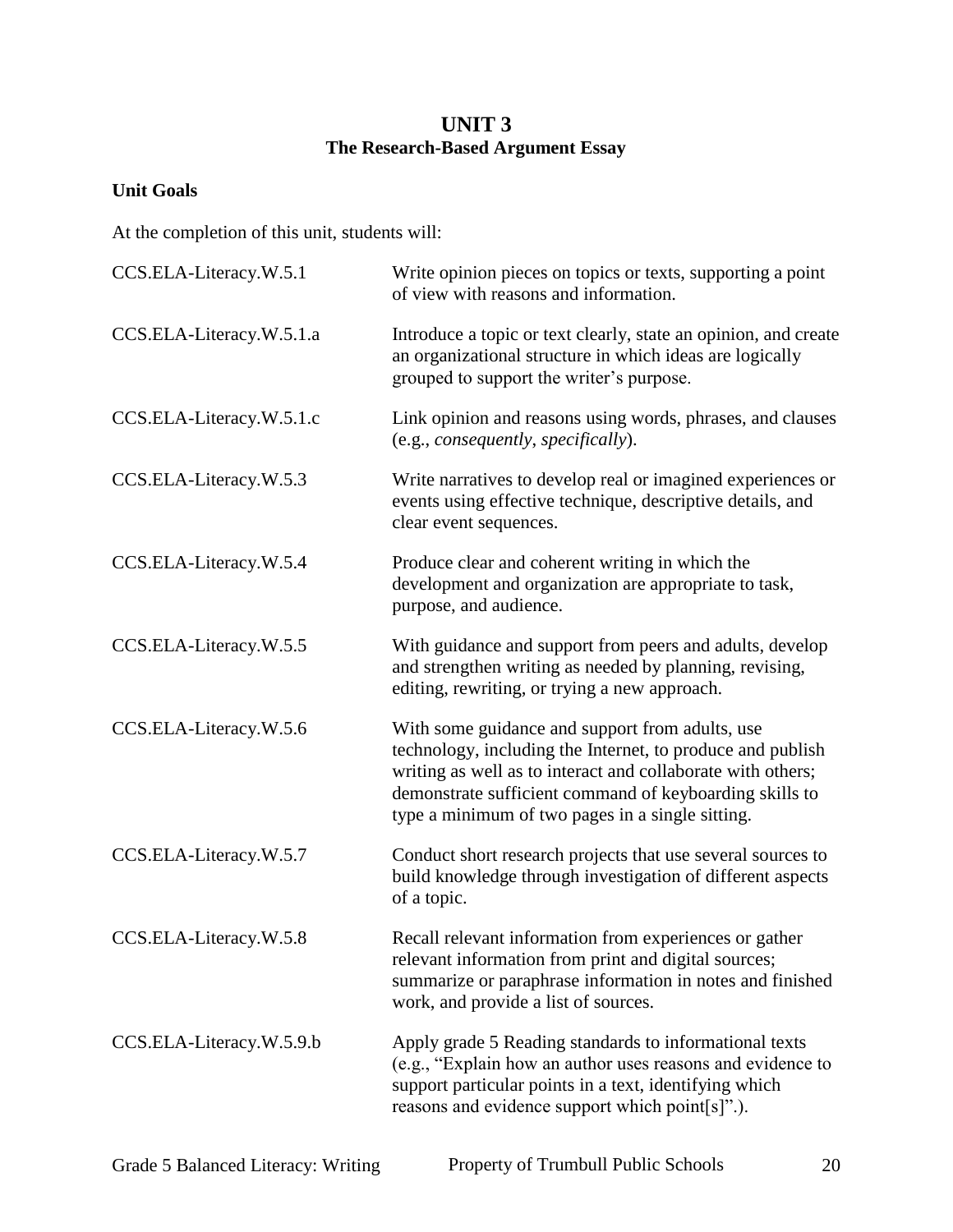| CCS.ELA-Literacy.W.5.10  | Write routinely over extended time frames (time for<br>research, reflection, and revision) and shorter time frames<br>(a single sitting or a day or two) for a range of discipline-<br>specific tasks, purposes, and audiences. |
|--------------------------|---------------------------------------------------------------------------------------------------------------------------------------------------------------------------------------------------------------------------------|
| CCS.ELA-Literacy.W.6.1   | Write arguments to support claims with clear reasons and<br>relevant evidence.                                                                                                                                                  |
| CCS.ELA-Literacy.W.6.1.a | Introduce claim(s) and organize the reasons and evidence<br>clearly.                                                                                                                                                            |
| CCS.ELA-Literacy.W.6.1.d | Establish and maintain a formal style.                                                                                                                                                                                          |
| CCS.ELA-Literacy.RI.5.1  | Quote accurately from a text when explaining what the text<br>says explicitly and when drawing inferences from the text.                                                                                                        |
| CCS.ELA-Literacy.RI.5.2  | Determine two or more main ideas of a text and explain<br>how they are supported by key details; summarize the text.                                                                                                            |
| CCS.ELA-Literacy.RI.5.3  | Explain the relationships or interactions between two or<br>more individuals, events, ideas, or concepts in a historical,<br>scientific, or technical text based on specific information in<br>the text.                        |
| CCS.ELA-Literacy.RI.5.4  | Determine the meaning of general academic and domain-<br>specific words and phrases in a text relevant to a grade 5<br>topic or subject area.                                                                                   |
| CCS.ELA-Literacy.RI.5.5  | Compare and contrast the overall structure (e.g.,<br>chronology, comparison, cause/effect, problem/solution) of<br>events, ideas, concepts, or information in two or more texts.                                                |
| CCS.ELA-Literacy.RI.5.6  | Analyze multiple accounts of the same event or topic,<br>noting important similarities and differences in the point of<br>view they represent.                                                                                  |
| CCS.ELA-Literacy.RI.5.7  | Draw on information from multiple print or digital sources,<br>demonstrating the ability to locate an answer to a question<br>quickly or to solve a problem efficiently.                                                        |
| CCS.ELA-Literacy.RI.5.8  | Explain how an author uses reasons and evidence to<br>support particular points in a text, identifying which<br>reasons and evidence support which point(s).                                                                    |
| CCS.ELA-Literacy.RI.5.9  | Integrate information from several texts on the same topic<br>in order to write or speak about the subject knowledgeably.                                                                                                       |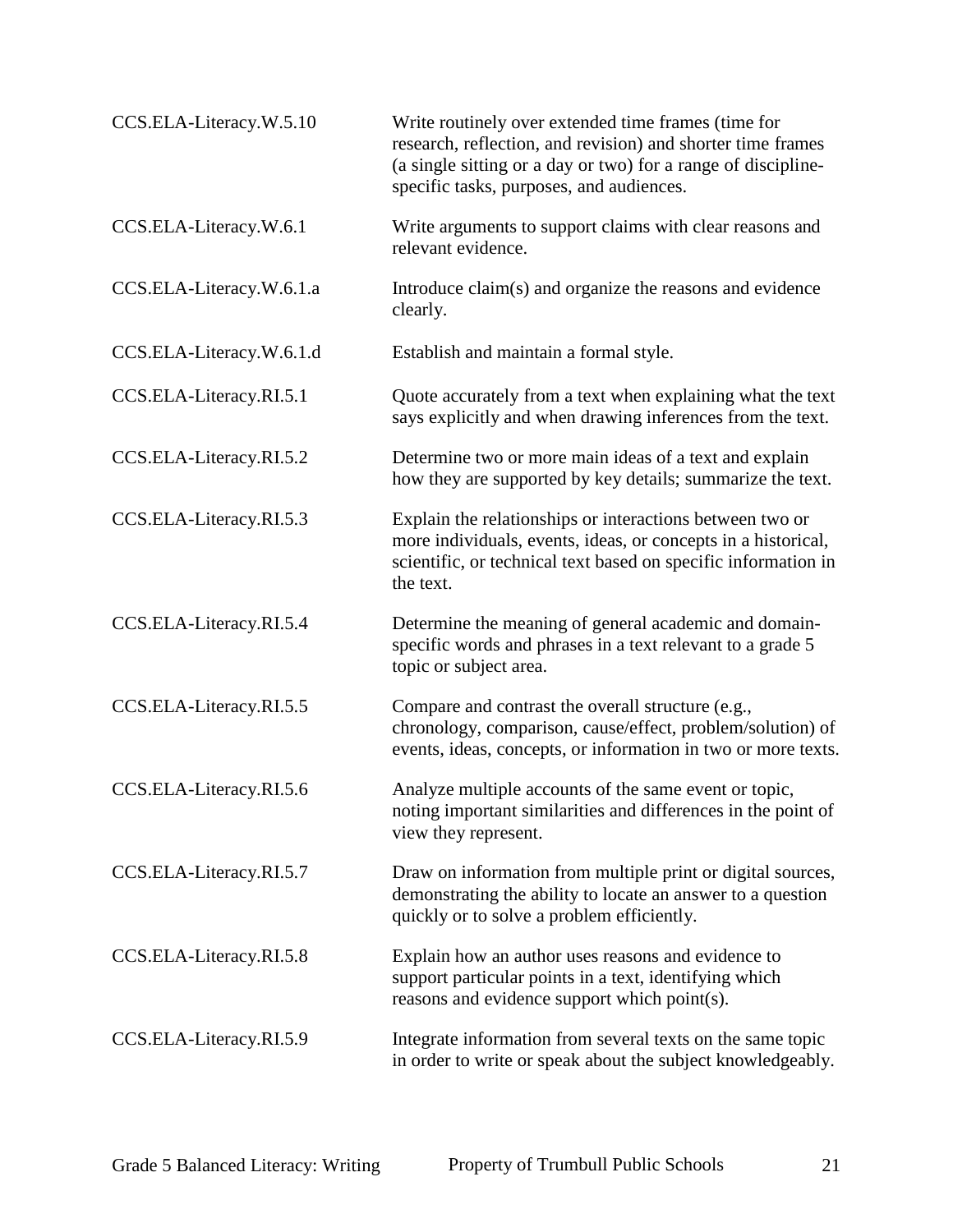| CCS.ELA-Literacy.RI.6.1  | Cite textual evidence to support analysis of what the text<br>says explicitly as well as inferences drawn from the text.                                                                                                                                                    |
|--------------------------|-----------------------------------------------------------------------------------------------------------------------------------------------------------------------------------------------------------------------------------------------------------------------------|
| CCS.ELA-Literacy.RF.5.4  | Read with sufficient accuracy and fluency to support<br>comprehension.                                                                                                                                                                                                      |
| CCS.ELA-Literacy.SL.5.1  | Engage effectively in a range of collaborative discussions<br>(one-on-one, in groups, and teacher-led) with diverse<br>partners on grade 5 topics and texts, building on others'<br>ideas and expressing their own clearly.                                                 |
| CCS.ELA-Literacy.SL.5.3  | Summarize the points a speaker makes and explain how<br>each claim is supported by reasons and evidence.                                                                                                                                                                    |
| CCS.ELA-Literacy.SL.5.4  | Report on a topic or text or present an opinion, sequencing<br>ideas logically and using appropriate facts and relevant,<br>descriptive details to support main ideas or themes; speak<br>clearly at an understandable pace.                                                |
| CCS.ELA-Literacy.SL.5.6  | Adapt speech to a variety of contexts and tasks, using<br>formal English when appropriate to task and situation.                                                                                                                                                            |
| CCS.ELA-Literacy.L.5.1   | Demonstrate command of the conventions of standard<br>English grammar and usage when writing or speaking.                                                                                                                                                                   |
| CCS.ELA-Literacy.L.5.2   | Demonstrate command of the conventions of standard<br>English capitalization, punctuation, and spelling when<br>writing.                                                                                                                                                    |
| CCS.ELA-Literacy.L.5.2.d | Use underlining, quotation marks, or italics to indicate titles<br>of works.                                                                                                                                                                                                |
| CCS.ELA-Literacy.L.5.3   | Compare and contrast the varieties of English<br>(e.g., dialects, registers) used in stories, dramas, or poems.                                                                                                                                                             |
| CCS.ELA-Literacy.L.5.6   | Acquire and use accurately grade-appropriate general<br>academic and domain-specific words and phrases,<br>including those that signal contrast, addition, and other<br>logical relationships (e.g., however, although, nevertheless,<br>similarly, moreover, in addition). |
| CCS.ELA-Literacy.L.6.3.b | Maintain consistency in style and tone.                                                                                                                                                                                                                                     |

## **Unit Essential Questions**

- How does an argumentative writer develop a claim for a topic?
- How does an argumentative writer provide reasons and evidence to support the claim?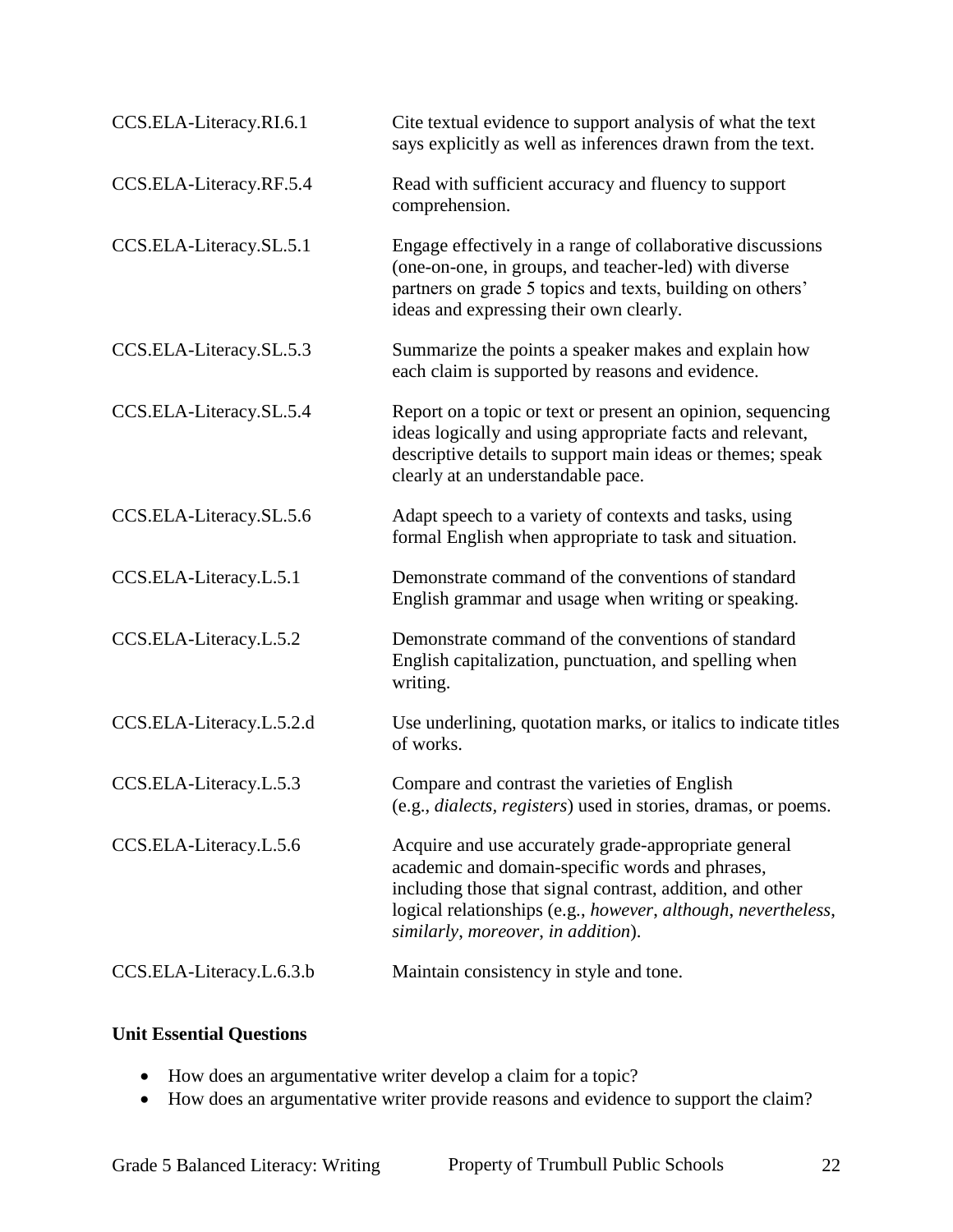- How does an argumentative writer get the reader to care about his/her opinion?
- How does an argumentative writer use transition words and phrases to connect evidence back to reasons?
- How does an argumentative writer create a conclusion in which his/her ideas are connected back to and highlight the main ideas of the text?
- How does an argumentative writer group information sequentially into paragraphs to prove the reasons and claims?
- How does an argumentative writer include evidence such as facts, examples, quotations, micro-stories and information to support a claim?
- How does an argumentative writer effectively use deliberate word choices and precise phrases (metaphor, images) to support the claim?

 How does an argumentative writer use effective spelling, punctuation and grammar? **Scope and Sequence**

| The Research-Based Argument Essay                    |                                                                                                                                                                                                                                                                                                                                                                                                                                                                                                                                                                                                                                                                                                                                                                                                                                                                                                                       |  |
|------------------------------------------------------|-----------------------------------------------------------------------------------------------------------------------------------------------------------------------------------------------------------------------------------------------------------------------------------------------------------------------------------------------------------------------------------------------------------------------------------------------------------------------------------------------------------------------------------------------------------------------------------------------------------------------------------------------------------------------------------------------------------------------------------------------------------------------------------------------------------------------------------------------------------------------------------------------------------------------|--|
| Prior to On-Demand<br>Pre-Assessment                 | Please announce to all students the day prior: "Think of a topic or issue that<br>you know a lot about or about which you have strong feelings. Tomorrow,<br>you will have 45 minutes to write an opinion text in which you will write<br>your opinion or claim and tell reasons why you feel that way. You will use<br>everything you know about essays, persuasive letters, and reviews to do<br>this. If you want to find information from a book or other outside source,<br>you may bring notes – but no pre-written paragraphs – with you tomorrow.<br>Please use the index card I have given you to take your notes and record<br>your sources."<br>Then, be sure to distribute an index card to each student. The student may<br>choose whether to bring in notes on the index card; however, no other<br>method for bringing in notes should be used, and no pre-written paragraphs<br>should be brought in. |  |
| <b>Bend I: Establishing and Supporting Positions</b> |                                                                                                                                                                                                                                                                                                                                                                                                                                                                                                                                                                                                                                                                                                                                                                                                                                                                                                                       |  |
| Prior to Lesson 1                                    | Students complete On-Demand Pre-Assessment (45 mins.):<br>Prompt: "Think of a topic or issue that you know a lot about or about<br>which you have strong feelings. Today, you will have forty-five minutes to<br>write an opinion or argument text in which you will write your opinion or<br>claim and tell reasons why you feel that way. Use everything you know<br>about essays, persuasive letters, and reviews to do this. Keep in mind that<br>you'll have only forty-five minutes to complete this, so you will need to<br>plan, draft, revise, and edit in one sitting.<br>In your writing make sure you:<br>• Write a beginning and give your opinion;                                                                                                                                                                                                                                                      |  |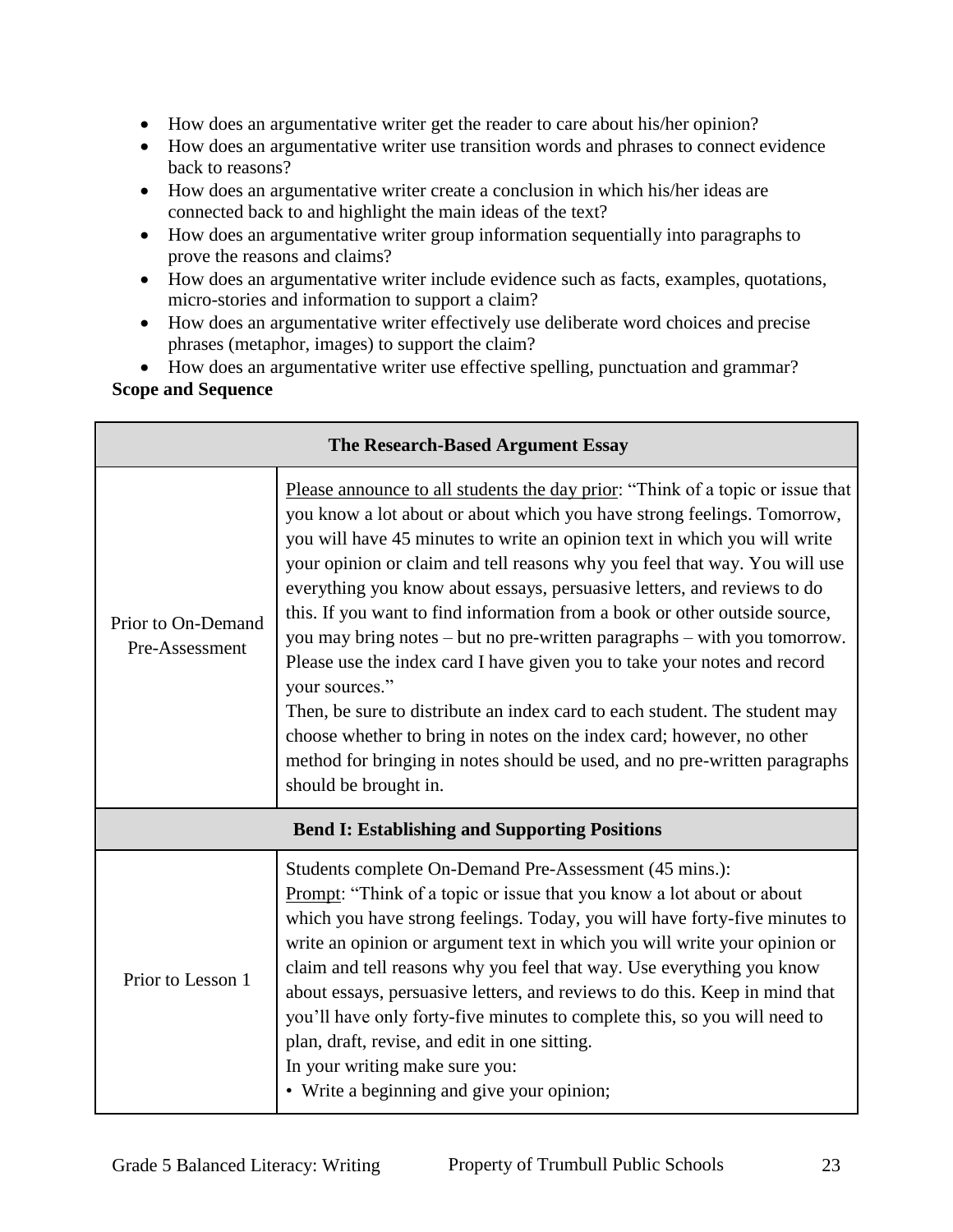|                                             | • Name reasons to show why you have that opinion;<br>· Give evidence (details, facts, examples) to prove your opinion;<br>• Use transition words to show how parts of your writing fit together;<br>• Write an ending for your piece."                                                                                                    |  |
|---------------------------------------------|-------------------------------------------------------------------------------------------------------------------------------------------------------------------------------------------------------------------------------------------------------------------------------------------------------------------------------------------|--|
| Lesson 1                                    | Session 1: Investigating to Understand an Argument $(p, 2)$<br>Note: On p. 127 is a helpful explanation that you will use throughout the<br>unit. When students are taking notes during the link activity, have them<br>include the source on the back of each sticky note.                                                               |  |
| Lesson 2                                    | Session 2: Flash-Draft Arguments (p. 15)                                                                                                                                                                                                                                                                                                  |  |
| Lesson 3                                    | Session 3: Using Evidence to Build Arguments (p. 27)<br>Note: The focus should be incorporating evidence; students are learning<br>the difference between common knowledge and specific text evidence.                                                                                                                                    |  |
| Lesson 4                                    | Session 4: Using Quotations to Bolster an Argument (p. 39)<br>Note: The focus today should be getting quotes from research and how to<br>use transitional phrases to incorporate quotes into writing.                                                                                                                                     |  |
| Lesson 5                                    | Session 5: Letter to Teachers: Redrafting to Add More Evidence (p. 49)<br>Note: Conferring and small-group work should be continued.                                                                                                                                                                                                      |  |
| Lesson 6                                    | Session 6: Balancing Evidence With Analysis (p. 56)                                                                                                                                                                                                                                                                                       |  |
| Lesson 7                                    | Session 7: Letter to Teachers: Signed, Sealed, Delivered (p. 66)<br>Note: The conferring and small-group work from Lesson 8 should be<br>continued, including the review of the opinion checklist. The<br>introduction/review of conventions (see p. 68) should be included.                                                              |  |
| <b>Bend II: Building Powerful Arguments</b> |                                                                                                                                                                                                                                                                                                                                           |  |
| Lesson 8                                    | Session 8: Taking Arguments Up a Notch (p. 72)                                                                                                                                                                                                                                                                                            |  |
| Lesson 9                                    | Session 9: Bringing a Critical Perspective to Writing (p. 83)                                                                                                                                                                                                                                                                             |  |
| Lesson 10                                   | Session 10: Rehearsing the Whole, Refining a Part (p. 95)<br>Note: The focus of the lesson today should be structuring the essay's<br>introduction with the class; then students should work on their<br>introductions (see homework p. 104). Expect to spend longer than usual on<br>the share section of workshop during today's class. |  |
| Lesson 11                                   | Session 11: Rebuttals, Responses, and Counterclaims (p. 105)                                                                                                                                                                                                                                                                              |  |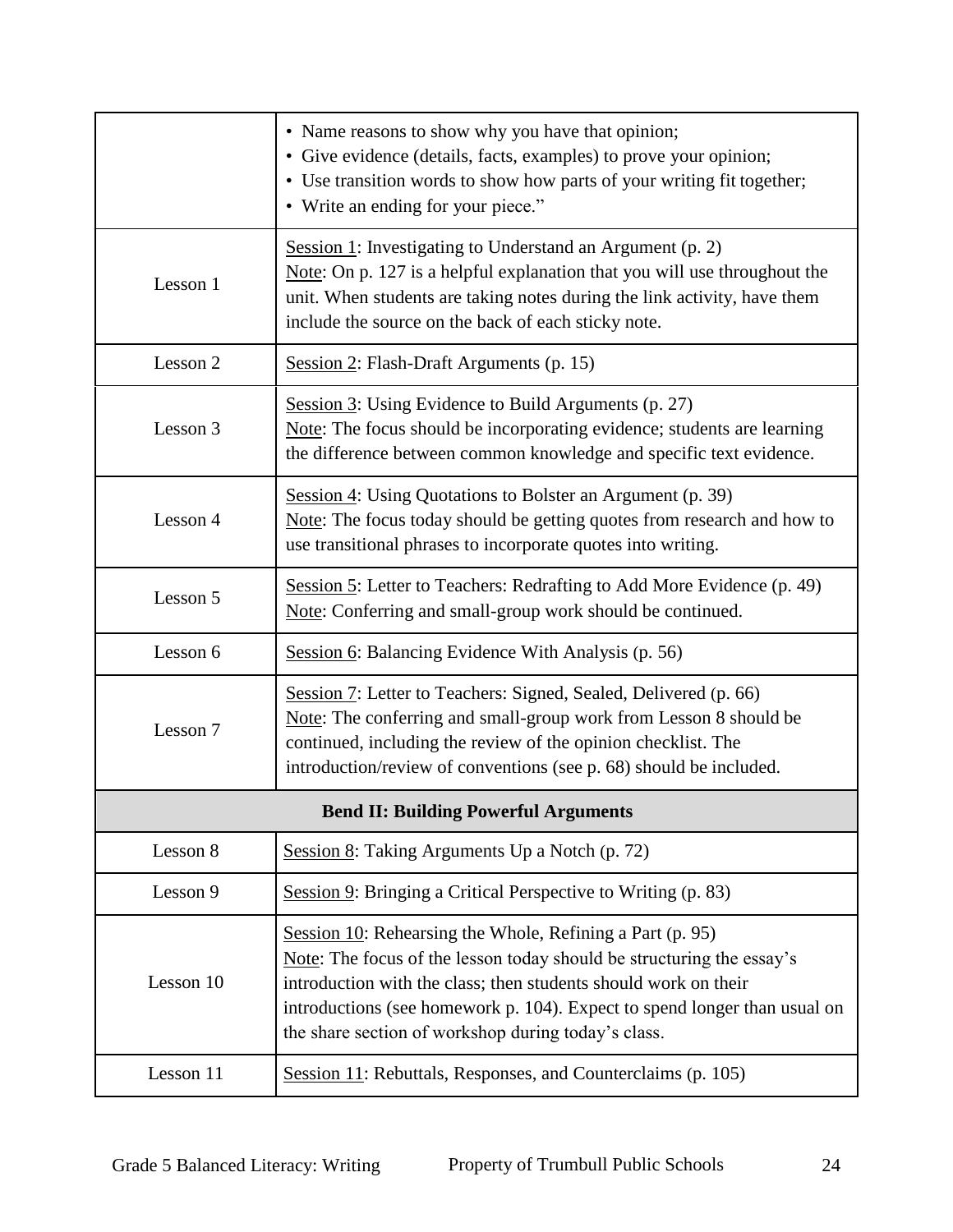|                                                               | Note: Counterclaim is a higher-grade-level skill (grade 7 in the Connecticut<br>Core Standards). However, please expose students to it; although it is not a<br>requirement for the rubric, some students may be able to use a counterclaim<br>in this piece. See pp. 114-15; Jack's essay can expose students to<br>counterclaim, and they may be able to identify it.                                 |  |
|---------------------------------------------------------------|---------------------------------------------------------------------------------------------------------------------------------------------------------------------------------------------------------------------------------------------------------------------------------------------------------------------------------------------------------------------------------------------------------|--|
| Lesson 12                                                     | Session 12: Evaluating Evidence (p. 117)<br>Note: The focus should be students on opposite sides of a topic sharing<br>their writing with each other so they hear a counterclaim. They may also<br>ask questions to help the writer.                                                                                                                                                                    |  |
| Lesson 13                                                     | Session $13$ : Appealing to the Audience (p. 129)                                                                                                                                                                                                                                                                                                                                                       |  |
| Lesson 14                                                     | Session 14: Letter to Teachers: A Mini Celebration: Panel Presentations,<br>Reflections, and Goal Setting (p. 141)                                                                                                                                                                                                                                                                                      |  |
| Lesson 15                                                     | Session 15: Letter to Teachers: Argument Across the Curriculum (p. 147)                                                                                                                                                                                                                                                                                                                                 |  |
| <b>Bend III: Writing for Real-Life Purposes and Audiences</b> |                                                                                                                                                                                                                                                                                                                                                                                                         |  |
| Lesson 16                                                     | Session 16: Taking Opportunities to Stand and Be Counted (p. 154)<br>Note: The focus should be students using skills to argue for things that<br>matter to them; they should spend time generating topics.                                                                                                                                                                                              |  |
| Lesson 17                                                     | Session 17, Day 1: Everyday Research (p. 164)<br>Note: As writers discover and share information from their surroundings,<br>they are thoughtful and deliberate as they decide what to include and how<br>to include it. See the share on p. 166: the story of Donald Graves<br>encouraging students to use primary source documents.                                                                   |  |
| Lesson 18                                                     | Session 17, Day 2: Everyday Research (p. 164)<br>Note: Students should continue to collect information using different<br>sources (including primary and non-print sources).                                                                                                                                                                                                                            |  |
| Lesson 19                                                     | Session 18: Letter to Teachers: Taking Stock and Setting Writing Tasks<br>(p. 173)<br>Note: Writers move toward a deadline and "take stock" of their drafts. You<br>should ask students to consider the following:<br>Have I added quotes?<br>Have I added my thinking to my evidence?<br>Do I have an introduction and a conclusion?<br>Have students use the checklist to evaluate their own writing. |  |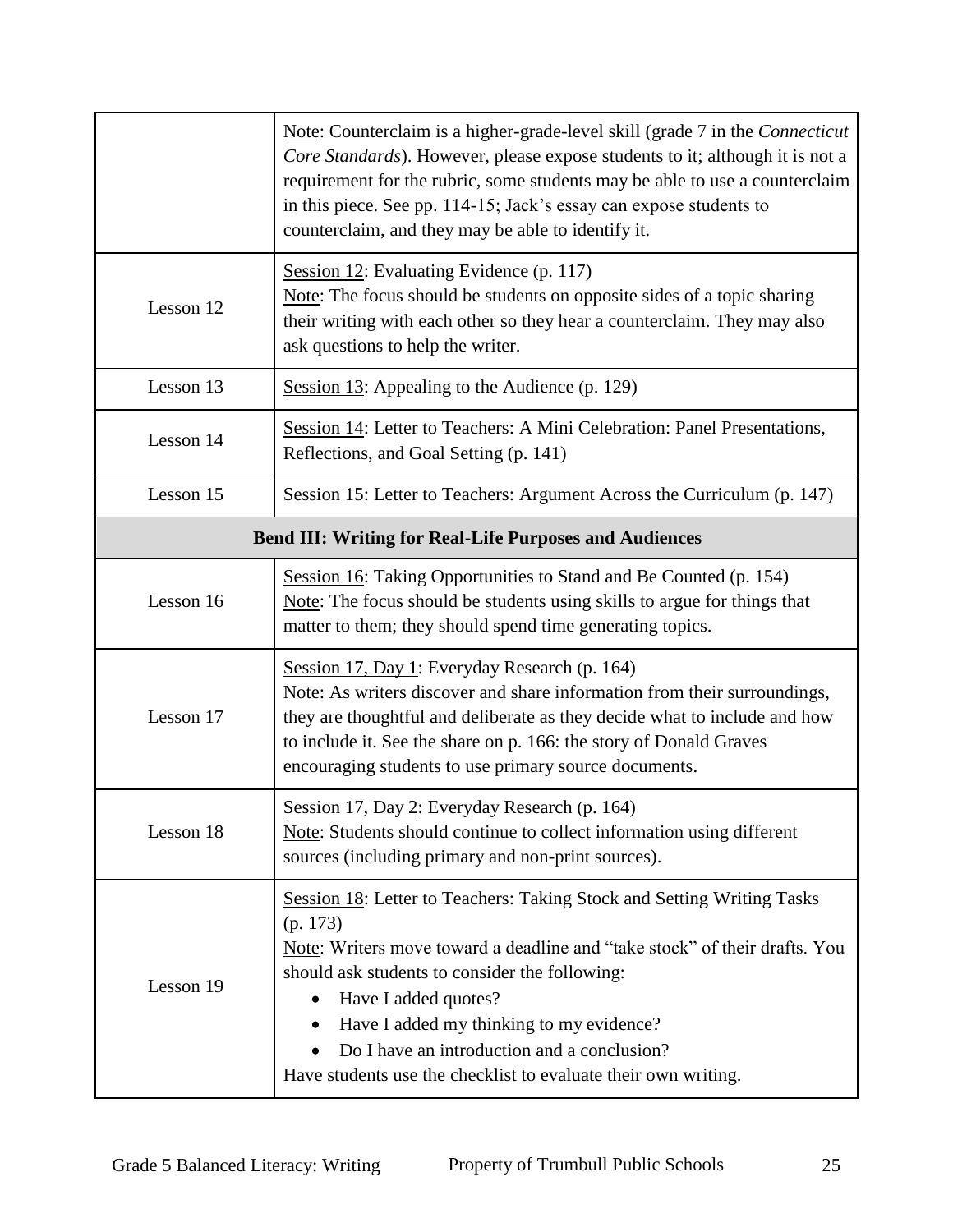| Lesson 20       | Session 19: Letter to Teachers: Using All You Know from Other Types of<br>Writing to Make Your Arguments More Powerful (p. 177)<br>Note: Storytelling can be a persuasive technique and can be seen through<br>small moments, dialogue, and micro-stories. Encourage students to "use<br>everything you have learned from other types of writing to reach your<br>audience."                                                                                                                                                                                                                                                                                                                                                                                                                                                                                                                                                                                                                                                                  |  |
|-----------------|-----------------------------------------------------------------------------------------------------------------------------------------------------------------------------------------------------------------------------------------------------------------------------------------------------------------------------------------------------------------------------------------------------------------------------------------------------------------------------------------------------------------------------------------------------------------------------------------------------------------------------------------------------------------------------------------------------------------------------------------------------------------------------------------------------------------------------------------------------------------------------------------------------------------------------------------------------------------------------------------------------------------------------------------------|--|
| Lesson 21       | Session 20: Evaluating the Validity of Your Argument (p. 184)<br>Note: The focus should be evaluating word choices. "Persuasive writers<br>word and present their evidence in a way that is incontestable. One way<br>they do this work is make sure they are not presenting specific evidence for<br>all times and occasions – unless it is." To achieve this focus, use the anchor<br>charts on pp. 187-88.                                                                                                                                                                                                                                                                                                                                                                                                                                                                                                                                                                                                                                 |  |
| Lesson 22       | Session 21: Paragraphing Choices (p. 193)                                                                                                                                                                                                                                                                                                                                                                                                                                                                                                                                                                                                                                                                                                                                                                                                                                                                                                                                                                                                     |  |
| Lesson 23       | Session 22: Letter to Teachers: Celebration: Taking Positions, Developing<br>Stances $(p. 201)$<br>Note: Tell students that tomorrow they will write an opinion text:<br>"Think of a topic or issue that you know a lot about or about which you<br>have strong feelings. Tomorrow, you will have 45 minutes to write an<br>opinion text in which you will write your opinion or claim and tell reasons<br>why you feel that way. You will use everything you know about essays,<br>persuasive letters, and reviews to do this. If you want to find information<br>from a book or other outside source, you may bring notes – but no pre-<br>written paragraphs - with you tomorrow. Please use the index card I have<br>given you to take your notes and record your sources."<br>Then, be sure to distribute an index card to each student. The student may<br>choose whether to bring in notes on the index card; however, no other<br>method for bringing in notes should be used, and no pre-written paragraphs<br>should be brought in. |  |
| After Lesson 23 | Students complete On-Demand Post-Assessment (45 mins.):<br><b>Prompt:</b> "Think of a topic or issue that you know a lot about or about which<br>you have strong feelings. Today, you will have forty-five minutes to write<br>an opinion or argument text in which you will write your opinion or claim<br>and tell reasons why you feel that way. Use everything you know about<br>essays, persuasive letters, and reviews to do this. Keep in mind that you'll<br>have only forty-five minutes to complete this, so you will need to plan,<br>draft, revise, and edit in one sitting.<br>In your writing make sure you:                                                                                                                                                                                                                                                                                                                                                                                                                    |  |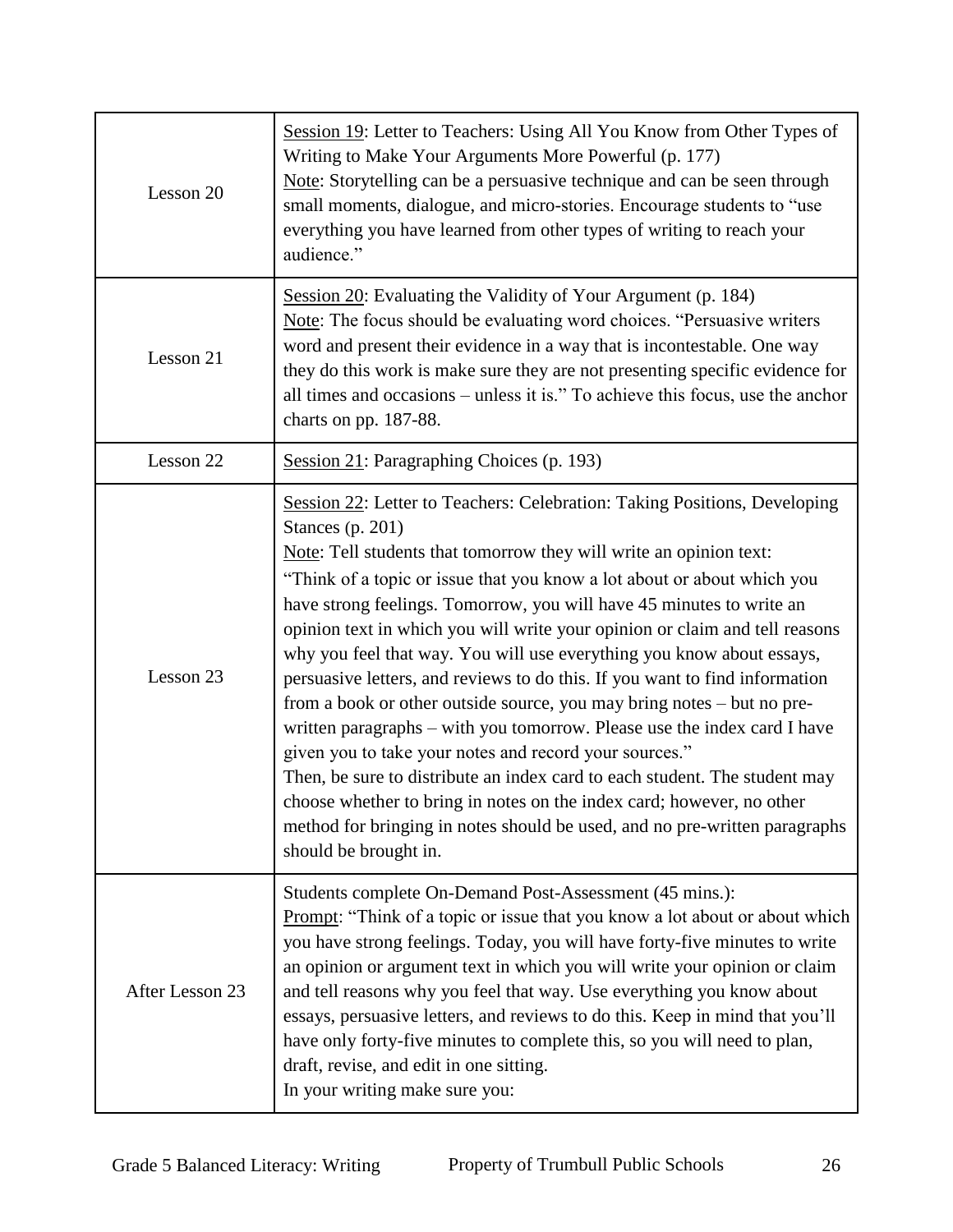| • Write a beginning and give your opinion;                             |
|------------------------------------------------------------------------|
| • Name reasons to show why you have that opinion;                      |
| • Give evidence (details, facts, examples) to prove your opinion;      |
| • Use transition words to show how parts of your writing fit together; |
| • Write an ending for your piece."                                     |

#### **Assured Assessments**

Student performance on the following assessments will be reflected on the Trimester 2 standards-based report cards.

Formative Assessments:

1. On-Demand Writing Sample

Students will write a formative 45-minute, on-demand pre-assessment in the argumentative/opinion genre. (See "Scope & Sequence" above for exact wording of prompt.) This writing sample will be without instruction or teacher-provided checklists or graphic organizers. The on-demand is used to assess what students can do without help. The student performance rubric is based on the grade 5 argumentative/opinion writing rubric, which is found on the *Writing Pathways* CD-ROM. The rubric has a point system to inform the teacher of the student's current level of achievement. This will help teachers plan for differentiation during the unit.

2. Students' writing samples should be located in their Writer's Notebooks/Folders, and should be used to identify individual teaching points for conferring and as a record of student growth over the course of the unit.

Summative Assessments:

- 1. Students will choose a piece to bring to publication as a summative assessment. The student performance rubric is based on the grade 5 learning progression and is found on the CD-ROM. The rubric has a point system to inform the teacher of the student's current level of achievement. This assessment will also demonstrate individual student mastery of strategies and skills.
- 2. On-Demand Writing Sample

Students will write a summative 45-minute, on-demand post-assessment in the argumentative/opinion genre with no additional teacher input. (See "Scope & Sequence" above for exact wording of prompt.) The on-demand is used to assess what students can do without help. The student performance rubric is based on the grade 5 rubric for argumentative/opinion writing and is found on the *Writing Pathways* CD-ROM. The rubric has a point system to inform the teacher of the student's current level of achievement. Comparing the pre- and post-assessment will demonstrate individual student growth.

3. Writer's Notebook/Folders and published pieces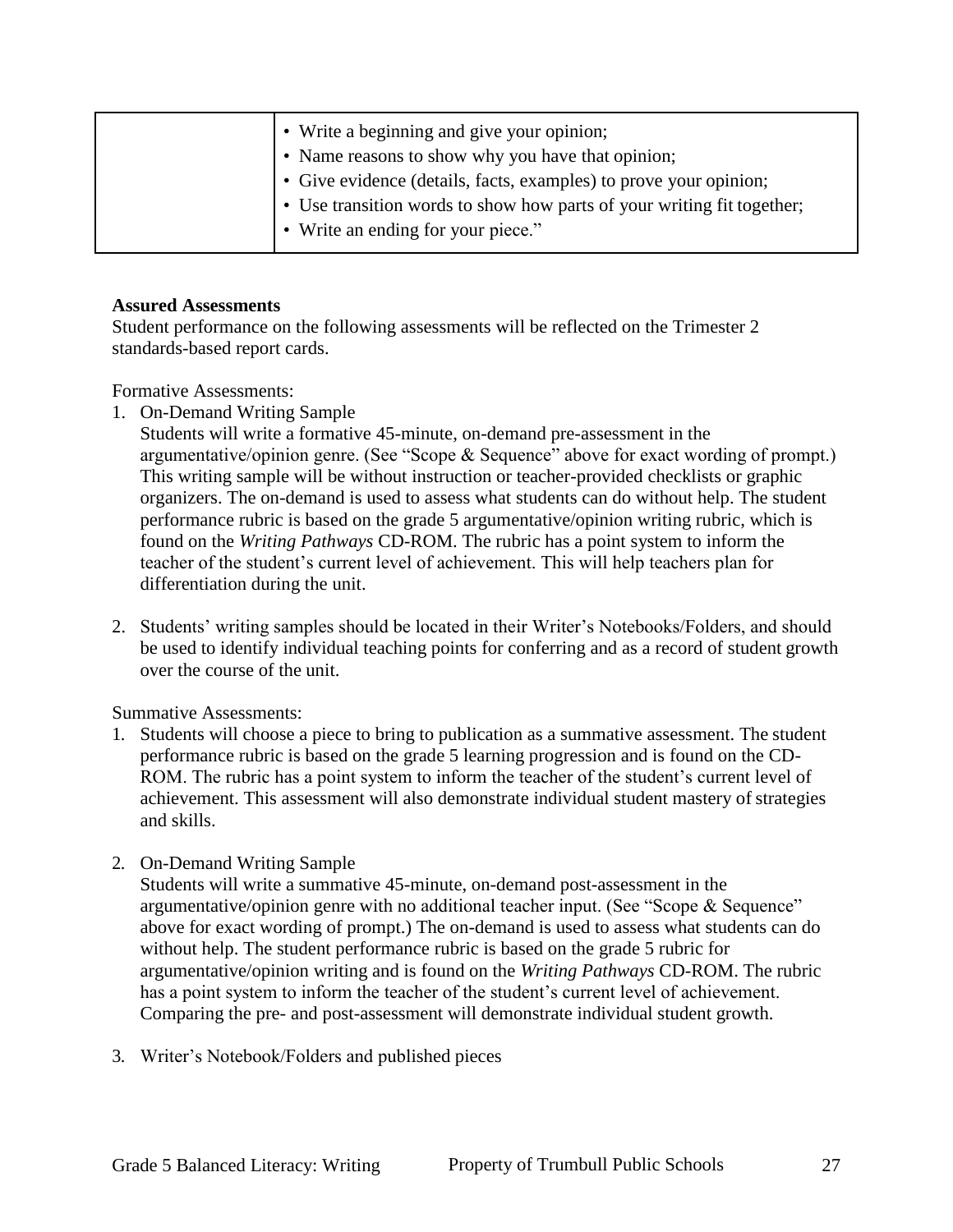#### **Resources**

Core

- *The Research-Based Argument Essay* (Grade 5, Unit 4)
- *Writing Pathways* by Lucy Calkins
- *Resources for Teaching Writing*: *Units of Study in Opinion, Information and Narrative Writing* CD-ROM
- 5<sup>th</sup>-grade opinion rubric (on CD-ROM)
- 5 th -grade opinion checklist (p.95 *Writing Pathways*)

**Supplemental** 

• Teacher- and student-selected mentor texts

#### **Time Allotment**

 January – February (including approximately 5 days for work with grammar/conventions using *Write Source*)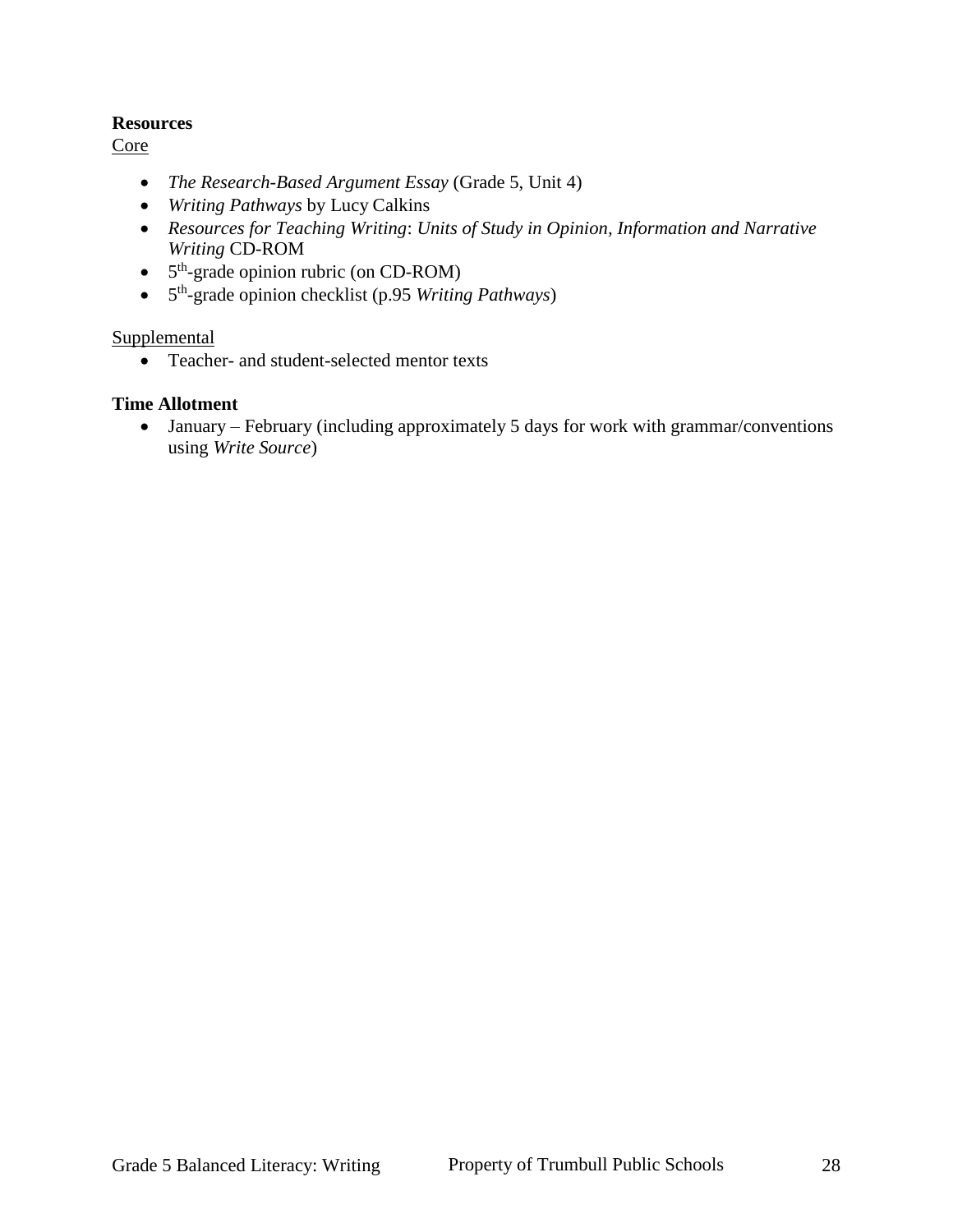# **UNIT 4 Informational Writing: The Lens of History: Research Reports**

## **Unit Goals**

At the completion of this unit, students will:

| CCS.ELA-Literacy.W.5.2   | Write informative/explanatory texts to examine a topic and<br>convey ideas and information clearly.                                                                                                                                                                                         |
|--------------------------|---------------------------------------------------------------------------------------------------------------------------------------------------------------------------------------------------------------------------------------------------------------------------------------------|
| CCS.ELA-Literacy.W.5.2.a | Introduce a topic clearly, provide a general observation and<br>focus, and group related information logically; include<br>formatting (e.g., headings), illustrations, and multimedia<br>when useful to aiding comprehension.                                                               |
| CCS.ELA-Literacy.W.5.2.b | Develop the topic with facts, definitions, concrete details,<br>quotations, or other information and examples related to the<br>topic.                                                                                                                                                      |
| CCS.ELA-Literacy.W.5.2.c | Link ideas within and across categories of information<br>using words, phrases, and clauses (e.g., in contrast,<br>especially).                                                                                                                                                             |
| CCS.ELA-Literacy.W.5.2.d | Use precise language and domain-specific vocabulary to<br>inform about or explain the topic.                                                                                                                                                                                                |
| CCS.ELA-Literacy.W.5.2.e | Provide a concluding statement or section related to the<br>information or explanation presented.                                                                                                                                                                                           |
| CCS.ELA-Literacy.W.5.4   | Produce clear and coherent writing in which the<br>development and organization are appropriate to task,<br>purpose, and audience.                                                                                                                                                          |
| CCS.ELA-Literacy.W.5.5   | With guidance and support from peers and adults, develop<br>and strengthen writing as needed by planning, revising,<br>editing, rewriting, or trying a new approach.                                                                                                                        |
| CCS.ELA-Literacy.W.5.6   | With some guidance and support from adults, use<br>technology, including the Internet, to produce and publish<br>writing as well as to interact and collaborate with others;<br>demonstrate sufficient command of keyboarding skills to<br>type a minimum of two pages in a single sitting. |
| CCS.ELA-Literacy.W.5.7   | Conduct short research projects that use several sources to<br>build knowledge through investigation of different aspects<br>of a topic.                                                                                                                                                    |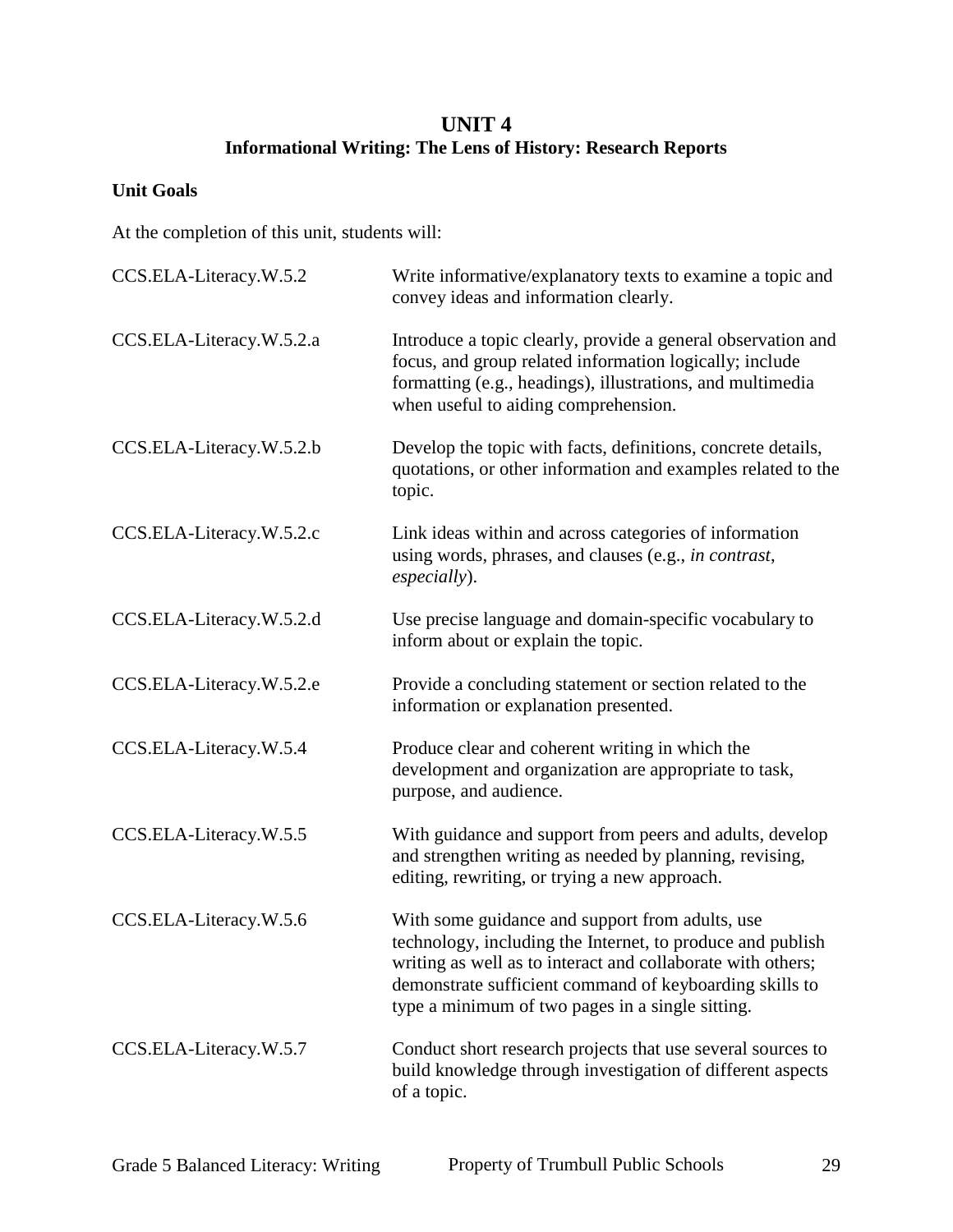| CCS.ELA-Literacy.W.5.8   | Recall relevant information from experiences or gather<br>relevant information from print and digital sources;<br>summarize or paraphrase information in notes and finished<br>work, and provide a list of sources.                                                                                |
|--------------------------|----------------------------------------------------------------------------------------------------------------------------------------------------------------------------------------------------------------------------------------------------------------------------------------------------|
| CCS.ELA-Literacy.W.5.9   | Draw evidence from literary or informational texts to<br>support analysis, reflection, and research.                                                                                                                                                                                               |
| CCS.ELA-Literacy.W.5.9.b | Apply grade 5 Reading standards to informational texts<br>(e.g., "Explain how an author uses reasons and evidence to<br>support particular points in a text, identifying which<br>reasons and evidence support which point[s]".).                                                                  |
| CCS.ELA-Literacy.W.5.10  | Write routinely over extended time frames (time for<br>research, reflection, and revision) and shorter time frames<br>(a single sitting or a day or two) for a range of discipline-<br>specific tasks, purposes, and audiences.                                                                    |
| CCS.ELA-Literacy.W.6.2.a | Introduce a topic; organize ideas, concepts, and<br>information, using strategies such as definition,<br>classification, comparison/contrast, and cause/effect;<br>include formatting (e.g., headings), graphics (e.g., charts,<br>tables), and multimedia when useful to aiding<br>comprehension. |
| CCS.ELA-Literacy.W.6.2.b | Develop the topic with relevant facts, definitions, concrete<br>details, quotations, or other information and examples.                                                                                                                                                                            |
| CCS.ELA-Literacy.W.6.2.c | Use appropriate transitions to clarify the relationships<br>among ideas and concepts.                                                                                                                                                                                                              |
| CCS.ELA-Literacy.W.6.2.e | Establish and maintain a formal style.                                                                                                                                                                                                                                                             |
| CCS.ELA-Literacy.RL.5.5  | Explain how a series of chapters, scenes, or stanzas fits<br>together to provide the overall structure of a particular<br>story, drama, or poem.                                                                                                                                                   |
| CCS.ELA-Literacy.RI.5.1  | Quote accurately from a text when explaining what the text<br>says explicitly and when drawing inferences from the text.                                                                                                                                                                           |
| CCS.ELA-Literacy.RI.5.2  | Determine two or more main ideas of a text and explain<br>how they are supported by key details; summarize the text.                                                                                                                                                                               |
| CCS.ELA-Literacy.RI.5.3  | Explain the relationships or interactions between two or<br>more individuals, events, ideas, or concepts in a historical,                                                                                                                                                                          |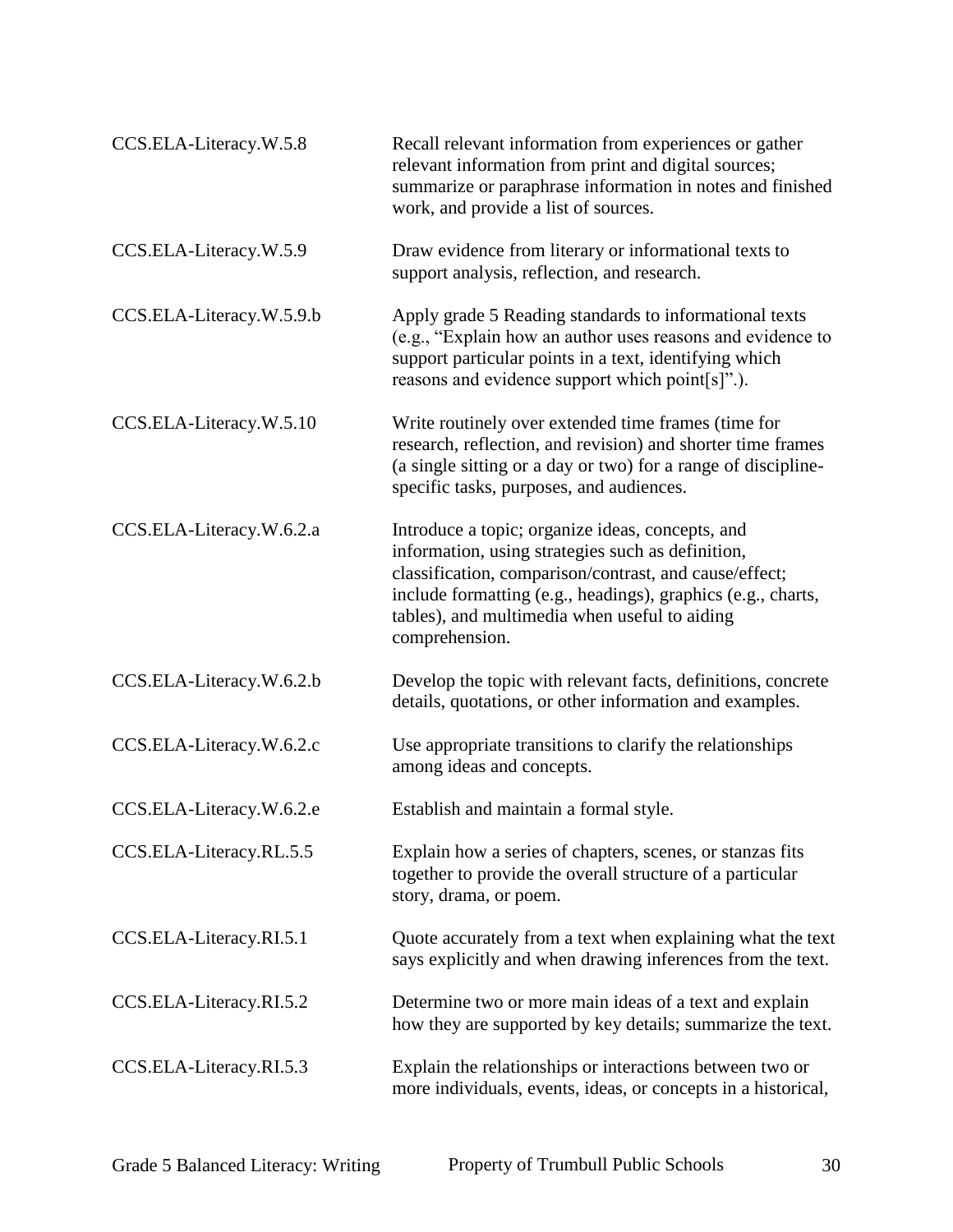|                          | scientific, or technical text based on specific information in<br>the text.                                                                                                                                                      |
|--------------------------|----------------------------------------------------------------------------------------------------------------------------------------------------------------------------------------------------------------------------------|
| CCS.ELA-Literacy.RI.5.4  | Determine the meaning of general academic and domain-<br>specific words and phrases in a text relevant to a grade 5<br>topic or subject area.                                                                                    |
| CCS.ELA-Literacy.RI.5.5  | Compare and contrast the overall structure (e.g.,<br>chronology, comparison, cause/effect, problem/solution) of<br>events, ideas, concepts, or information in two or more texts.                                                 |
| CCS.ELA-Literacy.RI.5.6  | Analyze multiple accounts of the same event or topic,<br>noting important similarities and differences in the point of<br>view they represent.                                                                                   |
| CCS.ELA-Literacy.RI.5.7  | Draw on information from multiple print or digital sources,<br>demonstrating the ability to locate an answer to a question<br>quickly or to solve a problem efficiently.                                                         |
| CCS.ELA-Literacy.RI.5.9  | Draw evidence from literary or informational texts to<br>support analysis, reflection, and research.                                                                                                                             |
| CCS.ELA-Literacy.RI.5.10 | By the end of the year, read and comprehend informational<br>texts, including history/social studies, science, and<br>technical texts, at the high end of the grades 4-5 text<br>complexity band independently and proficiently. |
| CCS.ELA-Literacy.RI.6.1  | Cite textual evidence to support analysis of what the text<br>says explicitly as well as inferences drawn from the text.                                                                                                         |
| CCS.ELA-Literacy.RI.6.7  | Integrate information presented in different media or<br>formats (e.g., visually, quantitatively) as well as in words to<br>develop a coherent understanding of a topic or issue.                                                |
| CCS.ELA-Literacy.RF.5.4  | Read with sufficient accuracy and fluency to support<br>comprehension.                                                                                                                                                           |
| CCS.ELA-Literacy.SL.5.1  | Engage effectively in a range of collaborative discussions<br>(one-on-one, in groups, and teacher-led) with diverse<br>partners on grade 5 topics and texts, building on others'<br>ideas and expressing their own clearly.      |
| CCS.ELA-Literacy.SL.5.2  | Summarize a written text read aloud or information<br>presented in diverse media and formats, including visually,<br>quantitatively, and orally.                                                                                 |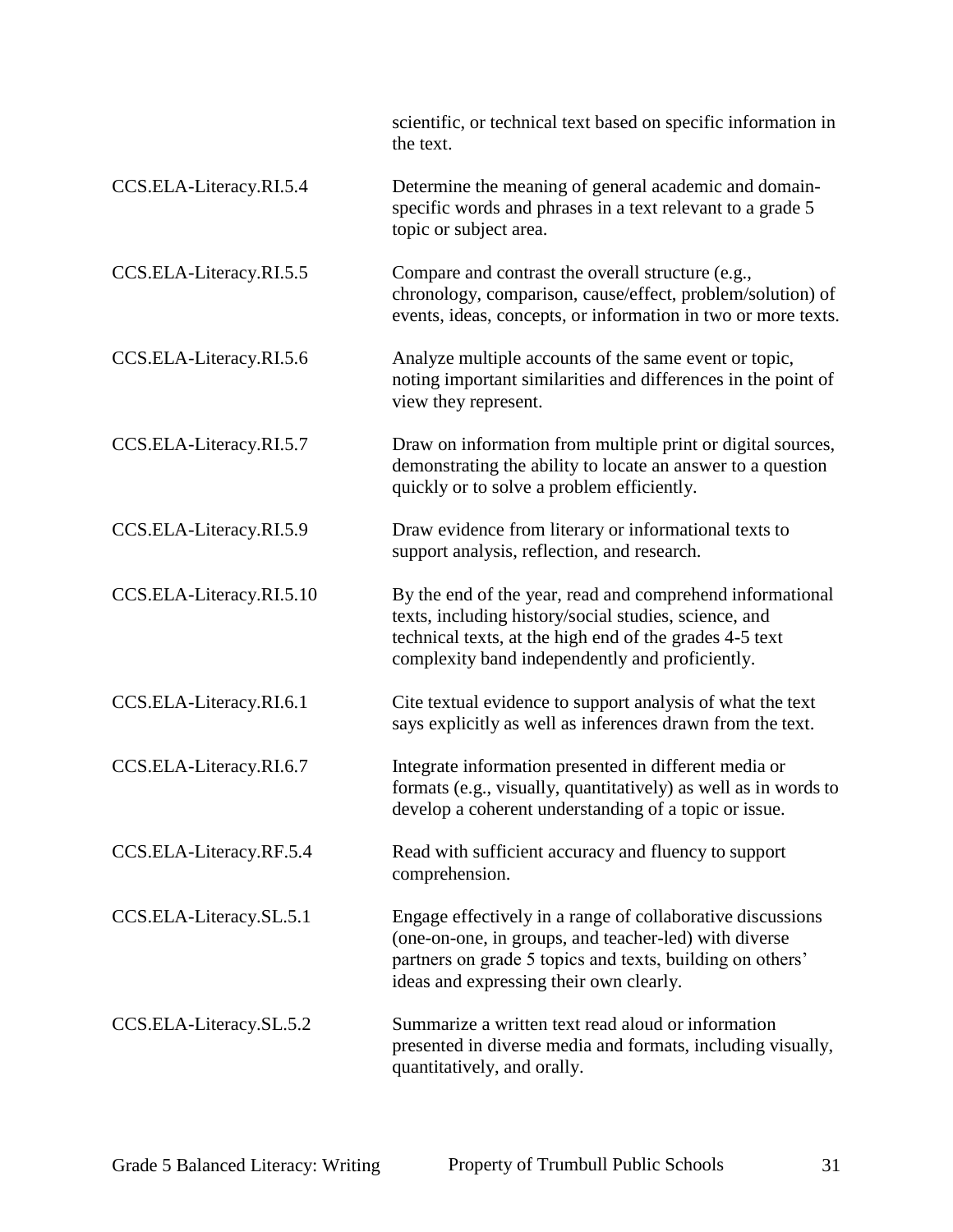| CCS.ELA-Literacy.SL.5.3  | Summarize the points a speaker makes and explain how<br>each claim is supported by reasons and evidence.                                                                                                                                                                    |
|--------------------------|-----------------------------------------------------------------------------------------------------------------------------------------------------------------------------------------------------------------------------------------------------------------------------|
| CCS.ELA-Literacy.SL.5.4  | Report on a topic or text or present an opinion, sequencing<br>ideas logically and using appropriate facts and relevant,<br>descriptive details to support main ideas or themes; speak<br>clearly at an understandable pace.                                                |
| CCS.ELA-Literacy.SL.5.5  | Include multimedia components (e.g., graphics, sound) and<br>visual displays in presentations when appropriate to<br>enhance the development of main ideas or themes.                                                                                                       |
| CCS.ELA-Literacy.L.5.1   | Demonstrate command of the conventions of standard<br>English grammar and usage when writing or speaking.                                                                                                                                                                   |
| CCS.ELA-Literacy.L.5.2   | Demonstrate command of the conventions of standard<br>English capitalization, punctuation, and spelling when<br>writing.                                                                                                                                                    |
| CCS.ELA-Literacy.L.5.2.d | Use underlining, quotation marks, or italics to indicate titles<br>of works.                                                                                                                                                                                                |
| CCS.ELA-Literacy.L.5.3   | Compare and contrast the varieties of English<br>(e.g., <i>dialects</i> , <i>registers</i> ) used in stories, dramas, or poems.                                                                                                                                             |
| CCS.ELA-Literacy.L.5.4.c | Consult reference materials (e.g., dictionaries, glossaries,<br>thesauruses), both print and digital, to find the<br>pronunciation and determine or clarify the precise meaning<br>of key words and phrases.                                                                |
| CCS.ELA-Literacy.L.5.5   | Demonstrate understanding of figurative language, word<br>relationships, and nuances in word meanings.                                                                                                                                                                      |
| CCS.ELA-Literacy.L.5.6   | Acquire and use accurately grade-appropriate general<br>academic and domain-specific words and phrases,<br>including those that signal contrast, addition, and other<br>logical relationships (e.g., however, although, nevertheless,<br>similarly, moreover, in addition). |
| CCS.ELA-Literacy.L.6.2.a | Use punctuation (commas, parentheses, dashes) to set off<br>nonrestrictive/parenthetical elements.                                                                                                                                                                          |

## **Unit Essential Questions**

- How does an informational writer use his/her writing to teach about a subject?
- How does an informational writer get the reader interested in the topic?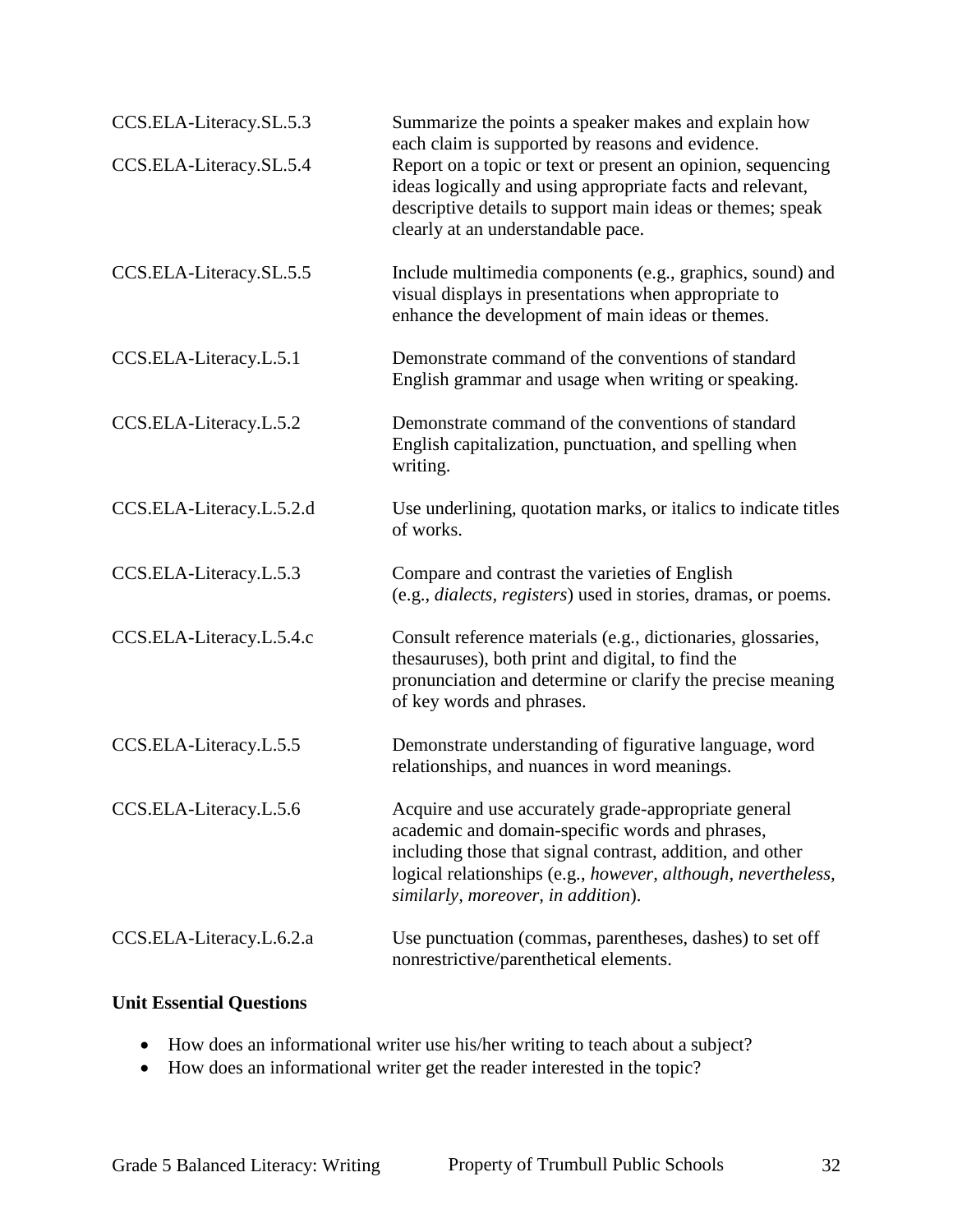- How does an informational writer get the reader to understand the subject by using subtopics and sequence?
- How does an informational writer use words to convey new ideas with grade-level vocabulary?
- How does an informational writer end his/her writing to restate the main points and keep the reader thinking about the topic?
- How does an informational writer show a variety of information such as examples, details, dates and quotes to elaborate his/her writing?
- How does an informational writer give credit to sources used in his/her writing?
- How does an informational writer effectively use key vocabulary or terms related to the topic?
- How does an informational writer use effective spelling, punctuation, and grammar?

## **Scope and Sequence**

| <b>Informational Writing: The Lens of History: Research Reports</b>                                                                                  |                                                                                                                                                                                                                                                                                                                                                                                                                                                                                                                                                                                                                                                                                                                                                                                                                     |  |
|------------------------------------------------------------------------------------------------------------------------------------------------------|---------------------------------------------------------------------------------------------------------------------------------------------------------------------------------------------------------------------------------------------------------------------------------------------------------------------------------------------------------------------------------------------------------------------------------------------------------------------------------------------------------------------------------------------------------------------------------------------------------------------------------------------------------------------------------------------------------------------------------------------------------------------------------------------------------------------|--|
| Prior to Unit                                                                                                                                        | This unit, "The Lens of History: Research Reports," focuses on The<br>Revolutionary War, which aligns with the TPS social studies curriculum.<br>To help understand the focus of this unit at a fifth-grade level, please see<br>the chart on p. 121 of the unit: "What Makes This Powerful Information<br>Writing?"<br>Please access the TPS-created materials for the content swap for each<br>Bend.                                                                                                                                                                                                                                                                                                                                                                                                              |  |
| Prior to On-Demand<br>Pre-Assessment                                                                                                                 | Please announce to all students the day prior: "Think of a topic or issue<br>that you have studied or know a lot about. Tomorrow, you will have 45<br>minutes to write an informational or nonfiction text that teaches others<br>interesting and important information and ideas about that topic. If you<br>want to find information from a book or other outside source, you may<br>bring notes – but no pre-written paragraphs – with you tomorrow. Please<br>use the index card I have given you to take your notes and record your<br>sources."<br>Then, be sure to distribute an index card to each student. The student may<br>choose whether to bring in notes on the index card; however, no other<br>method for bringing in notes should be used, and no pre-written paragraphs<br>should be brought in. |  |
| <b>Bend I: Writing Flash-Drafts about The Revolutionary War</b><br>Note: Please access the TPS-created materials for the content swap for each Bend. |                                                                                                                                                                                                                                                                                                                                                                                                                                                                                                                                                                                                                                                                                                                                                                                                                     |  |
| Prior to Lesson 1                                                                                                                                    | Students complete On-Demand Pre-Assessment (45 mins.):                                                                                                                                                                                                                                                                                                                                                                                                                                                                                                                                                                                                                                                                                                                                                              |  |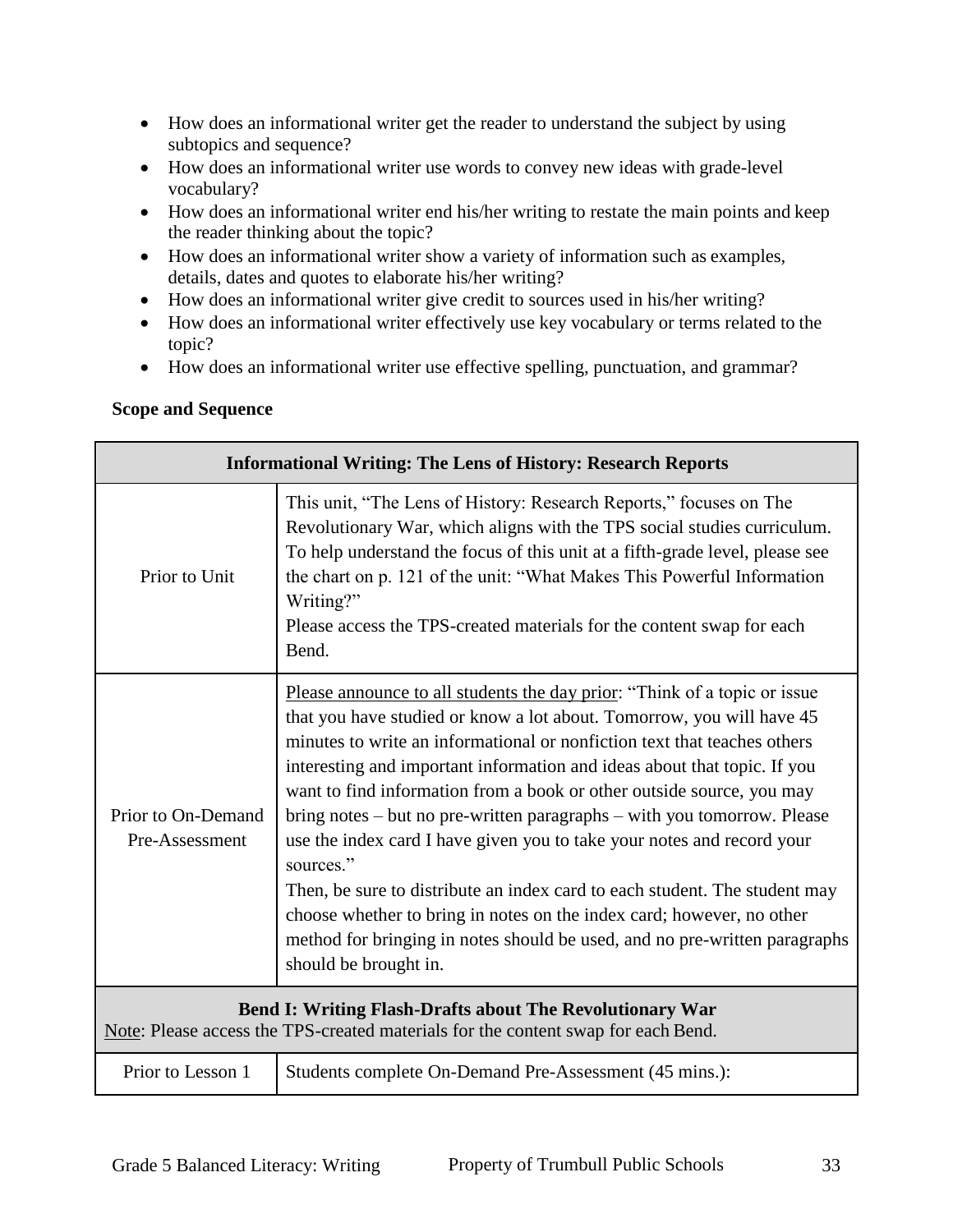|          | Prompt: "Think of a topic or issue that you have studied or know a lot<br>about. Today, you will have forty-five minutes to write an informational or<br>nonfiction text that teaches others interesting and important information<br>and ideas about the topic. If you brought notes, you may use them. Keep in<br>mind that you'll have only forty-five minutes to complete this, so you will<br>need to plan, draft, revise, and edit in one sitting.<br>In your writing make sure you:<br>• Write an introduction;<br>• Elaborate with a variety of information;<br>• Organize your writing;<br>• Use transition words to show how parts of your writing fit together;<br>• Write a conclusion." |
|----------|------------------------------------------------------------------------------------------------------------------------------------------------------------------------------------------------------------------------------------------------------------------------------------------------------------------------------------------------------------------------------------------------------------------------------------------------------------------------------------------------------------------------------------------------------------------------------------------------------------------------------------------------------------------------------------------------------|
| Lesson 1 | Session 1: Organizing for the Journey Ahead $(p, 2)$<br>Note: Using the websites provided, students will read and note-take for<br>homework.                                                                                                                                                                                                                                                                                                                                                                                                                                                                                                                                                         |
| Lesson 2 | Session 2, Day 1: Writing Flash-Drafts (p. 12)<br>Note: The first flash-draft should be everything the student knows about<br>the broad topic of the events leading up to and including the Revolutionary<br>War.                                                                                                                                                                                                                                                                                                                                                                                                                                                                                    |
| Lesson 3 | Session 2, Day 2: Writing Flash-Drafts (p. 12)<br>Note: Model how to fact-check information contained in the flash-draft.<br>Then allow students to partner and fact-check together.                                                                                                                                                                                                                                                                                                                                                                                                                                                                                                                 |
| Lesson 4 | Session 3: Note-Taking and Idea-Making for Revision (p. 20)                                                                                                                                                                                                                                                                                                                                                                                                                                                                                                                                                                                                                                          |
| Lesson 5 | Session 4: Writers of History Pay Attention to Geography (p. 30)                                                                                                                                                                                                                                                                                                                                                                                                                                                                                                                                                                                                                                     |
| Lesson 6 | Session 5: Writing to Think (p. 40)<br>Note: The focus today should be each student asking questions and finding<br>his/her own answers.                                                                                                                                                                                                                                                                                                                                                                                                                                                                                                                                                             |
| Lesson 7 | Session 6: Writers of History Draw on An Awareness of Timelines (p. 51)<br>Note: The focus today should be relationships between events, and cause<br>and effect.                                                                                                                                                                                                                                                                                                                                                                                                                                                                                                                                    |
| Lesson 8 | Session 7: Assembling and Thinking About Information (p. 61)<br>Note: The focus today should be taking stock of information and tying up<br>loose ends. Students should continue researching if needed.                                                                                                                                                                                                                                                                                                                                                                                                                                                                                              |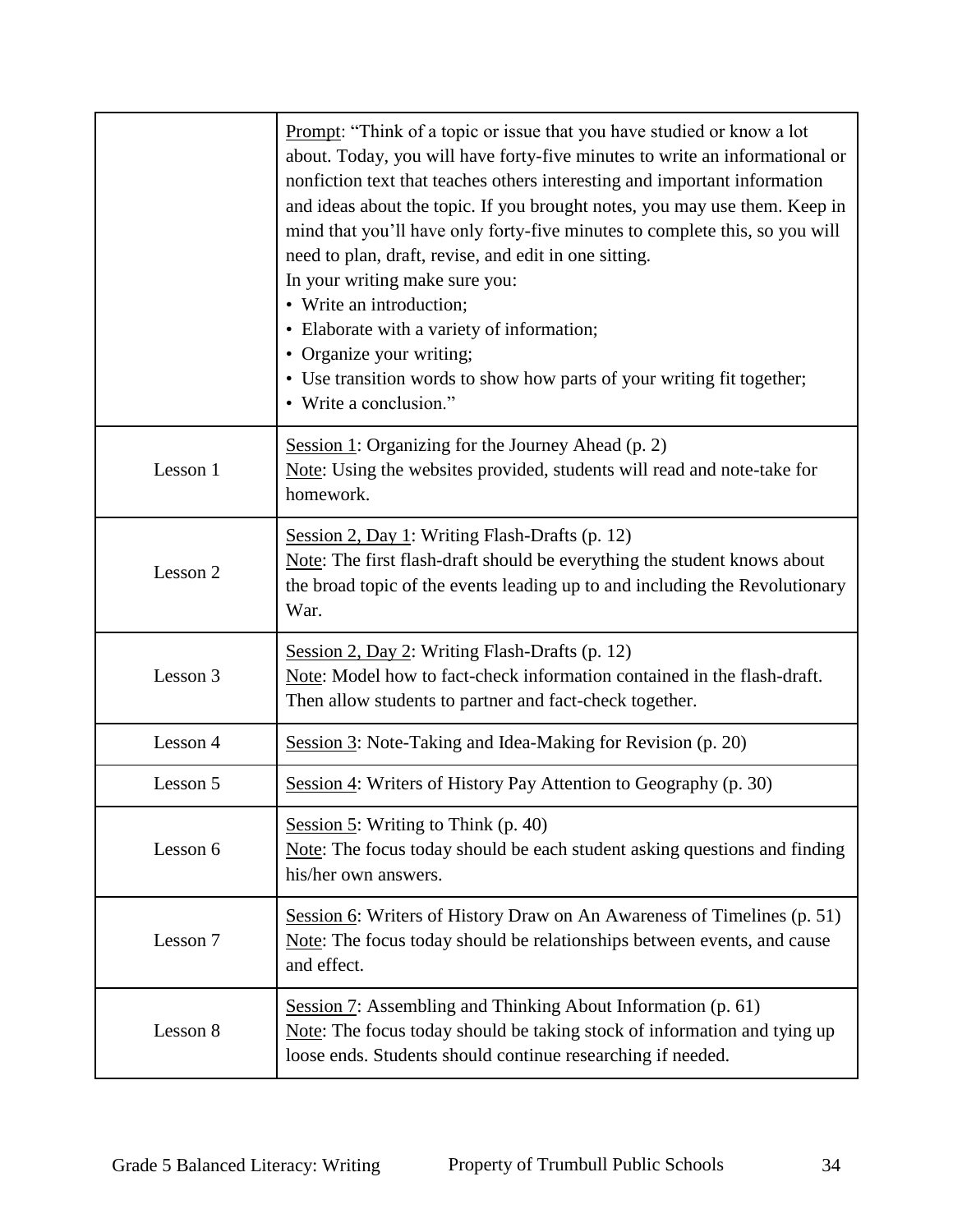| Lesson 9                                                                                                                                                            | Session 8, Day 1: Redrafting Our Research Reports (p. 64)<br>Note: The focus today should be looking over notes and redrafting a fresh<br>version.                                                                                                         |  |
|---------------------------------------------------------------------------------------------------------------------------------------------------------------------|------------------------------------------------------------------------------------------------------------------------------------------------------------------------------------------------------------------------------------------------------------|--|
| Lesson 10                                                                                                                                                           | Session 8, Day 2: Redrafting Our Research Reports (p. 64)<br>Note: See homework, p. 72.                                                                                                                                                                    |  |
| Lesson 11                                                                                                                                                           | Session 9: Celebrating and Reaching Toward New Goals (p. 73)                                                                                                                                                                                               |  |
| <b>Bend II: Writing Focused Research Reports that Teach and Engage Readers</b><br>Note: Please access the TPS-created materials for the content swap for each Bend. |                                                                                                                                                                                                                                                            |  |
| Lesson 12                                                                                                                                                           | Session 10: Drawing Inspiration from Mentor Texts To Make Writing<br>More Powerful (p. 80)                                                                                                                                                                 |  |
| Lesson 13                                                                                                                                                           | Session 11, Day 1: Primary Source Documents (p. 89)                                                                                                                                                                                                        |  |
| Lesson 14                                                                                                                                                           | Session 11, Day 2: Primary Documents Focusing on Images (pp. 97-99)                                                                                                                                                                                        |  |
| Lesson 15                                                                                                                                                           | Session 12: Organizing Information for Drafting (p. 100)                                                                                                                                                                                                   |  |
| Lesson 16                                                                                                                                                           | Session 13, Day 1: Finding a Structure to Let Writing Grow Into (p. 104)                                                                                                                                                                                   |  |
| Lesson 17                                                                                                                                                           | Session 13, Day 2: Finding a Structure to Let Writing Grow Into (p. 104)<br>Note: See homework, p. 113.                                                                                                                                                    |  |
| Lesson 18                                                                                                                                                           | Session 14: Finding Multiple Points of View (p. 114)                                                                                                                                                                                                       |  |
| Lesson 19                                                                                                                                                           | Session 15: Creating Cohesion (p. 122)                                                                                                                                                                                                                     |  |
| Lesson 20                                                                                                                                                           | Session 16, Day 1: Using Text Features to Write Well (p. 128)                                                                                                                                                                                              |  |
| Lesson 21                                                                                                                                                           | Session 16, Day 2: Using Text Features to Write Well (p. 128)<br>Note: The focus today should be revision.                                                                                                                                                 |  |
| Lesson 22                                                                                                                                                           | Session 17: Crafting Introductions and Conclusions (p. 136)                                                                                                                                                                                                |  |
| Lesson 23                                                                                                                                                           | Session 18: Mentor Texts Help Writers Revise (p. 143)                                                                                                                                                                                                      |  |
| Lesson 24                                                                                                                                                           | Session 19: Adding Information and Inside Sentences (p. 146)                                                                                                                                                                                               |  |
| Lesson 25                                                                                                                                                           | Session $20$ : Celebration (p.153)<br>Note: Tell students that tomorrow they will write an informational text:<br>"Think of a topic or issue that you have studied or know a lot about.<br>Tomorrow, you will have 45 minutes to write an informational or |  |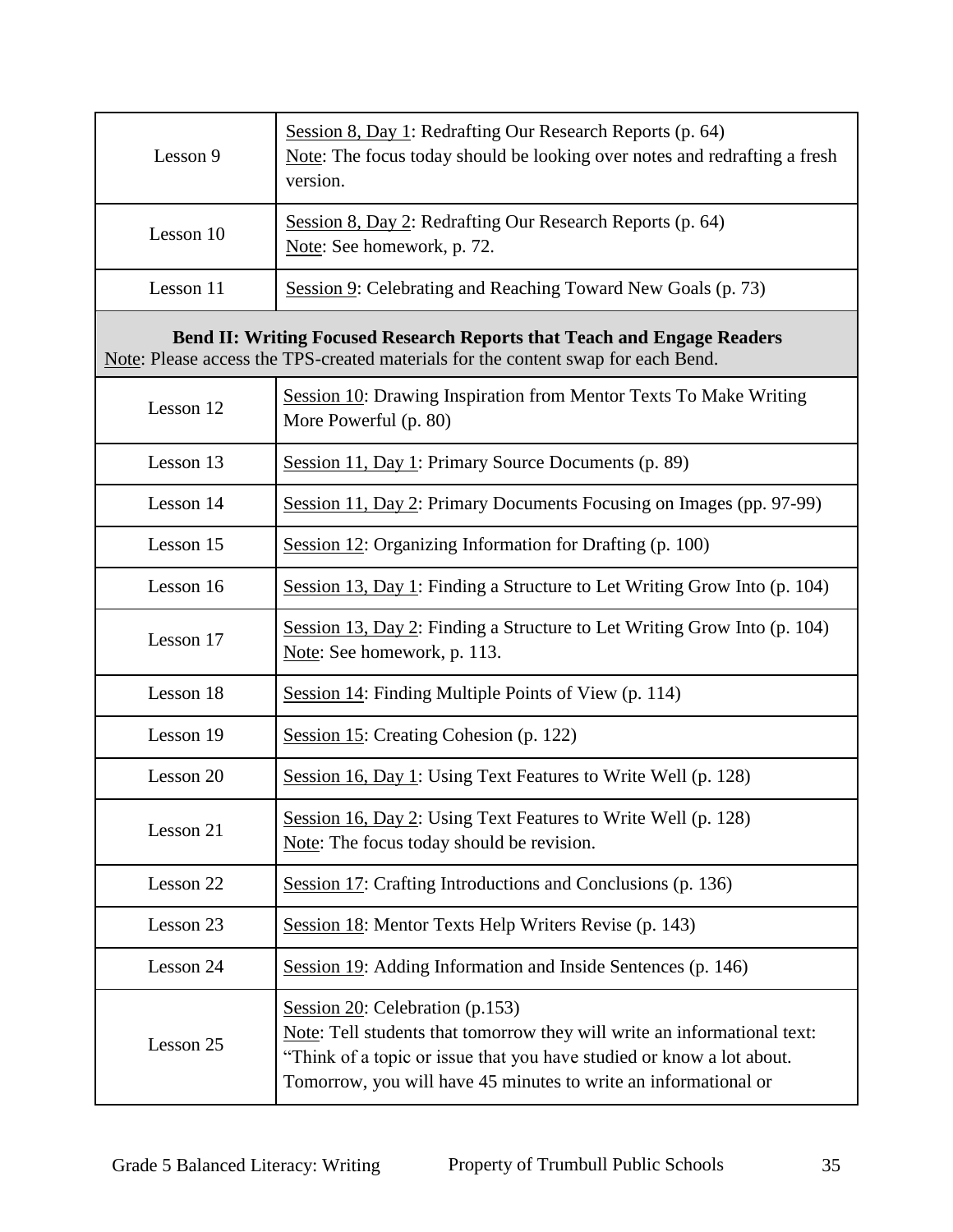|                 | nonfiction text that teaches others interesting and important information<br>and ideas about that topic. If you want to find information from a book or<br>other outside source, you may bring notes – but no pre-written paragraphs –<br>with you tomorrow. Please use the index card I have given you to take your<br>notes and record your sources."<br>Then, be sure to distribute an index card to each student. The student may<br>choose whether to bring in notes on the index card; however, no other<br>method for bringing in notes should be used, and no pre-written paragraphs<br>should be brought in.                                                                                                                                         |
|-----------------|---------------------------------------------------------------------------------------------------------------------------------------------------------------------------------------------------------------------------------------------------------------------------------------------------------------------------------------------------------------------------------------------------------------------------------------------------------------------------------------------------------------------------------------------------------------------------------------------------------------------------------------------------------------------------------------------------------------------------------------------------------------|
| After Lesson 25 | Students complete On-Demand Post-Assessment (45 mins.):<br>Prompt: "Think of a topic or issue that you have studied or know a lot<br>about. Today, you will have forty-five minutes to write an informational or<br>nonfiction text that teaches others interesting and important information<br>and ideas about the topic. If you brought notes, you may use them. Keep in<br>mind that you'll have only forty-five minutes to complete this, so you will<br>need to plan, draft, revise, and edit in one sitting.<br>In your writing make sure you:<br>• Write an introduction;<br>• Elaborate with a variety of information;<br>• Organize your writing;<br>• Use transition words to show how parts of your writing fit together;<br>Write a conclusion." |

#### **Assured Assessments**

Student performance on the following assessments will be reflected on the Trimester 3 standards-based report card.

Formative Assessments:

1. On-Demand Writing Sample

Students will write a formative 45-minute, on-demand pre-assessment in the informational genre. (See "Scope & Sequence" above for exact wording of prompt.) This writing sample will be without instruction or teacher-provided checklists or graphic organizers. The ondemand is used to assess what students can do without help. The student performance rubric is based on the grade 5 information writing rubric, which is found on the *Writing Pathways*  CD-ROM. The rubric has a point system to inform the teacher of the student's current level of achievement. This will help teachers plan for differentiation during the unit.

2. Students' writing samples should be located in their Writer's Notebooks/Folders, and should be used to identify individual teaching points for conferring and as a record of student growth over the course of the unit.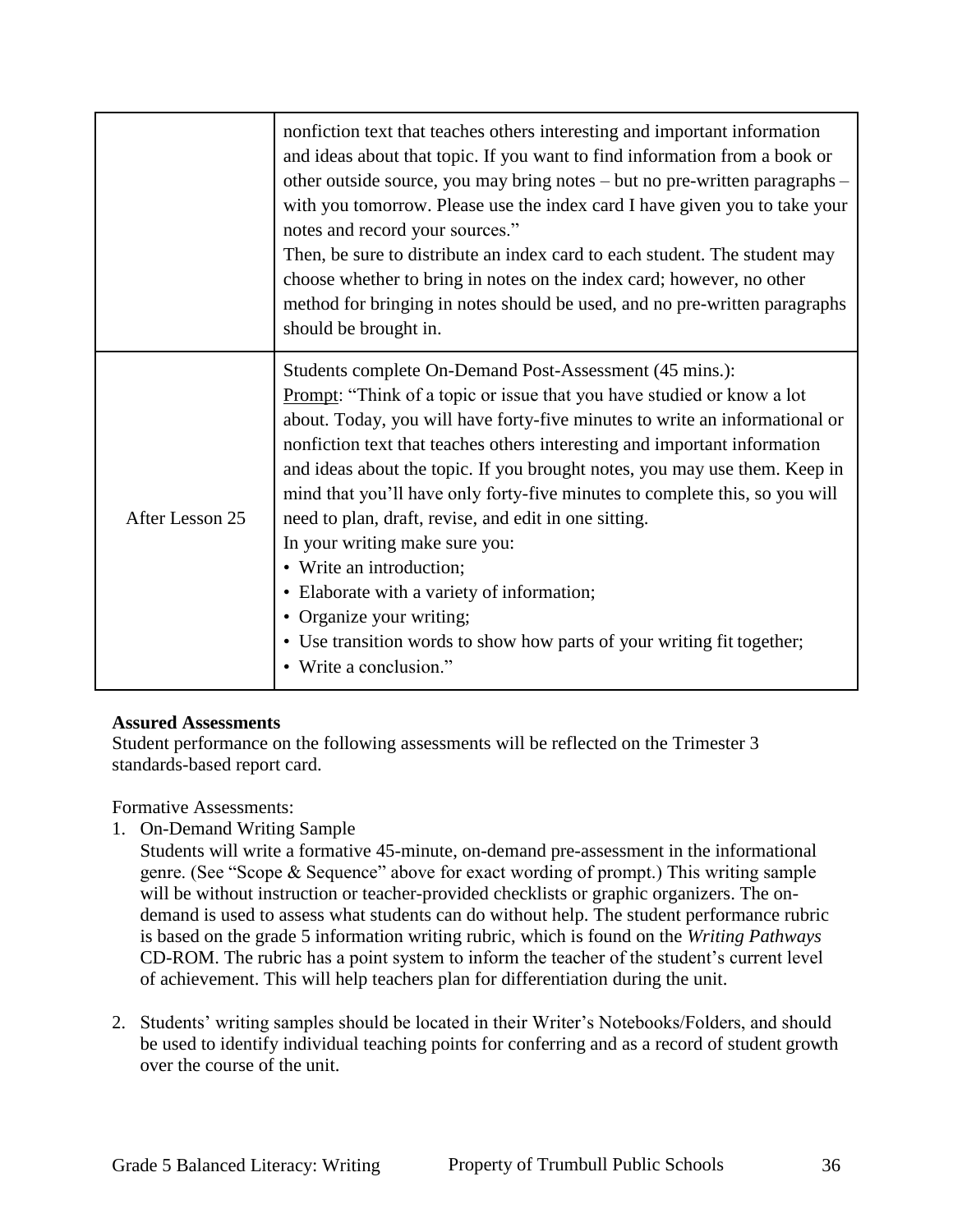Summative Assessments:

- 1. Students will bring their informational piece to publication as a summative assessment. The student performance rubric is based on the grade 5 learning progression and is found on the CD-ROM. The rubric has a point system to inform the teacher of the student's current level of achievement. This assessment will also demonstrate individual student mastery of strategies and skills.
- 2. On-Demand Writing Sample

Students will write a summative 45-minute, on-demand post-assessment in the informational genre with no additional teacher input. (See "Scope & Sequence" above for exact wording of prompt.) The on-demand is used to assess what students can do without help. The student performance rubric is based on the grade 5 rubric for informational writing and is found on the *Writing Pathways* CD-ROM. The rubric has a point system to inform the teacher of the student's current level of achievement. Comparing the earlier unit's pre-assessment to this post-assessment will demonstrate individual student growth.

3. Writer's Notebook/Folders and published pieces

### **Resources**

Core

- *Informational Writing: The Lens of History: Research Reports* (Grade 5, Unit 2)
- *Writing Pathways* by Lucy Calkins
- *Resources for Teaching Writing*: *Units of Study in Opinion, Information and Narrative Writing* CD-ROM
- *The Revolutionary War* by Josh Gregory
- 5<sup>th</sup>-grade informational rubric (on CD-ROM)
- 5 th -grade informational checklist (p. 191 *Writing Pathways*)

### Supplemental

- Teacher- and student-selected mentor texts
- Collection of newspaper/magazine articles and/or books about the Revolutionary War

### **Time Allotment**

• March – early May (including approximately 5 days for work with grammar/conventions using *Write Source*, as well as days for specific standardized assessment preparation and approximately 5 days for development of an essay to complement the DARE health program)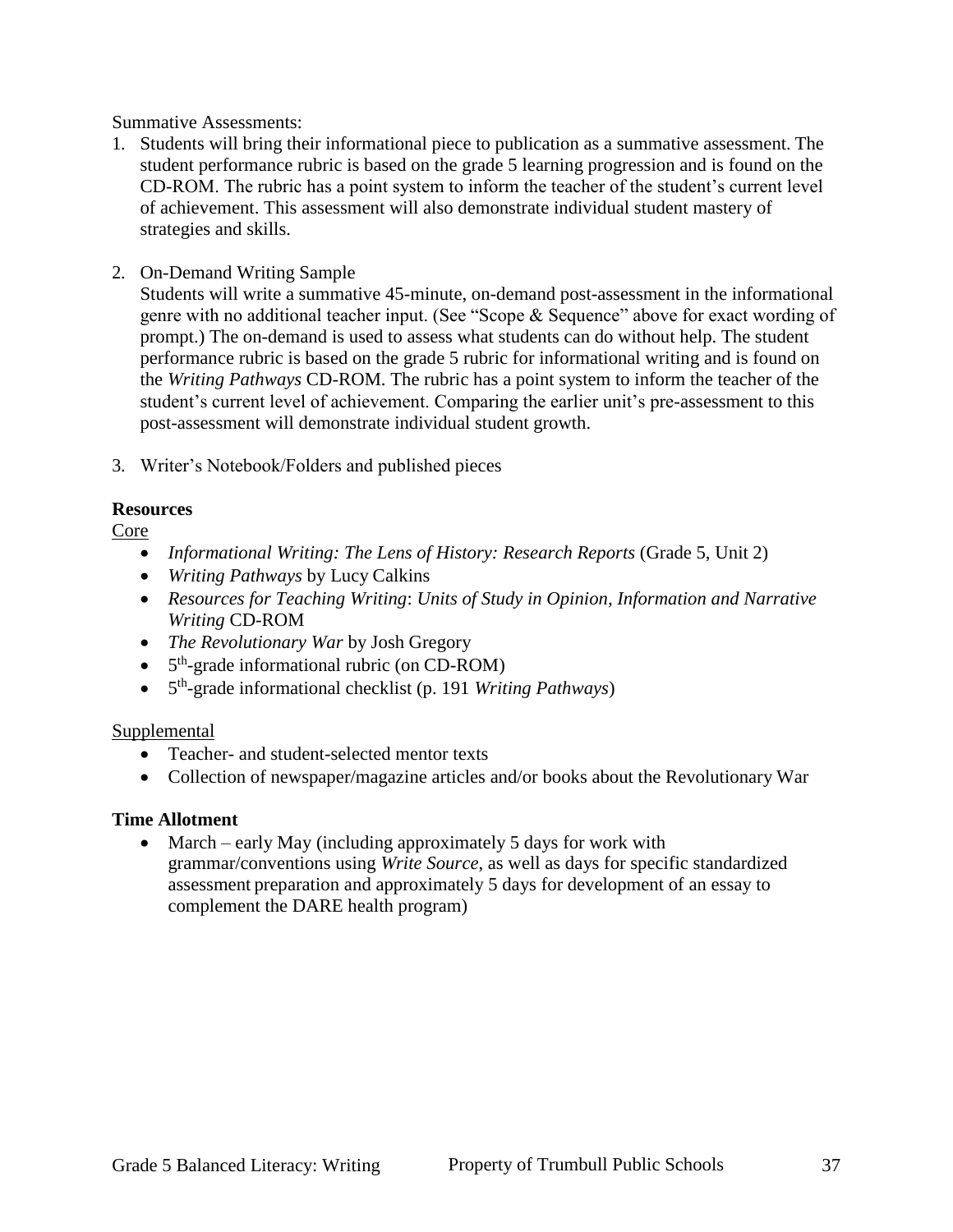# **UNIT 5 Shaping Texts: From Essay and Narrative to Memoir**

## **Unit Goals**

At the completion of this unit, students will:

| CCS.ELA-Literacy.W.5.1   | Write opinion pieces on topics or texts, supporting a point<br>of view with reasons and information.                                                                                                                                                                                        |
|--------------------------|---------------------------------------------------------------------------------------------------------------------------------------------------------------------------------------------------------------------------------------------------------------------------------------------|
| CCS.ELA-Literacy.W.5.2   | Write informative/explanatory texts to examine a topic and<br>convey ideas and information clearly.                                                                                                                                                                                         |
| CCS.ELA-Literacy.W.5.3   | Write narratives to develop real or imagined experiences or<br>events using effective technique, descriptive details, and<br>clear event sequences.                                                                                                                                         |
| CCS.ELA-Literacy.W.5.3.b | Use narrative techniques, such as dialogue, description, and<br>pacing, to develop experiences and events or show the<br>responses of characters to situations.                                                                                                                             |
| CCS.ELA-Literacy.W.5.3.d | Use concrete words and phrases and sensory details to<br>convey experiences and events precisely.                                                                                                                                                                                           |
| CCS.ELA-Literacy.W.5.4   | Produce clear and coherent writing in which the<br>development and organization are appropriate to task,<br>purpose, and audience.                                                                                                                                                          |
| CCS.ELA-Literacy.W.5.5   | With guidance and support from peers and adults, develop<br>and strengthen writing as needed by planning, revising,<br>editing, rewriting, or trying a new approach.                                                                                                                        |
| CCS.ELA-Literacy.W.5.6   | With some guidance and support from adults, use<br>technology, including the Internet, to produce and publish<br>writing as well as to interact and collaborate with others;<br>demonstrate sufficient command of keyboarding skills to<br>type a minimum of two pages in a single sitting. |
| CCS.ELA-Literacy.W.5.7   | Conduct short research projects that use several sources to<br>build knowledge through investigation of different aspects<br>of a topic.                                                                                                                                                    |
| CCS.ELA-Literacy.W.5.10  | Write routinely over extended time frames (time for<br>research, reflection, and revision) and shorter time frames<br>(a single sitting or a day or two) for a range of discipline-<br>specific tasks, purposes, and audiences.                                                             |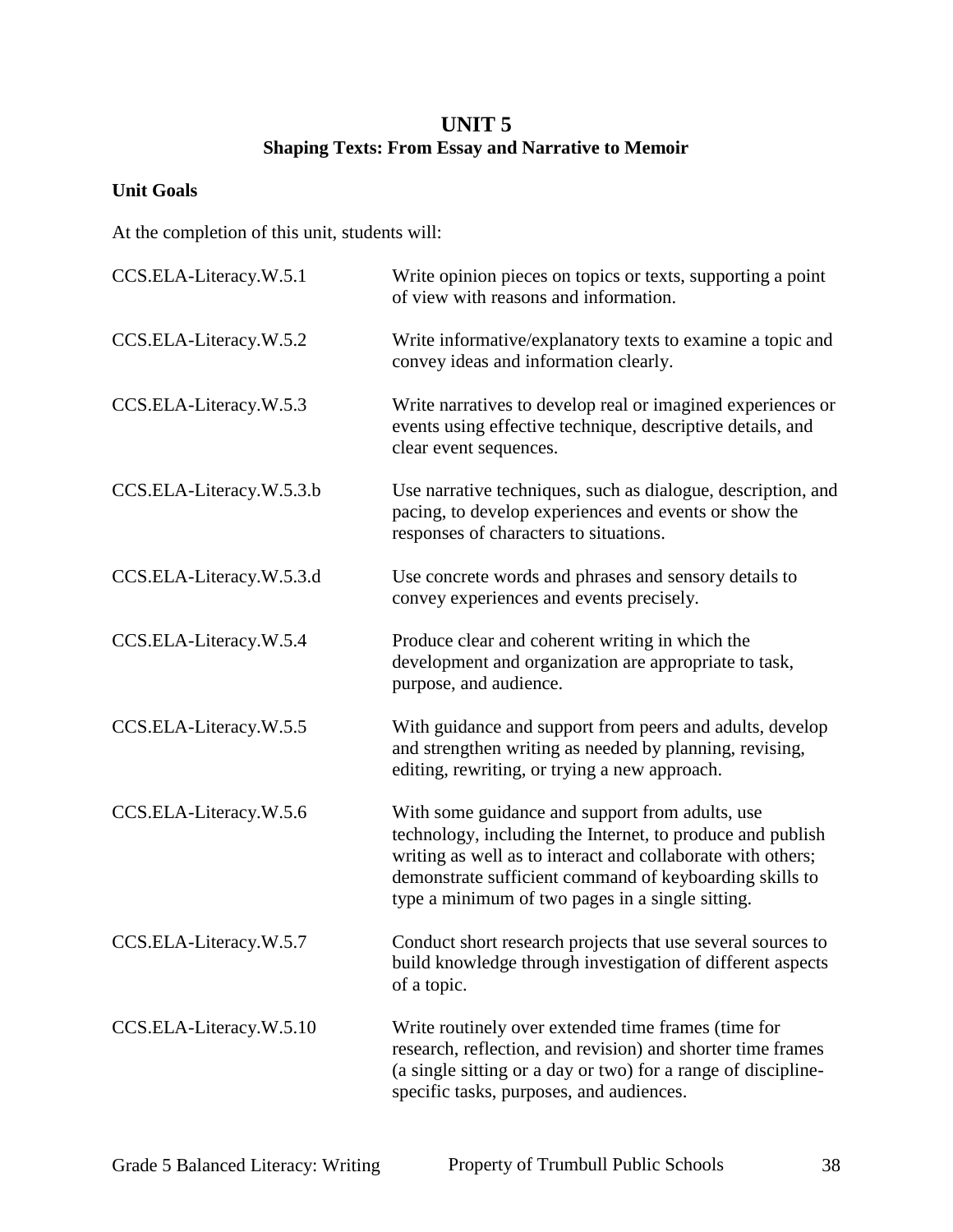| CCS.ELA-Literacy.W.6.1.d | Establish and maintain a formal style.                                                                                                                                                                                      |
|--------------------------|-----------------------------------------------------------------------------------------------------------------------------------------------------------------------------------------------------------------------------|
| CCS.ELA-Literacy.W.6.3.d | Use precise words and phrases, relevant descriptive details,<br>and sensory language to convey experiences and events.                                                                                                      |
| CCS.ELA-Literacy.RL.5.1  | Quote accurately from a text when explaining what the text<br>says explicitly and when drawing inferences from the text.                                                                                                    |
| CCS.ELA-Literacy.RL.5.2  | Determine a theme of a story, drama, or poem from details<br>in the text, including how characters in a story or drama<br>respond to challenges or how the speaker in a poem reflects<br>upon a topic; summarize the text.  |
| CCS.ELA-Literacy.RL.5.3  | Compare and contrast two or more characters, settings, or<br>events in a story or drama, drawing on specific details in<br>the text (e.g., how characters interact).                                                        |
| CCS.ELA-Literacy.RL.5.4  | Determine the meaning of words and phrases as they are<br>used in a text, including figurative language such as<br>metaphors and similes                                                                                    |
| CCS.ELA-Literacy.RL.5.5  | Explain how a series of chapters, scenes, or stanzas fits<br>together to provide the overall structure of a particular<br>story, drama, or poem.                                                                            |
| CCS.ELA-Literacy.RL.5.9  | Compare and contrast stories in the same genre (e.g.,<br>mysteries and adventure stories) on their approaches to<br>similar themes and topics.                                                                              |
| CCS.ELA-Literacy.RL.5.10 | By the end of the year, read and comprehend literature,<br>including stories, dramas, and poetry, at the high end of the<br>grades 4-5 text complexity band independently and<br>proficiently.                              |
| CCS.ELA-Literacy.RF.5.4  | Read with sufficient accuracy and fluency to support<br>comprehension.                                                                                                                                                      |
| CCS.ELA-Literacy.SL.5.1  | Engage effectively in a range of collaborative discussions<br>(one-on-one, in groups, and teacher-led) with diverse<br>partners on grade 5 topics and texts, building on others'<br>ideas and expressing their own clearly. |
| CCS.ELA-Literacy.SL.5.2  | Summarize a written text read aloud or information<br>presented in diverse media and formats, including visually,<br>quantitatively, and orally.                                                                            |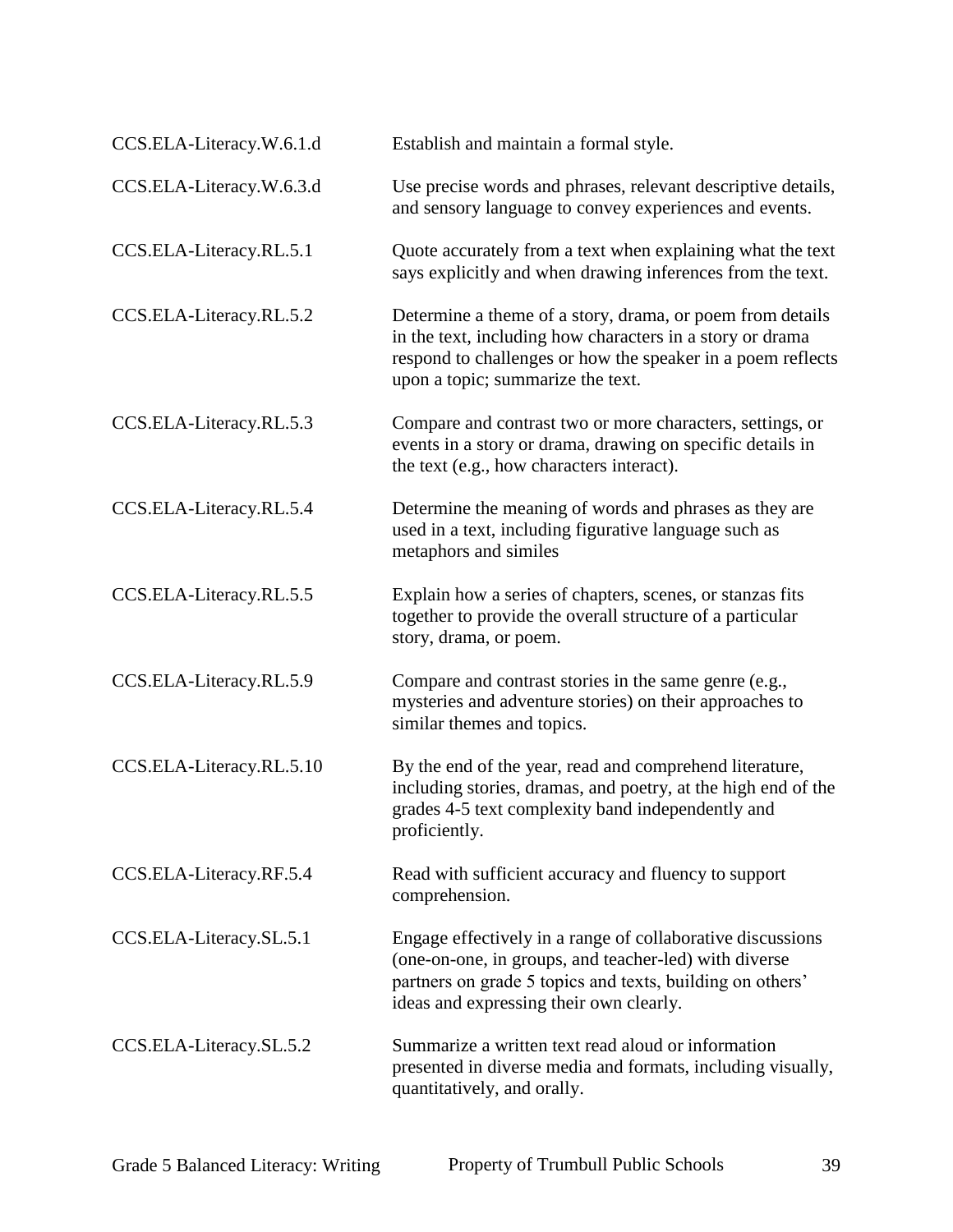| CCS.ELA-Literacy.SL.5.3  | Summarize the points a speaker makes and explain how<br>each claim is supported by reasons and evidence.                                                                                                                                                                    |
|--------------------------|-----------------------------------------------------------------------------------------------------------------------------------------------------------------------------------------------------------------------------------------------------------------------------|
| CCS.ELA-Literacy.SL.5.4  | Report on a topic or text or present an opinion, sequencing<br>ideas logically and using appropriate facts and relevant,<br>descriptive details to support main ideas or themes; speak<br>clearly at an understandable pace.                                                |
| CCS.ELA-Literacy.SL.5.6  | Adapt speech to a variety of contexts and tasks, using<br>formal English when appropriate to task and situation.                                                                                                                                                            |
| CCS.ELA-Literacy.L.5.1   | Explain the function of conjunctions, prepositions, and<br>interjections in general and their function in particular<br>sentences.                                                                                                                                          |
| CCS.ELA-Literacy.L.5.2   | Demonstrate command of the conventions of standard<br>English capitalization, punctuation, and spelling when<br>writing.                                                                                                                                                    |
| CCS.ELA-Literacy.L.5.3   | Compare and contrast the varieties of English<br>(e.g., <i>dialects</i> , <i>registers</i> ) used in stories, dramas, or poems.                                                                                                                                             |
| CCS.ELA-Literacy.L.5.5.a | Interpret figurative language, including similes and<br>metaphors, in context.                                                                                                                                                                                              |
| CCS.ELA-Literacy.L.5.6   | Acquire and use accurately grade-appropriate general<br>academic and domain-specific words and phrases,<br>including those that signal contrast, addition, and other<br>logical relationships (e.g., however, although, nevertheless,<br>similarly, moreover, in addition). |

### **Unit Essential Questions**

- How does a writer create an important moment within his/her story?
- How does a writer begin a story with a strong lead?
- How does the writer show passage of time in complicated ways?
- How does the writer give the reader a sense of closure by connecting the main part of the story to the ending?
- How does the writer show character development throughout a story?
- How does the writer use paragraphs to separate parts or times of a story effectively?
- How does the writer develop the heart of a story by blending description, action, dialogue and thinking?
- How does a writer stretch out the heart of a story?
- How does the writer very sentences to create the pace and tone of a narrative?
- How does the writer use author's craft to bring forth the meaning of a story?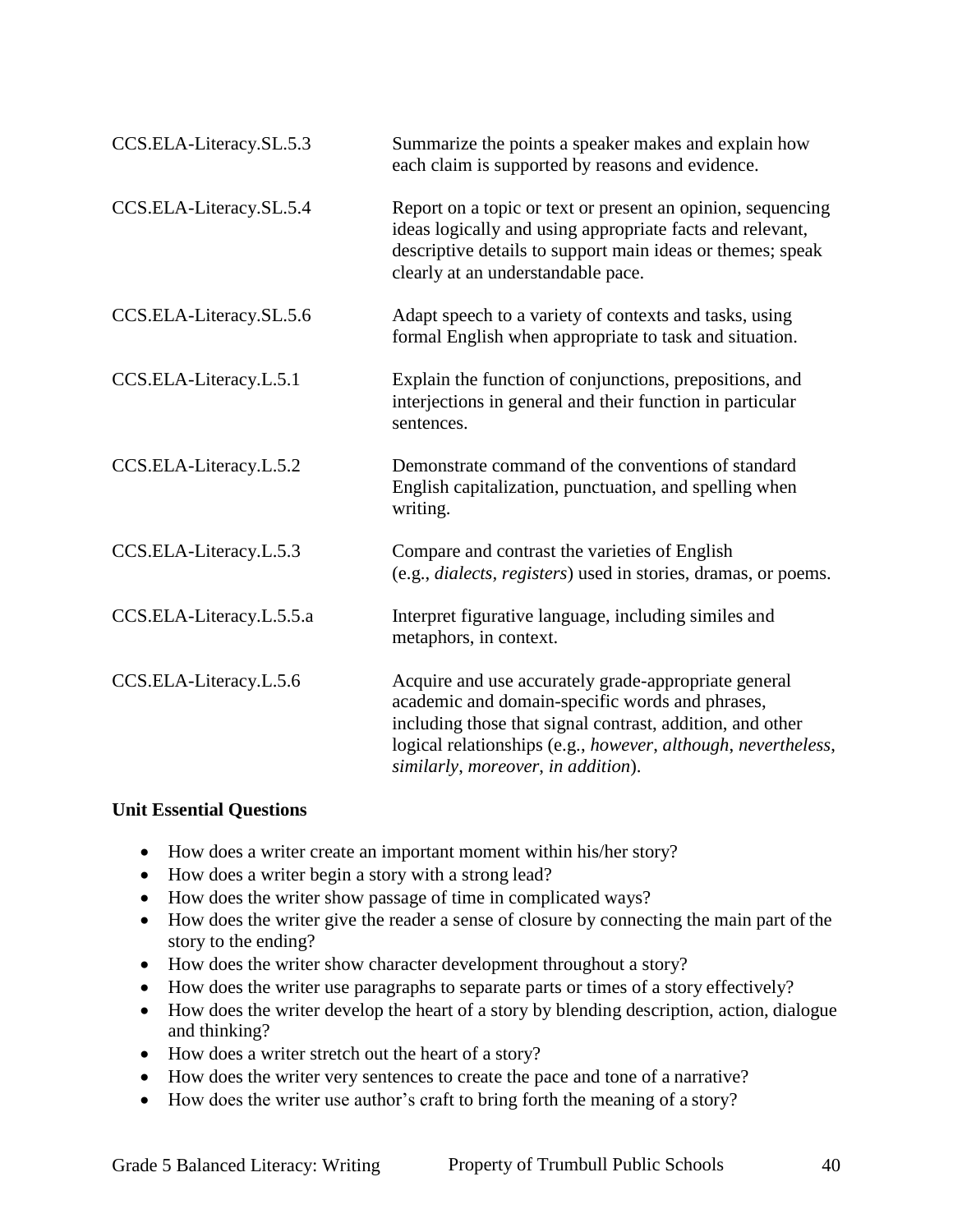How does a writer use effective spelling, punctuation and grammar?

# **Scope and Sequence**

| <b>Shaping Texts: From Essay and Narrative to Memoir</b>                            |                                                                                                                                                                                                                                                                                                         |  |
|-------------------------------------------------------------------------------------|---------------------------------------------------------------------------------------------------------------------------------------------------------------------------------------------------------------------------------------------------------------------------------------------------------|--|
| Prior to Unit                                                                       | Examine students' prior writing to determine places where they are<br>$\bullet$<br>not yet meeting grade 5 writing standards; these places can be areas of<br>focus for this unit.<br>It may be helpful for students to focus on their elementary school<br>٠<br>experiences when writing their memoir. |  |
| Bend I: Generating Ideas about Our Lives and Finding Depth in the Moments We Choose |                                                                                                                                                                                                                                                                                                         |  |
| Lesson 1                                                                            | Session 1: What Makes a Memoir? (p. 2)                                                                                                                                                                                                                                                                  |  |
| Lesson 2                                                                            | Session 3: Writing Small about Big Topics (p. 19)                                                                                                                                                                                                                                                       |  |
| Lesson 3                                                                            | Session 4: Reading Literature to Inspire Writing (p. 28)                                                                                                                                                                                                                                                |  |
| Lesson 4                                                                            | Session 5: Choosing a Seed Idea (p. 37)<br>Note: Use chart from p. 46                                                                                                                                                                                                                                   |  |
| Lesson 5                                                                            | Session 6: Expecting Depth from Your Writing (p. 47)<br>Note: Today, students can revisit their entries, looking for themes and<br>issues. Writers are expected to generate thoughtful and interpretive<br>writing.                                                                                     |  |
| <b>Bend II: Structuring, Drafting, and Revising a Memoir</b>                        |                                                                                                                                                                                                                                                                                                         |  |
| Lesson 6                                                                            | Session 7: Studying and Planning Structures (p. 58)<br>Note: Page 61 outlines ways to structure a memoir chart.                                                                                                                                                                                         |  |
| Lesson 7                                                                            | Session $8$ : The Inspiration to Draft (p. 67)                                                                                                                                                                                                                                                          |  |
| Lesson 8                                                                            | Session 10: Revising the narrative portion of a Memoir $(p. 81)$<br>Note: The focus today should be using external events and internal events,<br>and a parallel sequence of reactions (e.g., feelings and thoughts; dreams<br>and fears). The chart on p. 84 can be used.                              |  |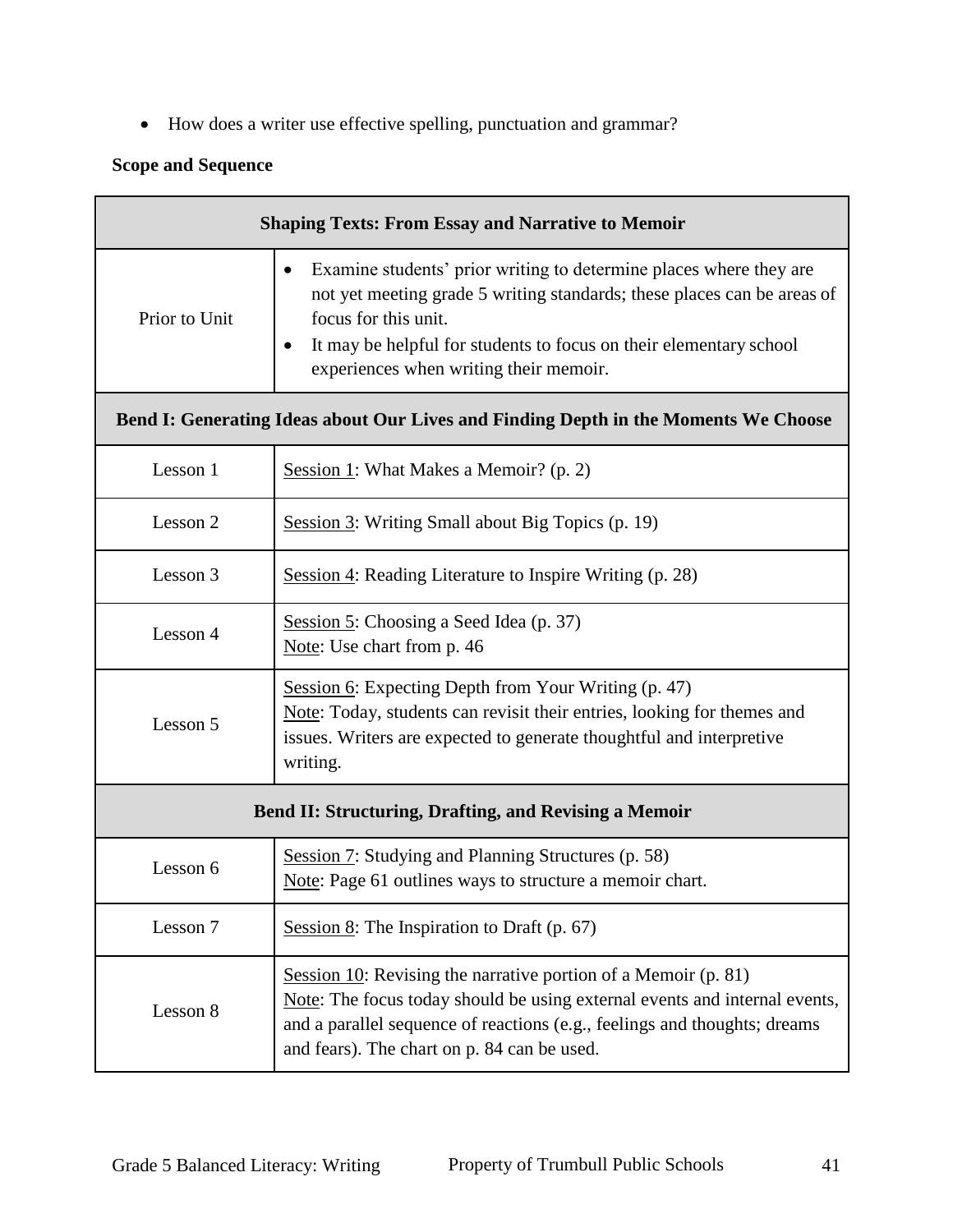|          | Session 11: Editing for Voice (p. 91)                                    |
|----------|--------------------------------------------------------------------------|
| Lesson 9 | Note: The editing checklist on p. 92 and the museum walk (for the share) |
|          | described on p. 92 will both be useful.                                  |

#### **Assured Assessments**

Student performance on the following assessments will be reflected on the Trimester 3 standards-based report card.

Formative Assessments:

1. Students' writing samples should be located in their Writer's Notebooks/Folders, and should be used to identify individual teaching points for conferring and as a record of student growth over the course of the unit.

Summative Assessments:

- 1. Students will choose a memoir to bring to publication as a summative assessment. The student memoir checklist is found on the CD-ROM. The rubric has a point system to inform the teacher of the student's current level of achievement. This assessment will also demonstrate individual student mastery of strategies and skills.
- 2. Writer's Notebook/Folders and published pieces

#### **Resources**

Core

- *Shaping Texts: From Essay and Narrative to Memoir* (Grade 5, Unit 3)
- *Writing Pathways* by Lucy Calkins
- *Resources for Teaching Writing: Units of Study in Opinion, Information and Narrative Writing* CD-ROM
- 5<sup>th</sup>-grade informational rubric (on CD-ROM)
- 5<sup>th</sup>-grade narrative checklist (p. 191 *Writing Pathways*)

#### Supplemental

- *Knots in My Yo-Yo String* by Jerry Spinelli
- *Childtimes: A Three-Generation Memoir* by Eloise Greenfields and Lessie Jones Little (within grade 4 *Being a Writer* collection)
- Teacher-selected mentor texts

#### **Time Allotment**

- $\bullet$  mid May June
- Students will also spend two days selecting one process piece from throughout the year and writing a self-reflection to be submitted to grade 6 language arts teachers.